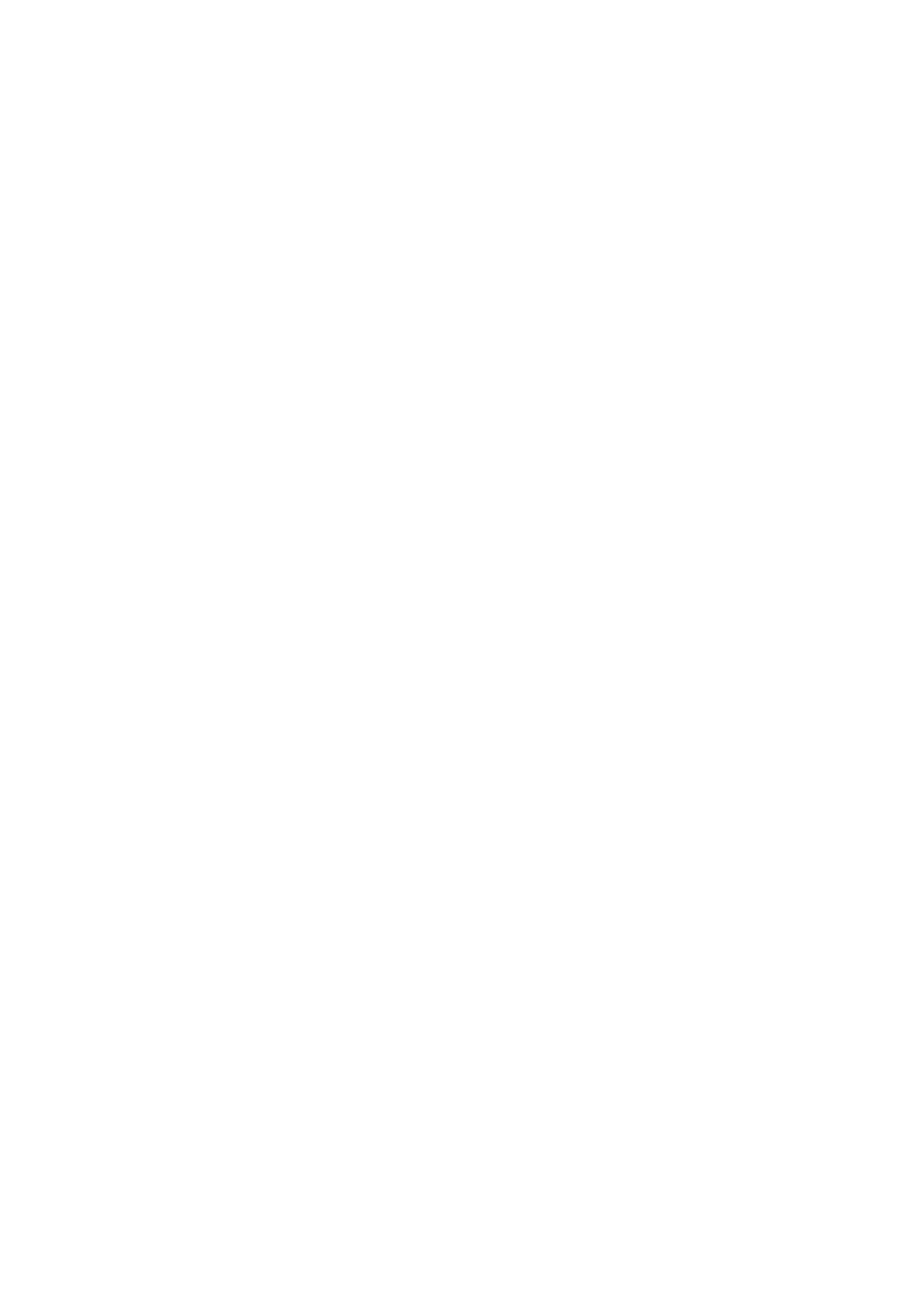

#### **Business Cluster Number:**

| <b>Your Initials:</b>                               |                                                                                                                              |   | Date:       |                                                                                                                  |
|-----------------------------------------------------|------------------------------------------------------------------------------------------------------------------------------|---|-------------|------------------------------------------------------------------------------------------------------------------|
|                                                     | (C.1) The cluster is best described as a:                                                                                    |   |             |                                                                                                                  |
| ❏                                                   | <b>Business park</b>                                                                                                         |   | $\Box$      | Recycling / environmental industrial sites                                                                       |
| ❏                                                   | Industrial estate                                                                                                            |   | ❏           | Town centre / main shopping area                                                                                 |
| ❏                                                   | Warehouse / distribution Park                                                                                                |   | ❏           | Incubator / SME cluster                                                                                          |
| ❏                                                   | Local shopping centre                                                                                                        |   | $\Box$      |                                                                                                                  |
|                                                     | (C.2) Developable area in cluster in percent \[ \times                                                                       |   |             | Current use                                                                                                      |
|                                                     | developable land within developed sites (see manual for definition).                                                         |   |             | This is an accumulation of identified and any unidentified vacant/derelict sites, in addition to any segments of |
|                                                     | (C.3) Quality of environment<br>(see manual for definition)                                                                  |   |             | Always comments on quality of environment (C6.2)                                                                 |
| ❏                                                   | Very good                                                                                                                    |   |             |                                                                                                                  |
| ❏                                                   | Good                                                                                                                         |   |             |                                                                                                                  |
| ❏                                                   | Poor                                                                                                                         |   |             |                                                                                                                  |
| ❏                                                   | Very poor                                                                                                                    |   |             |                                                                                                                  |
|                                                     | (C.4) Access to facilities and amenities (see manual for definition)                                                         |   |             |                                                                                                                  |
| □                                                   | Very good<br>Good<br>□                                                                                                       | □ | Poor $\Box$ | Very poor                                                                                                        |
|                                                     | (C.5) Topography issues                                                                                                      |   |             | If yes, comments on topography and illustrate on map (C8.2)                                                      |
| ப                                                   | Yes                                                                                                                          |   |             |                                                                                                                  |
| ❏                                                   | No                                                                                                                           |   |             |                                                                                                                  |
|                                                     |                                                                                                                              |   |             |                                                                                                                  |
|                                                     |                                                                                                                              |   |             |                                                                                                                  |
|                                                     | (C.6) Bad neighbourhood uses<br>Businesses in the business cluster cause:                                                    |   |             | Always comments on bad neighbourhood uses (except none) (C9.2)                                                   |
| ❏<br>$\Box$<br>❏<br>$\Box$<br>❏<br>$\Box$<br>$\Box$ | None<br>Noise pollution<br>Air pollution<br>Smell<br><b>HGV</b> traffic<br>Significant car traffic<br>Other (please comment) |   |             |                                                                                                                  |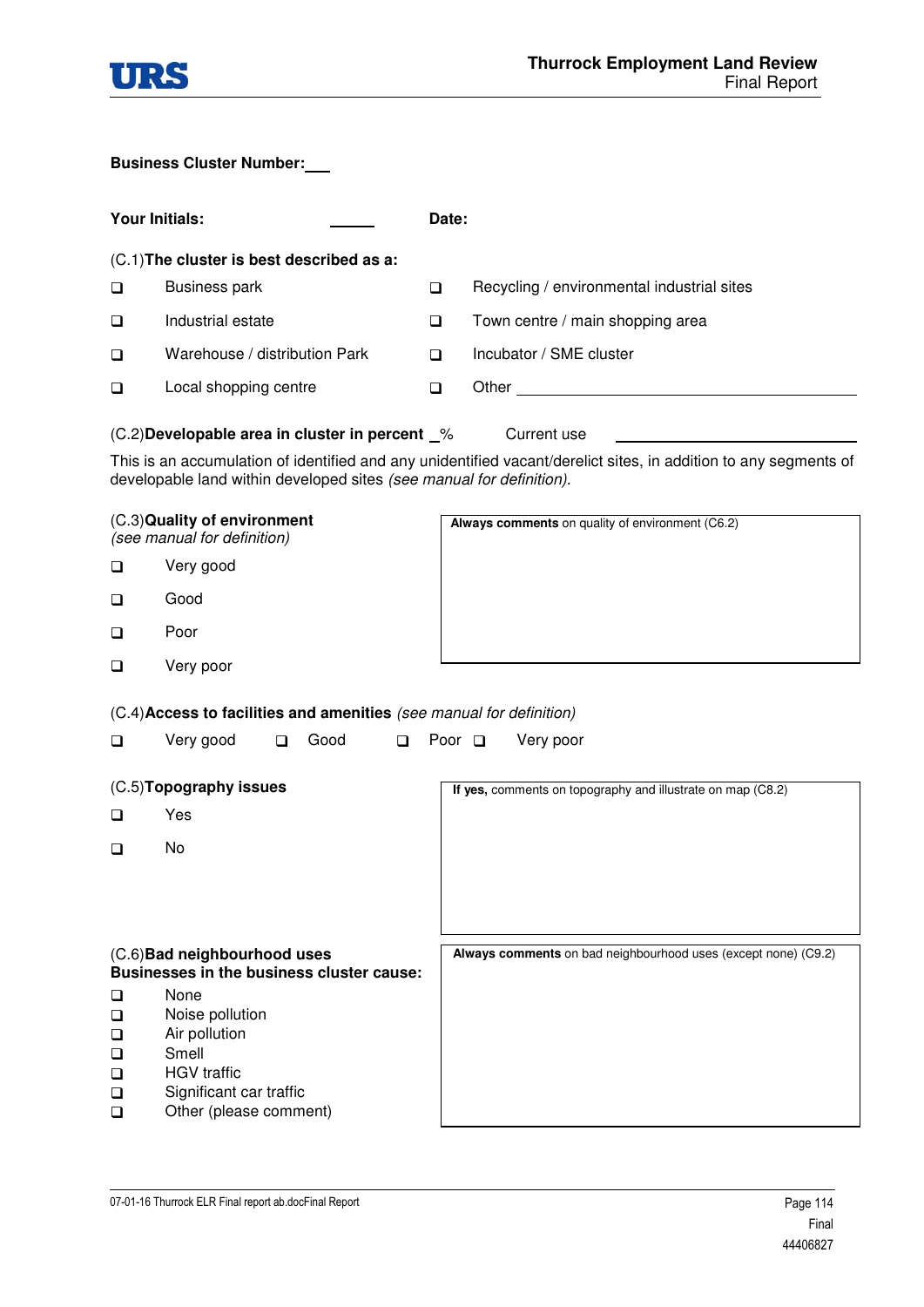

(C.7)**The cluster lies within close proximity to / has impact on** (multiple answers possible)

- **Q** Residential uses
- □ Town centre
- Local shopping centre
- Other

| (C.8)Servicing of businesses in cluster |                                                              |                                                                      |  |
|-----------------------------------------|--------------------------------------------------------------|----------------------------------------------------------------------|--|
|                                         |                                                              | Always comment on servicing, reason for judgment on adequacy (C10.3) |  |
|                                         | (multiple answers possible)                                  |                                                                      |  |
| □                                       | Road side loading/unloading                                  |                                                                      |  |
| $\Box$                                  | Off road loading/unloading                                   |                                                                      |  |
| $\Box$                                  | Loading bays                                                 |                                                                      |  |
|                                         | Servicing is adequate for the uses within the cluster $\Box$ | Don't know<br>Yes<br>No.<br>$\Box$<br>П                              |  |
| (C.9) Parking facilities                |                                                              | Always comment on parking facilities give reason for judgment on     |  |
|                                         | (multiple answers possible)                                  | adequacy of parking provision                                        |  |
| $\Box$                                  | Dedicated parking within cluster                             |                                                                      |  |
| $\Box$                                  | On street parking                                            |                                                                      |  |

- □ Yellow / double yellow lines
- □ Red route
- **Q** Controlled parking zone/paid parking

|                                                                                                            | Parking provision is:                                                                                             |  | Adequate $\square$ |                                                              | Too little                                                                                                                                     | Too much | Don't know |
|------------------------------------------------------------------------------------------------------------|-------------------------------------------------------------------------------------------------------------------|--|--------------------|--------------------------------------------------------------|------------------------------------------------------------------------------------------------------------------------------------------------|----------|------------|
| $\Box$<br>$\Box$<br>$\Box$                                                                                 | $(C.10)$ Road access is<br>Adequate for uses within cluster<br>Not adequate for uses within cluster<br>Don't know |  |                    |                                                              | Always describe external and internal access and circulation (including<br>adequacy). Please look at links to the national trunk road network. |          |            |
| $\Box$                                                                                                     | There are sites with limited HGV accessl                                                                          |  |                    |                                                              |                                                                                                                                                |          |            |
| (C.11) Contamination: are there site(s)/building(s)<br>within the cluster with potential<br>contamination? |                                                                                                                   |  |                    | If yes, describe potential contamination and indicate on map |                                                                                                                                                |          |            |

- Yes
- No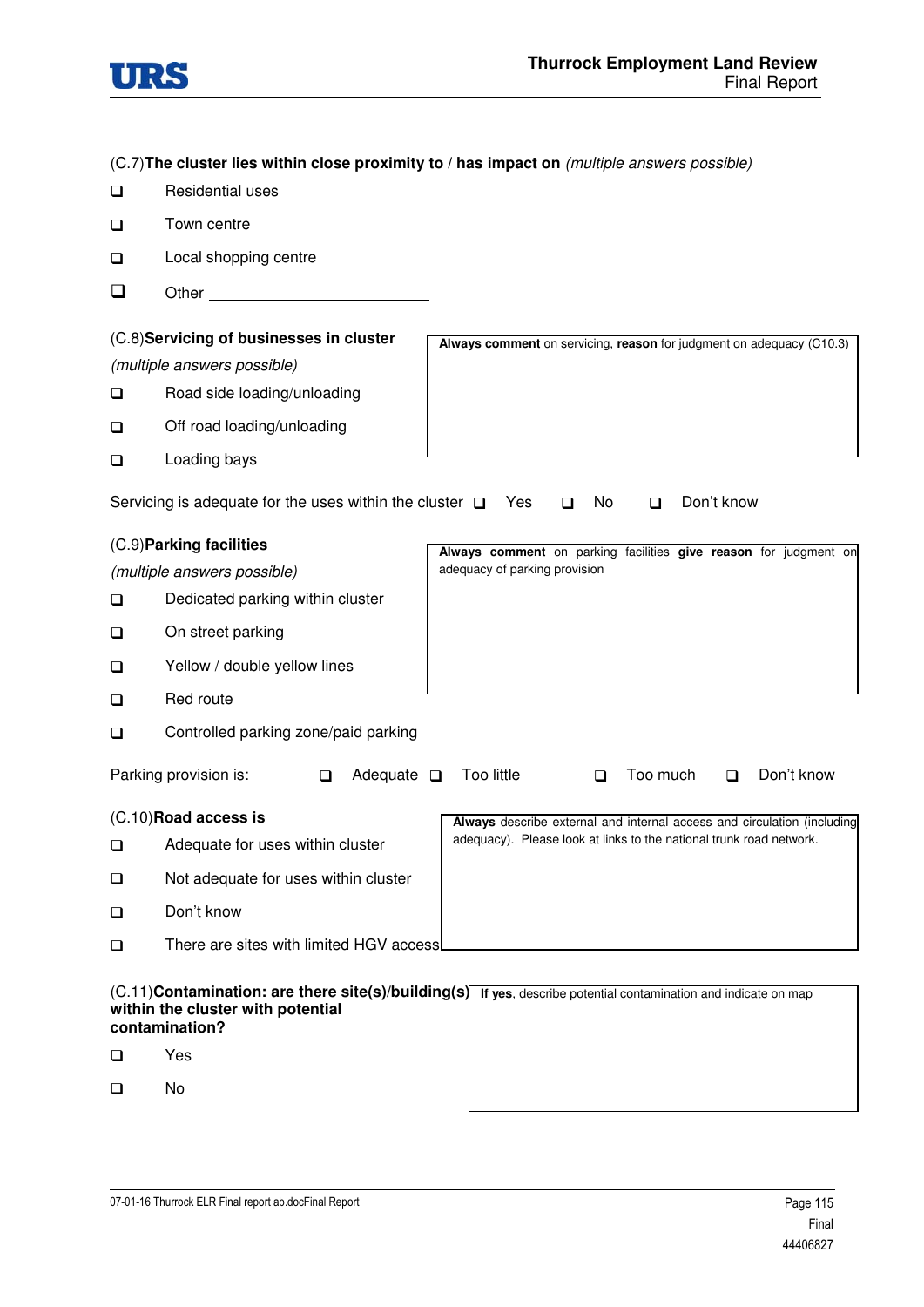

(C.12)**Condition of Buildings - % of buildings within Cluster in:** 

| Very Good %<br>Good<br>%<br>Poor<br>$\frac{9}{6}$<br><b>Very Poor</b>                                                                         | % |
|-----------------------------------------------------------------------------------------------------------------------------------------------|---|
| $(C.13)$ Photographs                                                                                                                          |   |
|                                                                                                                                               |   |
| (minimum of 1 image per cluster)                                                                                                              |   |
| $(C.14)$ General description of cluster / comments on business cluster<br>Always describe business cluster, and include any comments you have |   |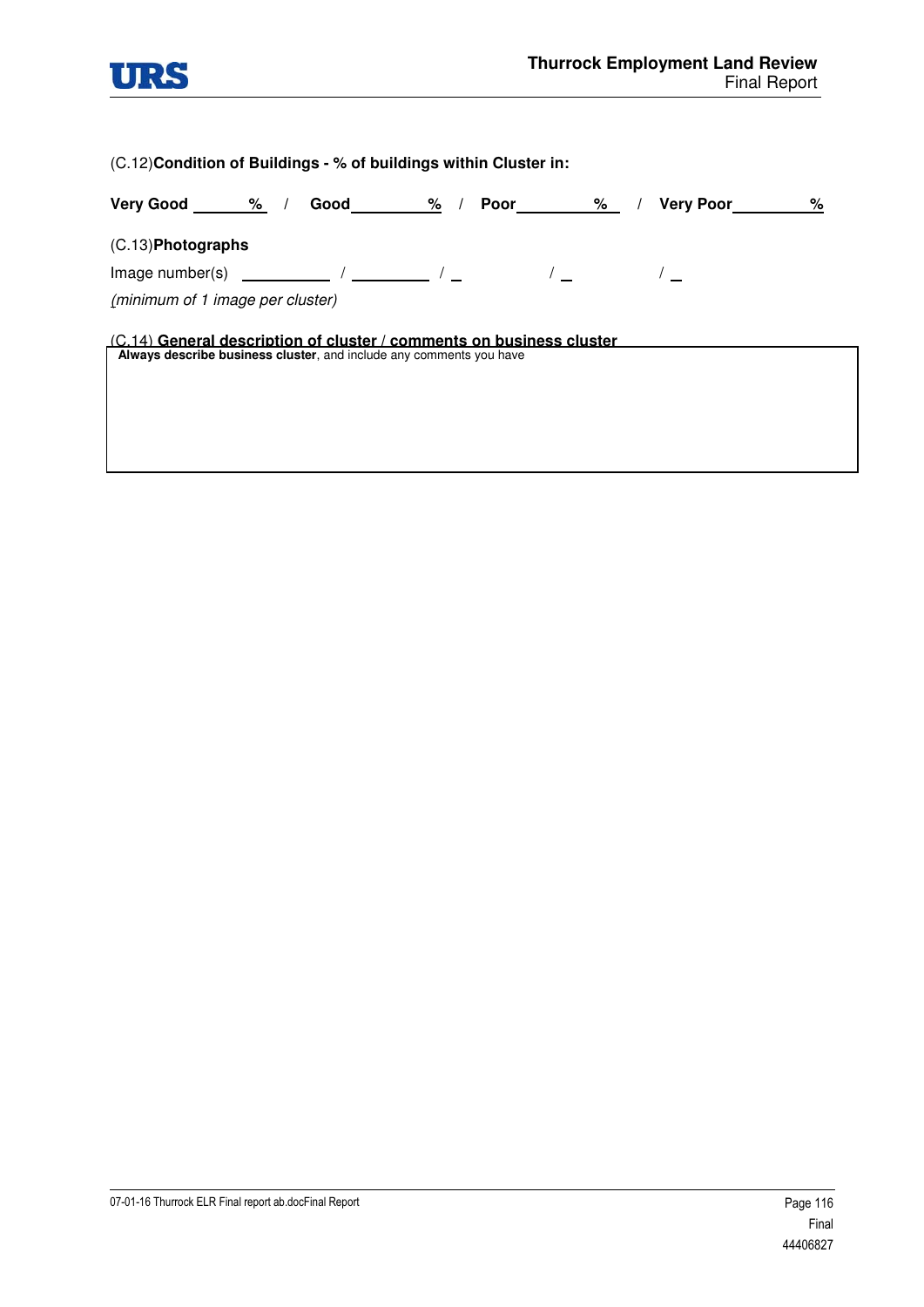|              |                                                                                                         | <b>Thurrock Employment Land Review</b><br><b>Final Report</b>                                                      |
|--------------|---------------------------------------------------------------------------------------------------------|--------------------------------------------------------------------------------------------------------------------|
|              | <b>Development Site Number:</b>                                                                         |                                                                                                                    |
| ◻            | <b>Your Initials:</b><br>◻<br>(S.1)Site Developed:<br>If developed, current use:                        | Date:<br><b>Site Undeveloped:</b><br><b>New Developable site:</b><br>□                                             |
|              |                                                                                                         | (S.2) Existing local plan policy (if site is identified) e.g. EMP2a-y & EMP4a-c etc.                               |
|              | (TO BE COMPLETED POST SURVEY, PLEASE DO NOT FILL IN)                                                    |                                                                                                                    |
|              | (S.3) What is the developable area (in percent) _________________________________                       |                                                                                                                    |
|              | "Developable" and describe current situation / use (see manual for definition).                         | This is applicable for developed, undeveloped and newly identified vacant/derelict sites. Draw on map and label as |
| □            | (S.4) If developed, are there bad<br>neighbourhood uses<br><b>Businesses in the site cause:</b><br>None | Always comments on bad neighbourhood uses (except none) (C9.2)                                                     |
| ப            | Noise pollution                                                                                         |                                                                                                                    |
| ப            |                                                                                                         |                                                                                                                    |
|              | Air pollution                                                                                           |                                                                                                                    |
| ப            | Smell                                                                                                   |                                                                                                                    |
| ப            | <b>HGV</b> traffic                                                                                      |                                                                                                                    |
| ப            | Significant car traffic                                                                                 |                                                                                                                    |
| ப            | Other (please comment)                                                                                  |                                                                                                                    |
|              | (S.5) If developed, what type of<br>servicing for businesses on-site<br>(multiple answers possible)     | Always comment on servicing, reason for judgment on adequacy (C10.3)                                               |
| □            | Road side loading/unloading                                                                             |                                                                                                                    |
| ❏            | Off road loading/unloading                                                                              |                                                                                                                    |
| ❏            | Loading bays                                                                                            |                                                                                                                    |
|              | Servicing is adequate for the uses on-site                                                              | ப<br>Yes<br>ப<br>No<br>ப<br>Don't know                                                                             |
| (See manual) | (S.6) Access to public transport:                                                                       | (S.7) Access to facilities and amenities:<br>(See Manual)                                                          |
| ப<br>❏       | Very Good<br>Good<br>Poor<br>Very Poor                                                                  | ❏<br>Very Good<br>$\Box$<br>Good<br>❏<br>Poor<br>$\Box$<br>Very Poor                                               |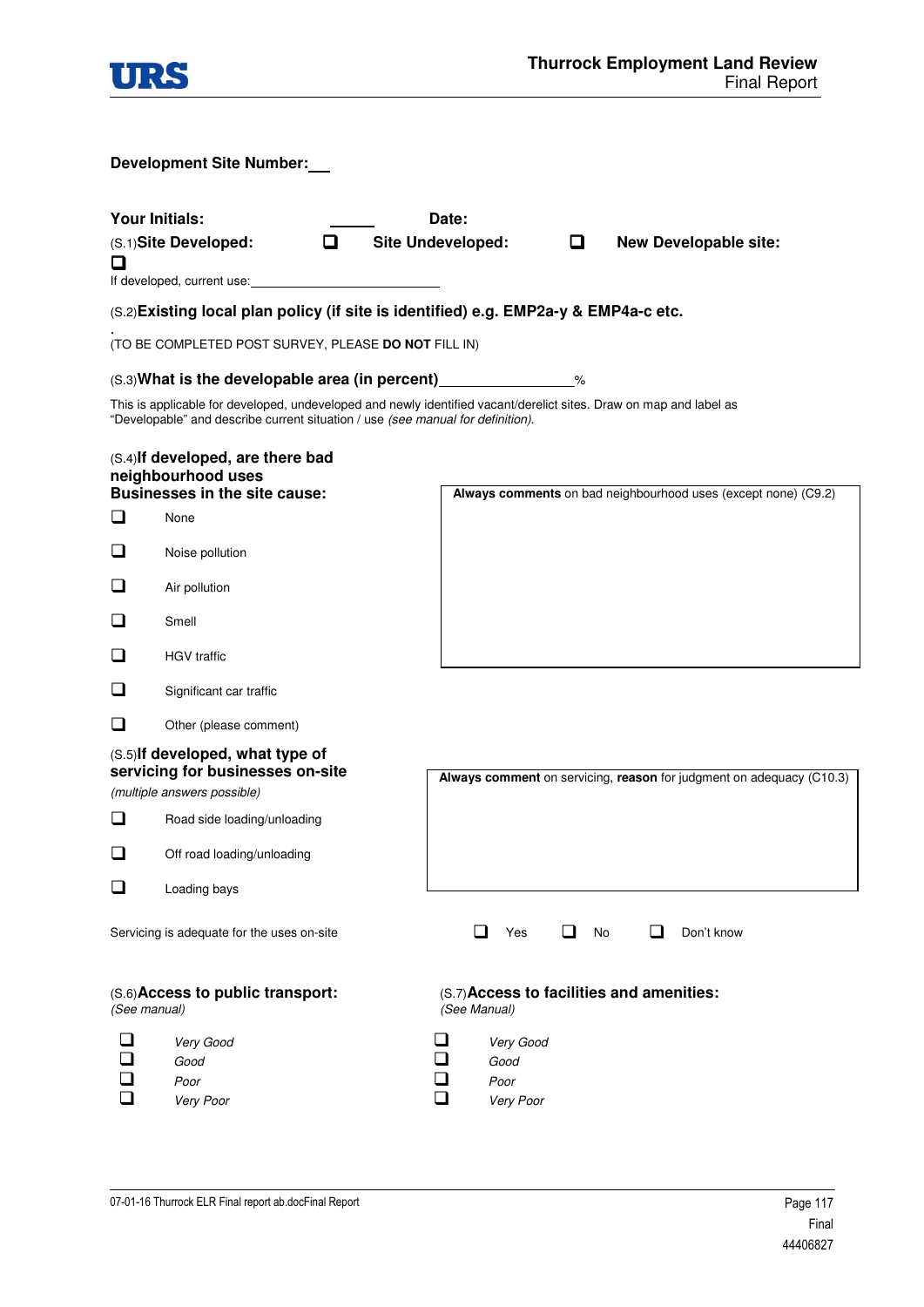

|                          |                                                                                                                                   | Always comment on parking facilities give reason for judgment on adequacy |  |  |  |
|--------------------------|-----------------------------------------------------------------------------------------------------------------------------------|---------------------------------------------------------------------------|--|--|--|
| (S.8) Parking facilities |                                                                                                                                   | of parking provision (C11.3)                                              |  |  |  |
|                          | (multiple answers possible)                                                                                                       |                                                                           |  |  |  |
| ❏                        | Dedicated parking on-site                                                                                                         |                                                                           |  |  |  |
| ❏                        | On street parking                                                                                                                 |                                                                           |  |  |  |
| ❏                        | Yellow / double yellow lines                                                                                                      |                                                                           |  |  |  |
| ❏                        | Red route                                                                                                                         |                                                                           |  |  |  |
| ⊔                        | Controlled parking zone/paid parking                                                                                              |                                                                           |  |  |  |
| ❏                        | Not applicable if undeveloped                                                                                                     |                                                                           |  |  |  |
|                          | If developed, is parking provision: $\Box$ Adequate                                                                               | Too little<br>Too much<br>Don't know<br>$\mathcal{L}_{\mathcal{A}}$       |  |  |  |
|                          | (S.9) Road access is                                                                                                              | Always describe external and internal access and circulation (including   |  |  |  |
| ப                        | Adequate for uses on-site                                                                                                         | adequacy) (C12.4)                                                         |  |  |  |
| ❏                        | Not adequate for uses on-site                                                                                                     |                                                                           |  |  |  |
| ❏                        | Don't know                                                                                                                        |                                                                           |  |  |  |
| ❏                        | There is limited HGV access<br>(S.10) Contamination: is there land/building(s)<br>within on site with potential<br>contamination? | If yes, describe potential contamination and indicate on map (C14.2)      |  |  |  |
| ப                        | Yes                                                                                                                               |                                                                           |  |  |  |
| ❏                        | No                                                                                                                                |                                                                           |  |  |  |
|                          | (S.11) Potential ecological value:<br>Yes<br>If yes, describe potential ecological value:                                         | No                                                                        |  |  |  |
|                          |                                                                                                                                   |                                                                           |  |  |  |
|                          | (S.12) Any sign of development in the last 5 years:                                                                               |                                                                           |  |  |  |
| $\Box$                   | Yes                                                                                                                               | If yes, give description of development:                                  |  |  |  |
| ❏                        | No                                                                                                                                |                                                                           |  |  |  |
|                          |                                                                                                                                   |                                                                           |  |  |  |
|                          |                                                                                                                                   |                                                                           |  |  |  |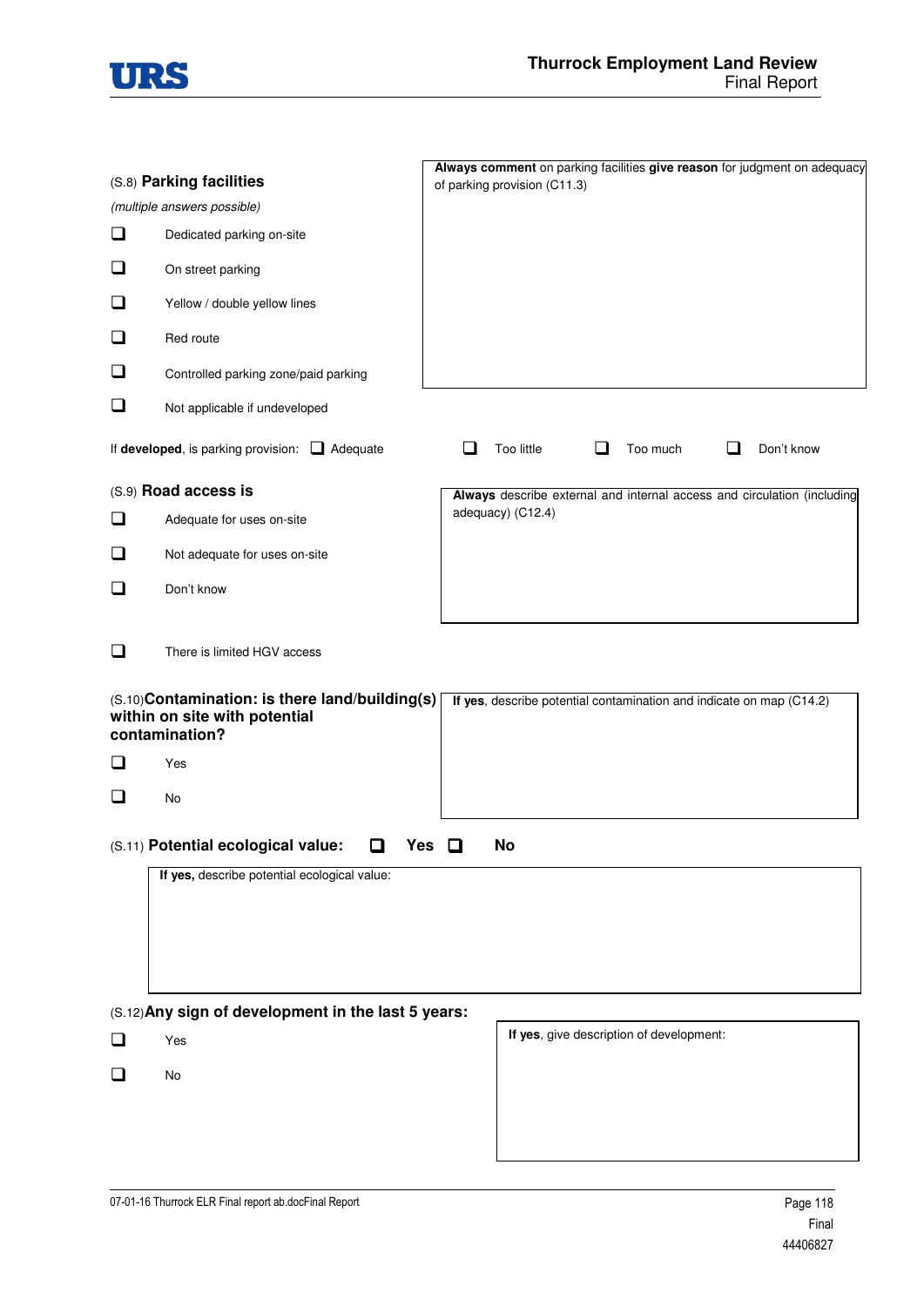

#### (S.13) **Any evidence of active marketing for site as employment land: Yes No**

**If yes, make note of site, type of buildings on site, floorspace or land available, estate agent.** 

#### (S.14) **General description of undeveloped/vacant/derelict site.**

**Always describe site**, and include any comments you have

#### **(S.15) Photographs** (minimum of 1 image per site)

 $\Box$  Image number(s)  $\Box$  /  $\Box$  /  $\Box$  /  $\Box$  /  $\Box$  /  $\Box$  /  $\Box$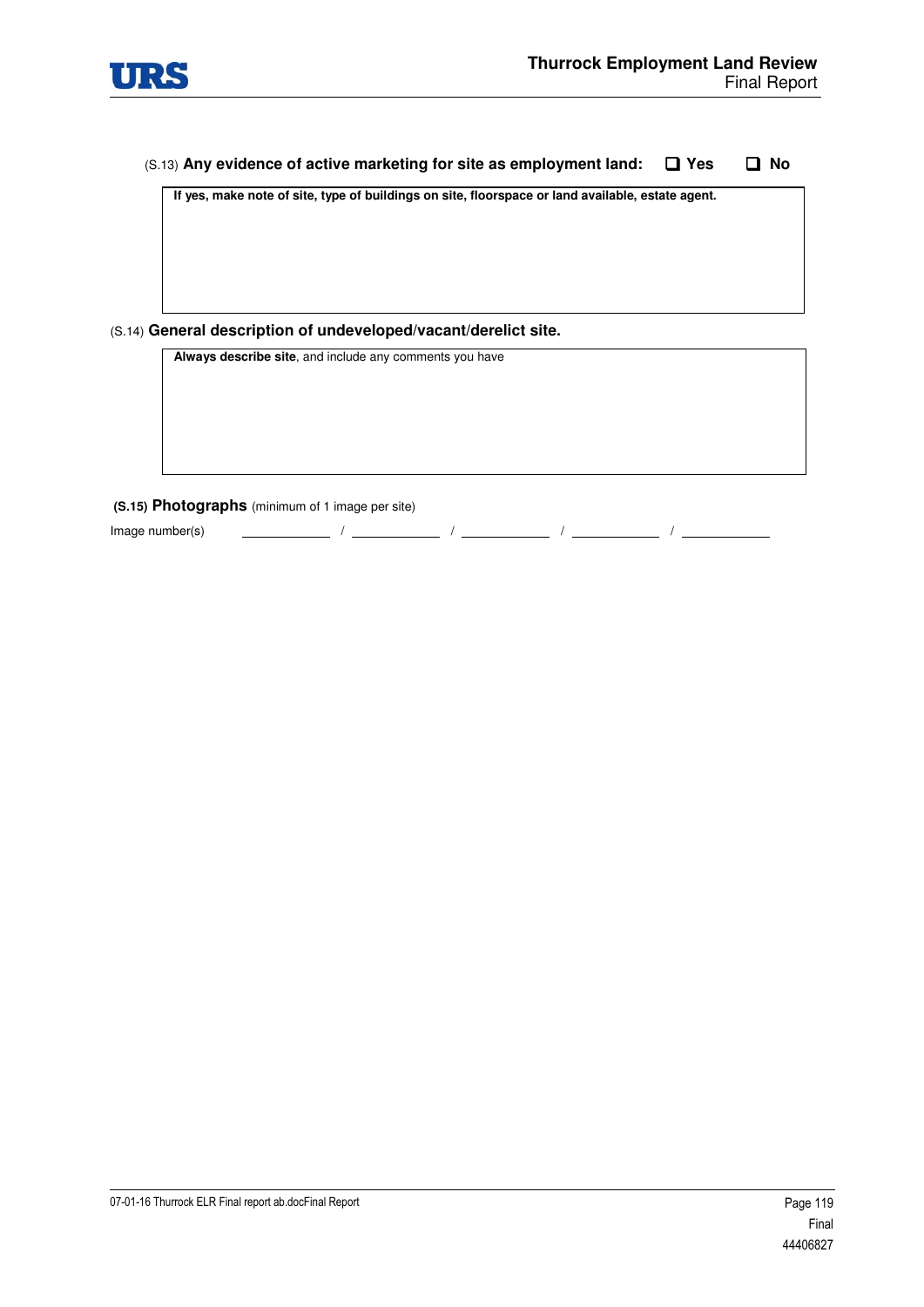

# **Appendix 3: URS Consultation on Business Needs Questionnaire**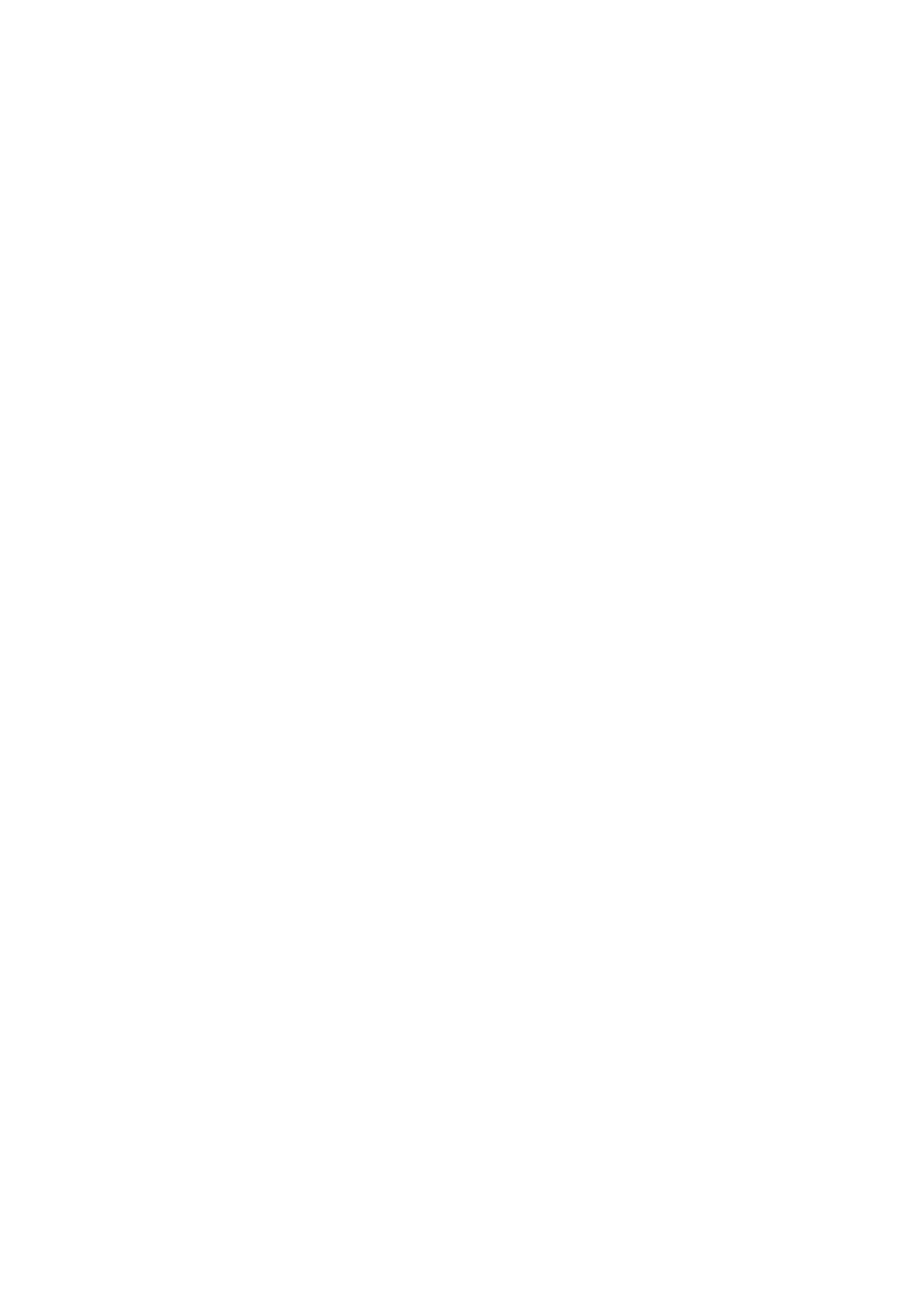# *Consultation on Business Needs Questionnaire*

| Name              | Date              |
|-------------------|-------------------|
| Organisation      | <b>Tel Number</b> |
| <b>Businesses</b> |                   |

How would you describe the economy and the businesses in Thurrock Borough?

What do you think are their main concerns?

#### *Commercial Premises*

How would you describe the commercial property market in Thurrock Borough?

What do you think of the current stock of commercial properties?

Does it accommodate for the business needs?

What are the major issues?

What are the advantages of being located in Thurrock Borough?

What kind of premises/locations are in demand?

Are there enough of these premises in these locations?

#### *Workforce*

How would you judge the workforce situation in Thurrock?

Is it difficult to recruit staff (differentiate between highly skilled and less skilled)?

If yes, why?

#### *Policies*

What kind of policies, strategies, projects would improve the commercial property situation in Thurrock Borough?

#### *AOB*

Is there anything else that you think is important with regards to commercial properties in Thurrock Borough?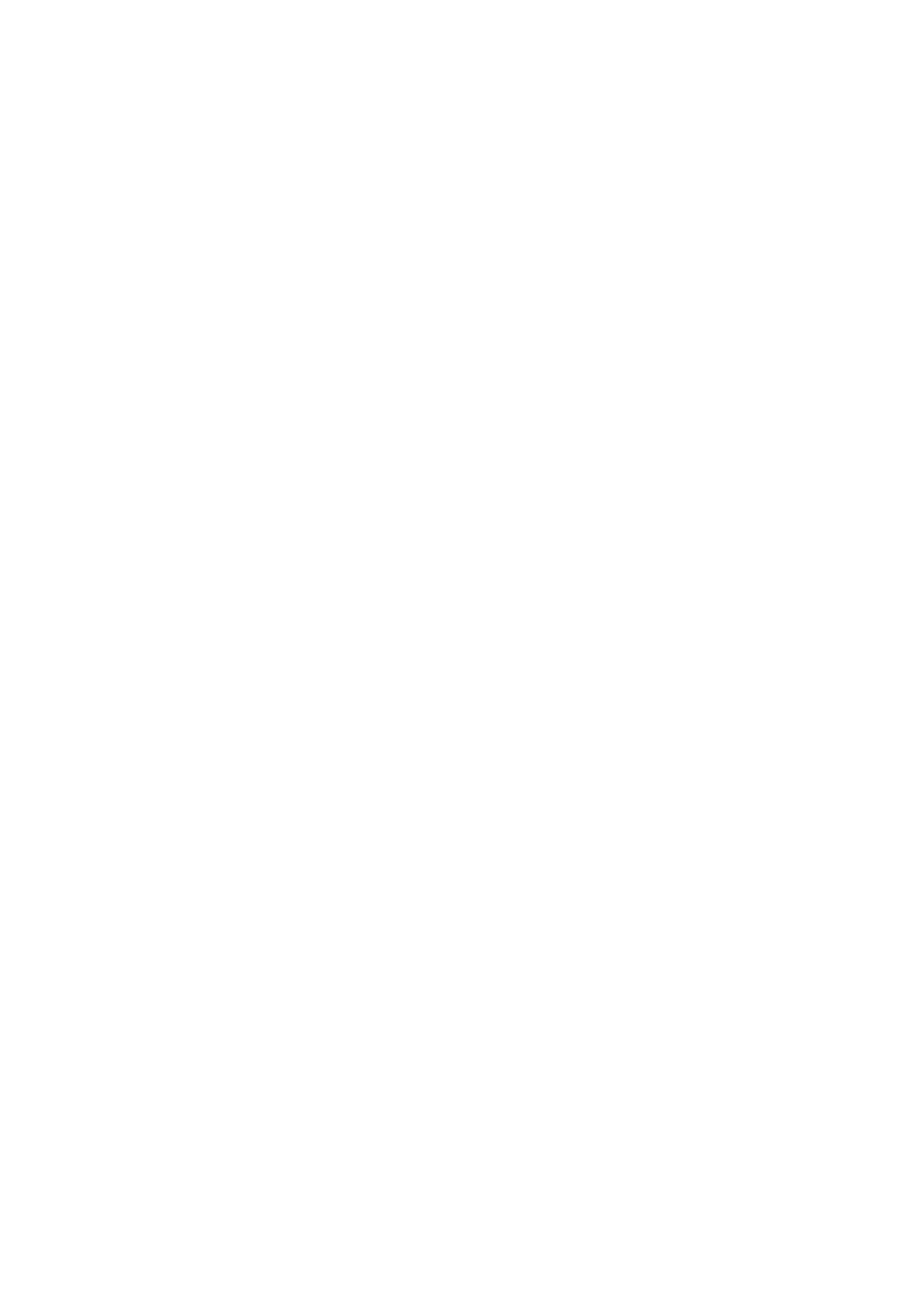# **Appendix 4: Bone Wells Associates Thurrock Business Survey**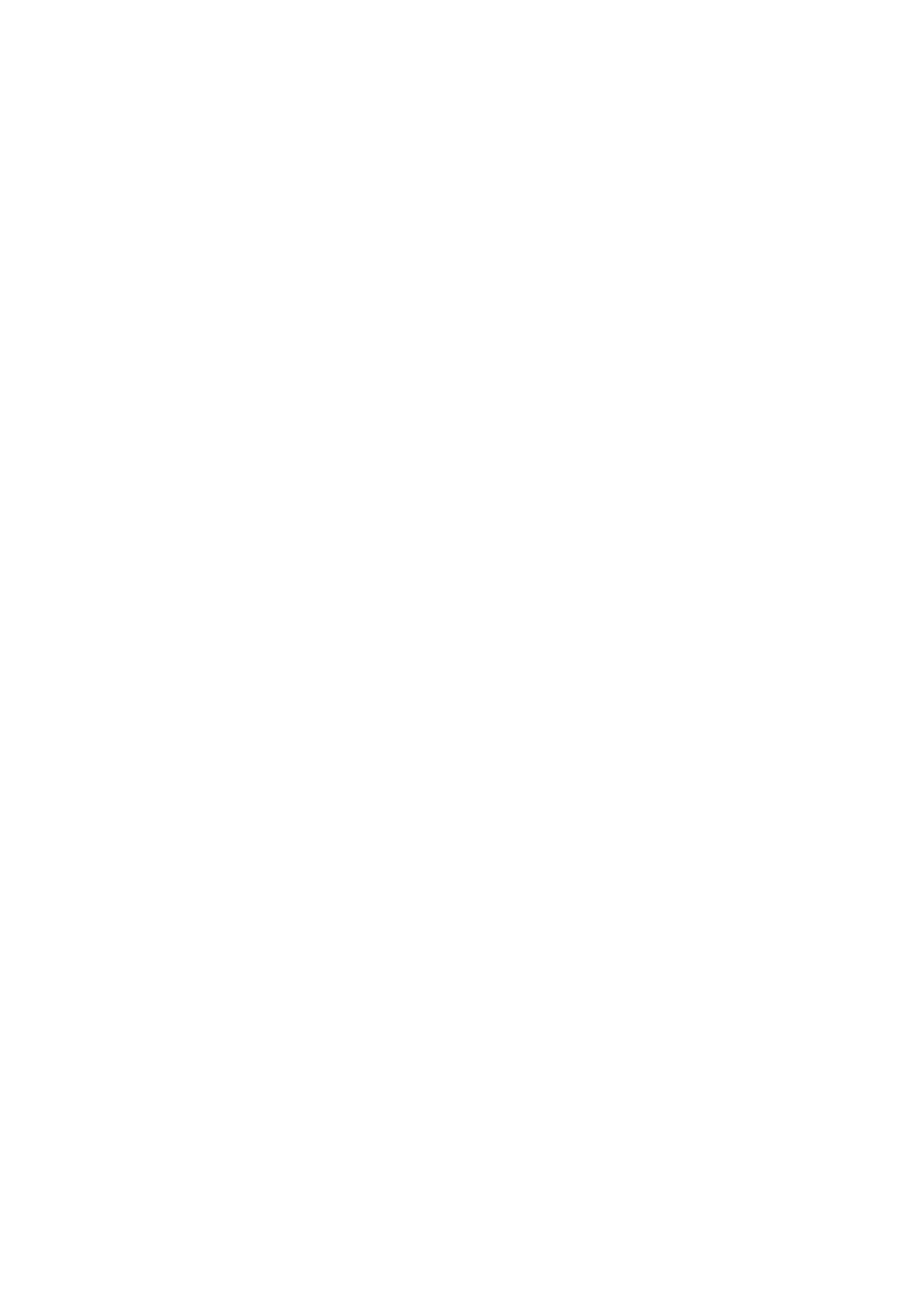- Q1 Company code
- Q2 Name of company/organisation
- Q3 What is your company's MAIN activity at the current address?
	- Headquarters
	- Sales/marketing/purchasing
	- Design or R&D
	- Professional/other services
	- Routine office
	- Movement/storage/distribution
	- Manufacturing or processing
	- Other
- Q4 Type of location at the current address:
	- Industrial estate
	- Business park
	- Town centre
	- High street/shopping frontage
	- Inner urban
	- Suburban
	- Other
- Q5 Has your company relocated in the last 3 years?
	- Yes (Go to Q6 & Q7)
	- No (Go to Q8)

Q6 If yes, what was the previous address?

- An address within Thurrock
- An address outside Thurrock
- If outside Thurrock, where?
- Q7 If your company has moved in the last 3 years, why did you relocate?

Q8 How many people work for your company at the current address?

- Q9 How many of these employees work in these premises for half the week or less?
	- None
	- $1\% 50\%$
	- More than 50%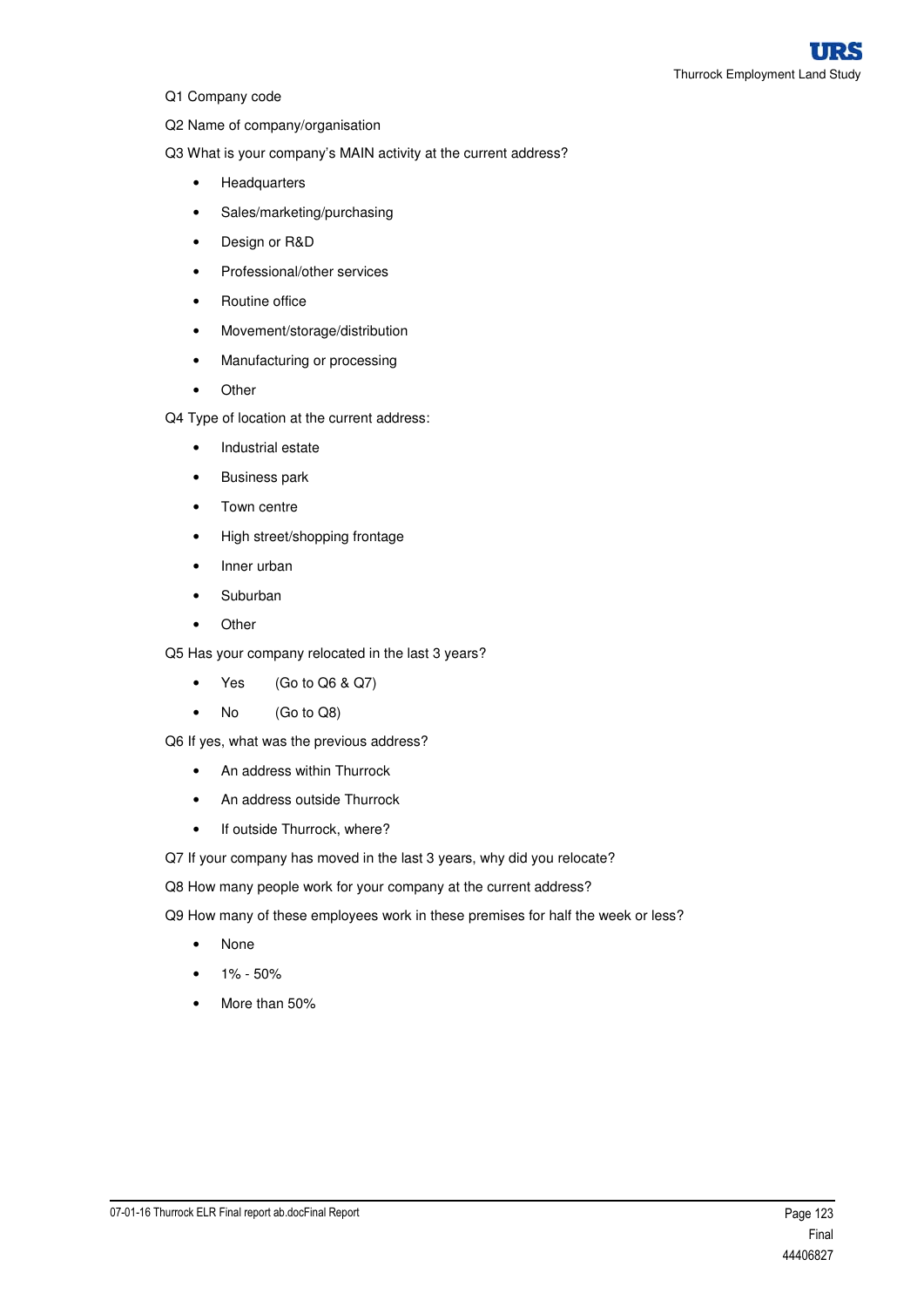|                                      | Office | Shop           | Warehouse<br>/ depot | Factory        | Open yard |
|--------------------------------------|--------|----------------|----------------------|----------------|-----------|
| Free standing                        | 1      | $\overline{2}$ | 3                    | $\overline{4}$ | 5         |
| Semi<br>detached/terrac<br>ed        | 6      | 7              | 8                    | 9              | 10        |
| Single storey                        | 11     | 12             | 13                   | 14             | 15        |
| Parking (1<br>space/worker)          | 16     | 17             | 18                   | 19             | 20        |
| Parking (1<br>$space/2+$<br>workers) | 21     | 22             | 23                   | 24             | 25        |

Q10 At the current address, is the space occupied:

Q11 How many storeys does your building have?

- One
- Two
- Three or more

Q12 How old is your building?

- 1-5 years
- 5-10 years
- 10 years or more

Q13 What is the gross external area occupied by your PREMISES (including all floors and the external walls)?

Q14 What is the gross SITE/PLOT area (sq m)?

Q15 How do you assess your existing floorspace (sq m)?

| At present       | In the future |
|------------------|---------------|
| 1 (Go to $Q17$ ) | 2 (Go to Q17) |
| 3 (Go to Q17)    | 4 (Go to Q17) |
| 5 (Go to Q16)    | 6 (Go to Q16) |
|                  |               |

Q16 If too small, approximately by how much would you NEED to increase your floorspace?

- $1\% 20\%$
- $\bullet$  21% 40%
- $41\% 60\%$
- More than 60%

Q17 In the last 3 years, has your floorspace:

- Increased (Go to Q18)
- Stayed the same (Go to Q19)
- Decreased (Go to Q19)

Q18 Roughly by how much?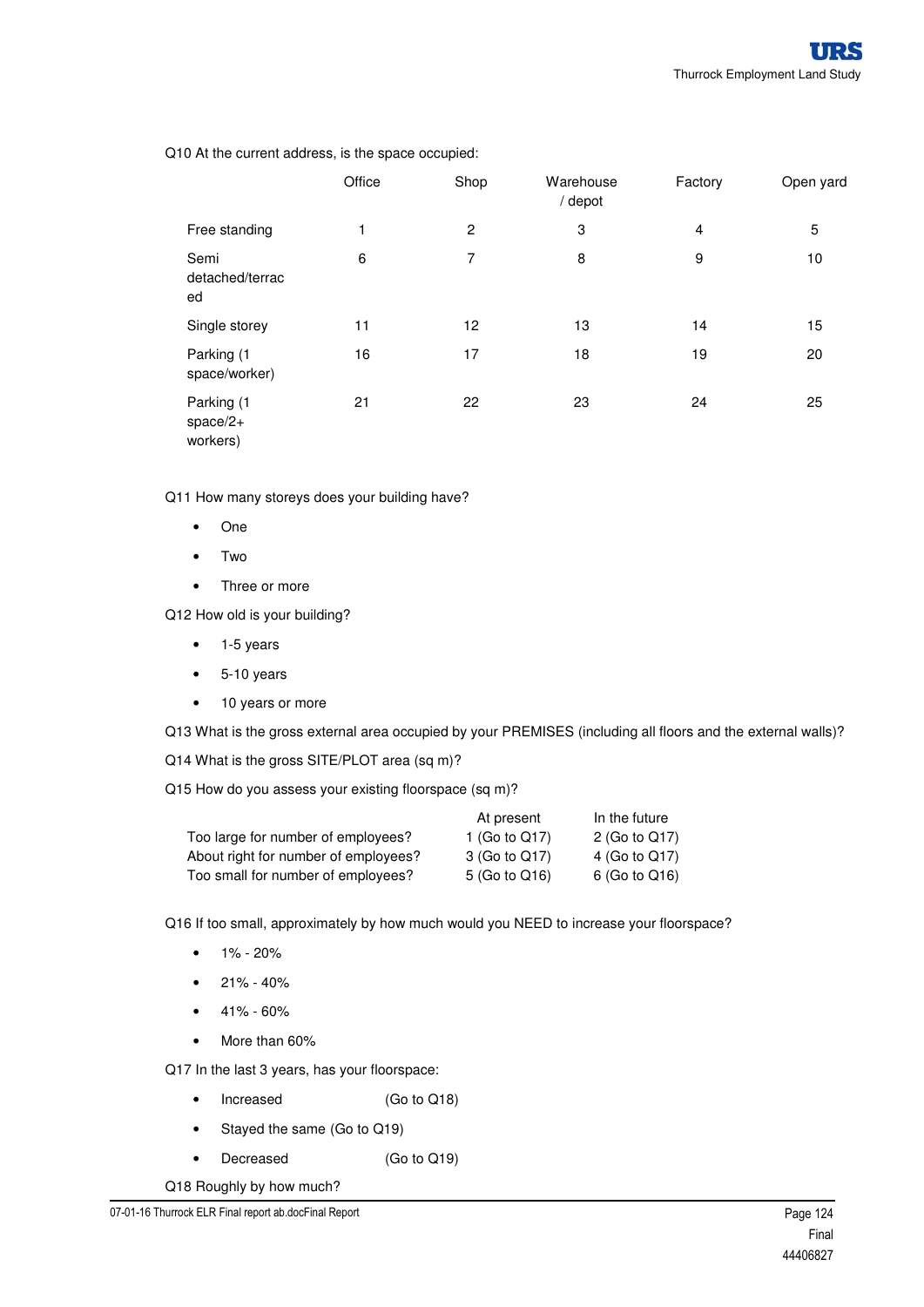- $1\% 20\%$
- 21% 40%
- $41\% 60\%$
- More than 60%

Q19 How do you assess the QUALITY and LOCATION of your premises in relation to your needs?

|           | Premises quality | Location |
|-----------|------------------|----------|
| Very good | 1                | 2        |
| Good      | 3                | 4        |
| Adequate  | 5                | 6        |
| Poor      |                  | 8        |

Q20 If poor quality, please specify problem

Q21 If poor location, please specify problem

Q22 In the next 1-3 years, are you likely to:

|                     | Expand your floorspace Move to another location |
|---------------------|-------------------------------------------------|
| Probable (over 50%) | 2                                               |
| Possible (10-50%)   | Δ                                               |
| Unlikely (upto 10%) | ี่ค                                             |

Q23 If likely to expand, roughly by how much?

- 1%-20%
- 21%-40%
- $41\% 60\%$
- More than 60%

Q24 If likely to move, what type of premise will you require?

|                                      | Office | Shop | Warehouse<br>/depot | Factory | Open<br>yard |
|--------------------------------------|--------|------|---------------------|---------|--------------|
| Free standing                        |        | 2    | 3                   | 4       | 5            |
| Semi<br>detached/terrac<br>ed        | 6      | 7    | 8                   | 9       | 10           |
| Single storey                        | 11     | 12   | 13                  | 14      | 15           |
| Parking (1<br>space/worker)          | 16     | 17   | 18                  | 19      | 20           |
| Parking (1<br>$space/2+$<br>workers) | 21     | 22   | 23                  | 24      | 25           |

Q25 If you are likely to move, what type of location will you require?

- Town Centre
- High street/shopping frontage
- Inner urban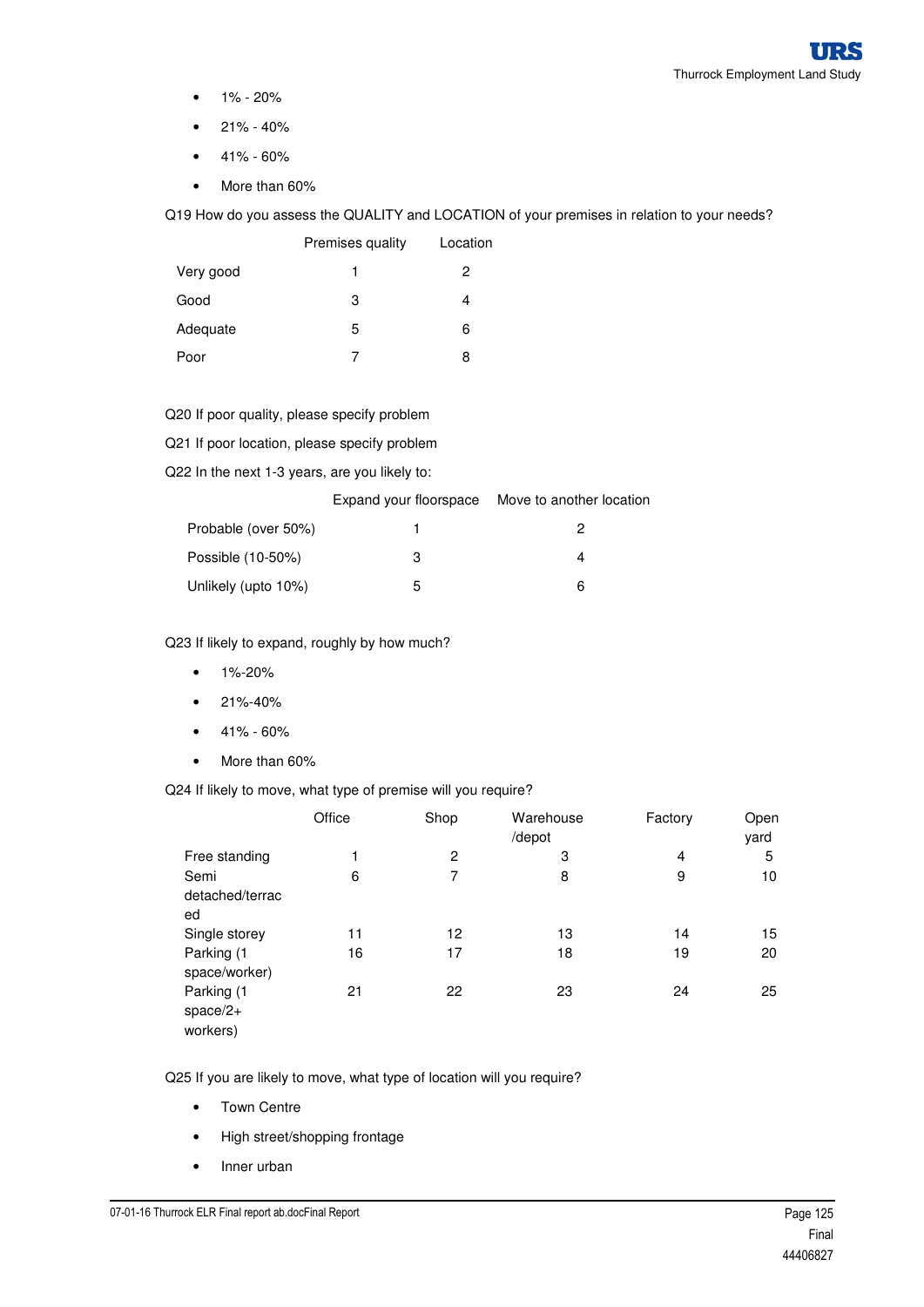- Suburban
- Business park
- Industrial area
- Other

Q26 If you are likely to move, which is the likely area?

- Within Thurrock
- Outside Thurrock within East Essex (Basildon, Benfleet, Southend, Rayleigh/Rochford)
- Outside Thurrock within North Essex (Brentwood, Chelmsford, Maldon etc)
- London
- Kent (Dartford, Gravesend, Medway etc)
- Elsewhere not included above
- Unknown
- Q27 Do you find any obstacles to employment expansion?
	- General labour availability
	- Specific skills availability
	- Limited market size
	- Finance
	- Land/premises availability
	- Other

Q28 How do you assess the existing availability of good quality premises in Thurrock?

- Over supply
- About Right
- Undersupply
- Unknown/don't know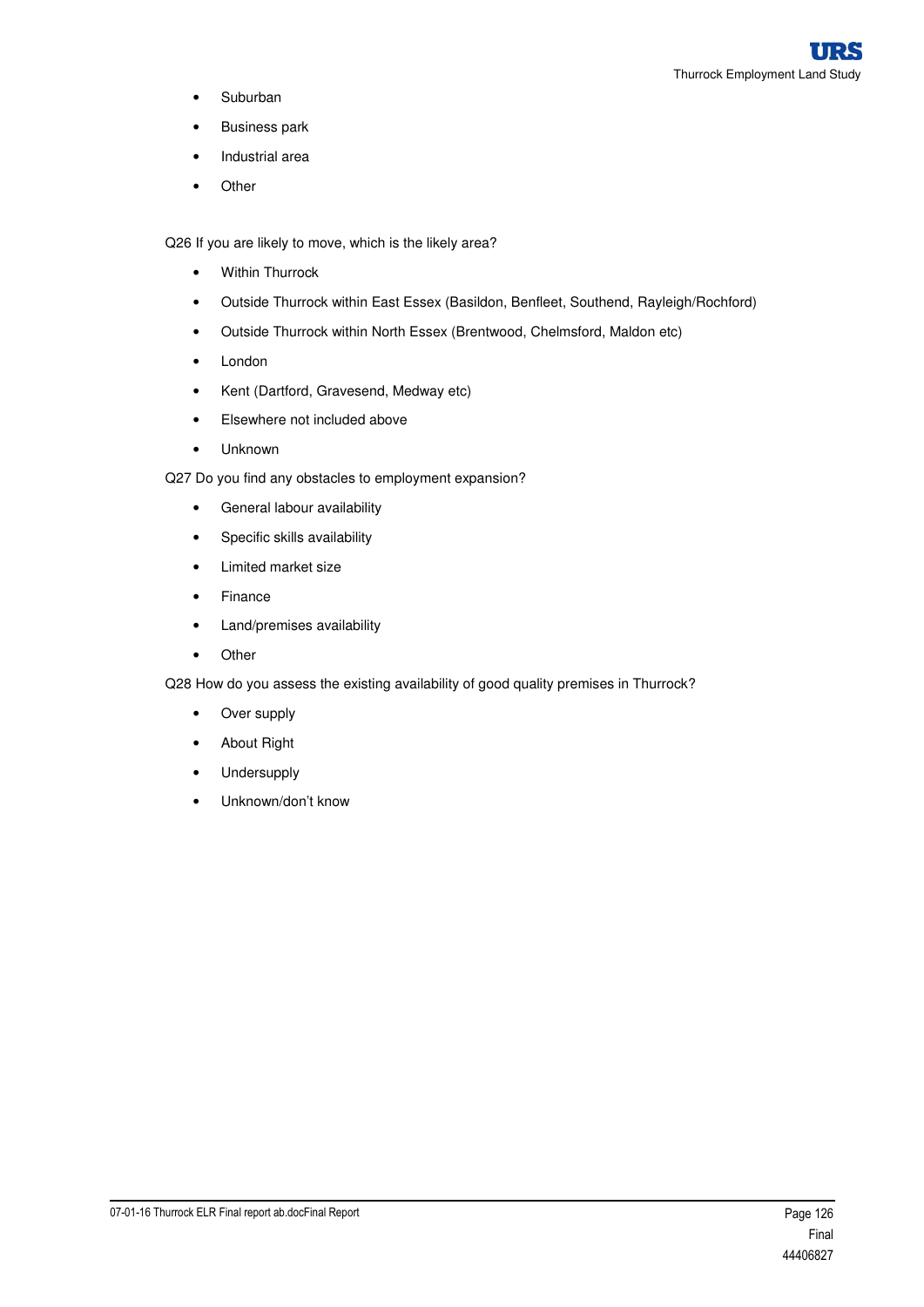# **Appendix 5: Full Survey Results**

Please note that planning permissions data for employment clusters follows in Appendix 6

#### **Surveyed Employment Clusters\***

| <b>Cluster</b><br><b>Number</b> | Names of industrial areas included in each<br>cluster & address   | No of<br>vacant &<br>derelict<br>sites | <b>Cluster size</b><br>(ha) |
|---------------------------------|-------------------------------------------------------------------|----------------------------------------|-----------------------------|
| $\mathbf{1}$                    | Purfleet Industrial Park, Aveley                                  | $\overline{c}$                         | 25.87                       |
| $\overline{c}$                  | Botany Quarry / Tank Lane, Purfleet                               | $\overline{c}$                         | 48.59                       |
| 3                               | Former Coal Yard Site; Former Thames Board<br>Mill Site, Purfleet | 3                                      | 28.18                       |
| 4                               | Esso Petroleum, Purfleet                                          | 0                                      | 15.85                       |
| 5                               | Tunnel Jetty Site, West Thurrock                                  | $\Omega$                               | 17.33                       |
| 6                               | <b>West Thurrock Marshes</b>                                      | 3                                      | 70.08                       |
| $\overline{7}$                  | <b>Bluelands Quarry, Purfleet</b>                                 | 1                                      | 68.27                       |
| 8                               | Milehams Industrial Estate, Purfleet                              | 0                                      | 1.42                        |
| 9                               | Aveley Industrial Estate, South Ockendon                          | 3                                      | 22.17                       |
| 10                              | Chafford Hundred, NW Zone                                         | 0                                      | 6.00                        |
| 11                              | Lakeside Estate, West Thurrock                                    | $\overline{c}$                         | 50.24                       |
| 12                              | Waterglade, West Thurrock                                         | $\overline{2}$                         | 45.03                       |
| 13                              | Vopak, West Thurrock & expansion area                             | $\overline{2}$                         | 102.25                      |
| 14                              | Former West Thurrock Power Station                                | 2                                      | 75.32                       |
| 15                              | Former Wouldham Works Site, South Stifford                        | 1                                      | 31.02                       |
| 16                              | <b>Magnet Works Industrial Estate</b>                             | $\Omega$                               | 13.38                       |
| 17                              | Gumley Road, South Stifford                                       | 0                                      | 5.66                        |
| 18                              | Grays Hogg Lane                                                   | 0                                      | 1.90                        |
| 19                              | <b>Grays West</b>                                                 | 0                                      | 2.98                        |
| 20                              | Grays South - Manorway                                            | 0                                      | 2.30                        |
| 21                              | Thurrock Park, Little Thurrock                                    | $\overline{c}$                         | 23.16                       |
| 22                              | <b>Tilbury South</b>                                              | 0                                      | 28.41                       |
| 23                              | Globe Works, Little Thurrock                                      | 0                                      | 8.10                        |
| 24                              | Coward Bros. / Star Groundwork, Linford Road,<br>East Tilbury     | 0                                      | 4.07                        |
| 25                              | Sandy Lane Pit / Matrin Trux, East Tilbury                        | 0                                      | 2.12                        |
| 26                              | <b>Tilbury Power Station</b>                                      | $\overline{c}$                         | 29.59                       |
| 27                              | Bata / Thames Industrial Park                                     | 0                                      | 13.87                       |
| 28                              | <b>Stanford Industrial Park</b>                                   | 1                                      | 11.65                       |
| 29                              | Baryta Close / Victoria Road                                      | 0                                      | 2.18                        |
| 30                              | Shell Haven Oil Refinery                                          | $\mathbf{1}$                           | 184.95                      |
| 31                              | Coryton Oil Refinery                                              | 0                                      | 346.06                      |
| 32                              | South of London Road & School field road, West<br>Thurrock        | $\overline{2}$                         | 26.10                       |
| 33                              | Murco Oil Terminal, Grays                                         | No access                              | 24.20                       |

\*As noted in Section 8.2, clusters 34, 35 and 36 were not surveyed.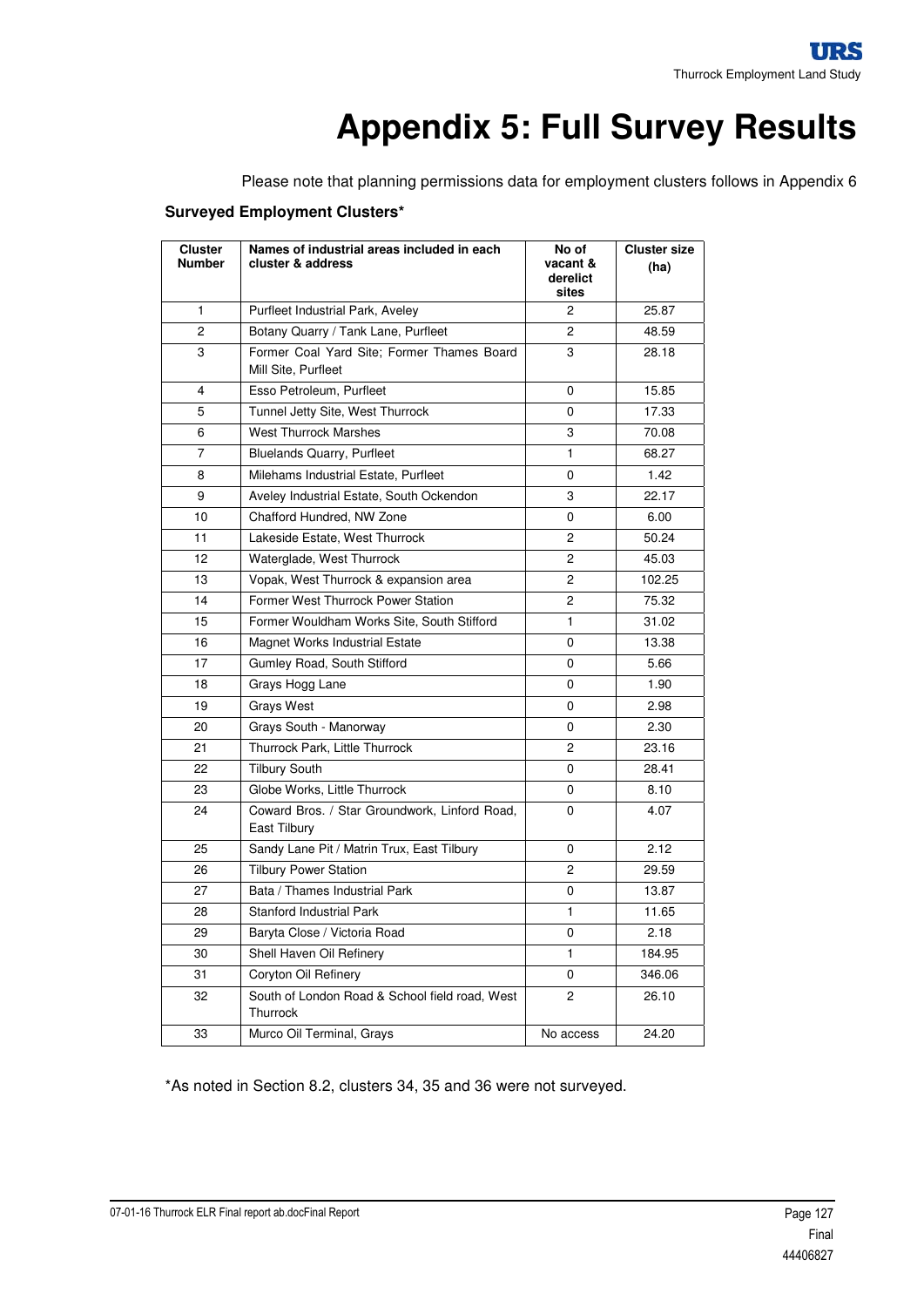### CLUSTER NUMBER 1: PUFLEET INDUSTRIAL PARK. AVELEY

Please refer to Thurrock Employment Areas inset map to view location of employment clusters and development sites

| Area (Ha):                          | 25.9                                                      |
|-------------------------------------|-----------------------------------------------------------|
| Total vacant land (Ha):             | 1.65                                                      |
| Uses on site:                       | Warehouse / distribution park, Recycling /                |
|                                     | environmental industrial sites                            |
| Number of jobs in cluster:          | 565                                                       |
| Linkage to trunk road network:      | Very good                                                 |
| <b>Links to wharves:</b>            | No access                                                 |
| <b>Quality of environment:</b>      | Good                                                      |
| Ecology:                            | <b>Adjoins Inner Thames Marches SSSI</b>                  |
| <b>Topography issues:</b>           | <b>No</b>                                                 |
| <b>Bad neighbourhood uses:</b>      | Noise pollution, HGV traffic                              |
| Proximity to other uses:            | <b>Employment areas</b>                                   |
| Servicing of businesses in cluster: | Off road loading / unloading, loading bays,               |
|                                     | business servicing adequate for uses on site              |
| <b>Parking facilities:</b>          | Dedicated parking within cluster                          |
| <b>Condition of buildings:</b>      | 95% Good, 5% Poor                                         |
| General comments/description of     |                                                           |
| cluster:                            | The presense of the CTRL track will constrain any form of |
|                                     | development in the future, particularly with regards to   |

height.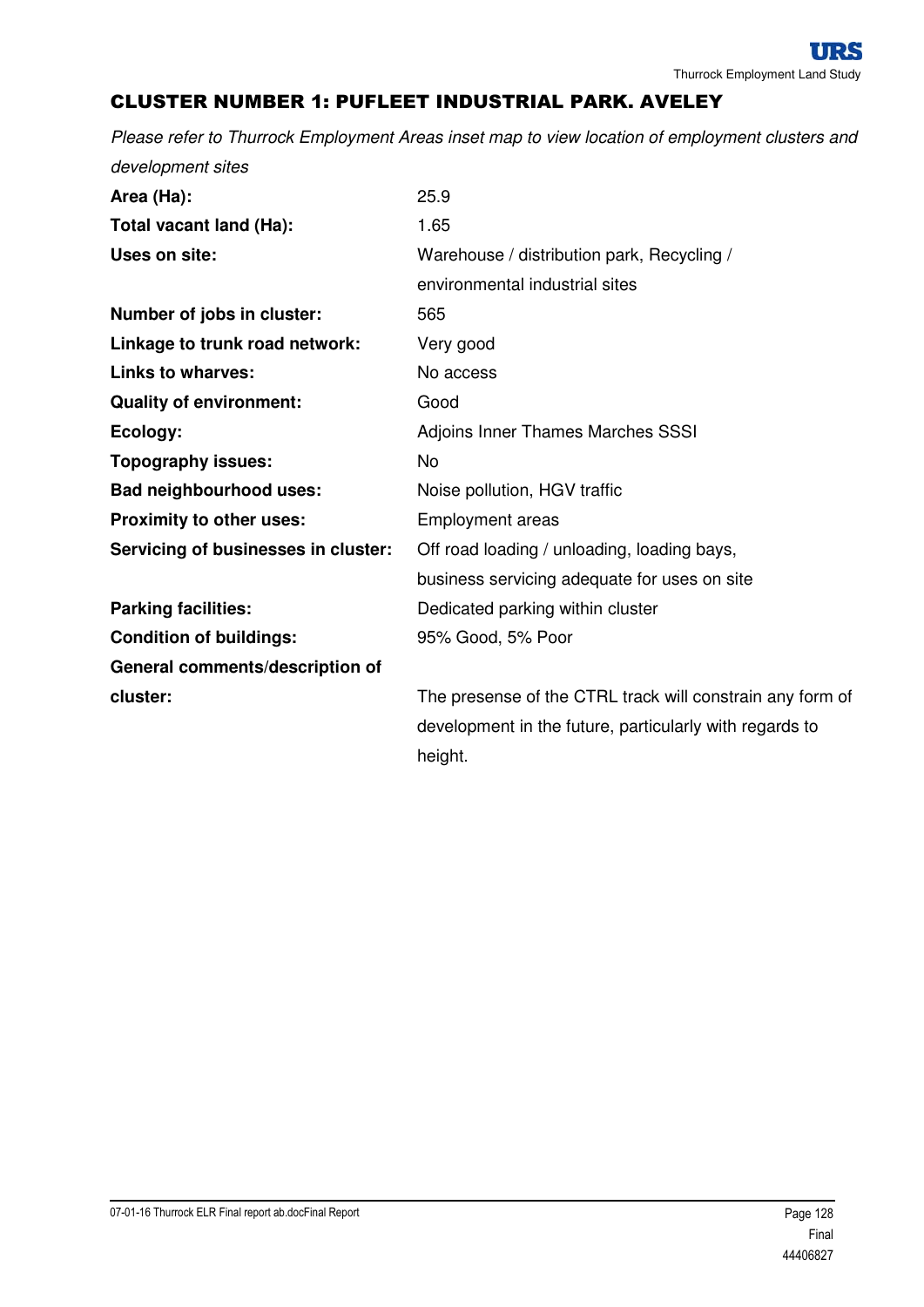## DEVELOPMENT SITES 1.1

| <b>Development site:</b>           | 1.1                                   |
|------------------------------------|---------------------------------------|
| Site area (Ha):                    | 0.89                                  |
| Local plan policy:                 | E2(a)                                 |
| <b>UDP policy:</b>                 | EMP2(a)                               |
| Developable area:                  | 100                                   |
| <b>Access to public transport:</b> | Poor                                  |
| Local road access:                 | adequate                              |
| <b>Potential contamination:</b>    | Possible / unknown                    |
| Potential ecological value:        | Unknown                               |
| Evidence of development in last    |                                       |
| 5 years:                           | None                                  |
| Any active marketing of site:      | No                                    |
| <b>Issues / Description:</b>       | 90% vacant land 10% derelict building |

# DEVELOPMENT SITES 1.3

| <b>Development site:</b>        | 1.3                                           |
|---------------------------------|-----------------------------------------------|
| Site area (Ha):                 | 0.76                                          |
| Local plan policy:              | E2(a)                                         |
| <b>UDP policy:</b>              | EMP2(a)                                       |
| Developable area:               | 100                                           |
| Access to public transport:     | Poor                                          |
| <b>Local road access:</b>       | adequate                                      |
| <b>Potential contamination:</b> | Possible/Unknown                              |
| Potential ecological value:     | Unknown                                       |
| Evidence of development in last |                                               |
| 5 years:                        | None                                          |
| Any active marketing of site:   | No.                                           |
| <b>Issues / Description:</b>    | Vacant, some truck parking. In the middle of  |
|                                 | active industrial area. CTRL track (elevated) |
|                                 | running across edge of site.                  |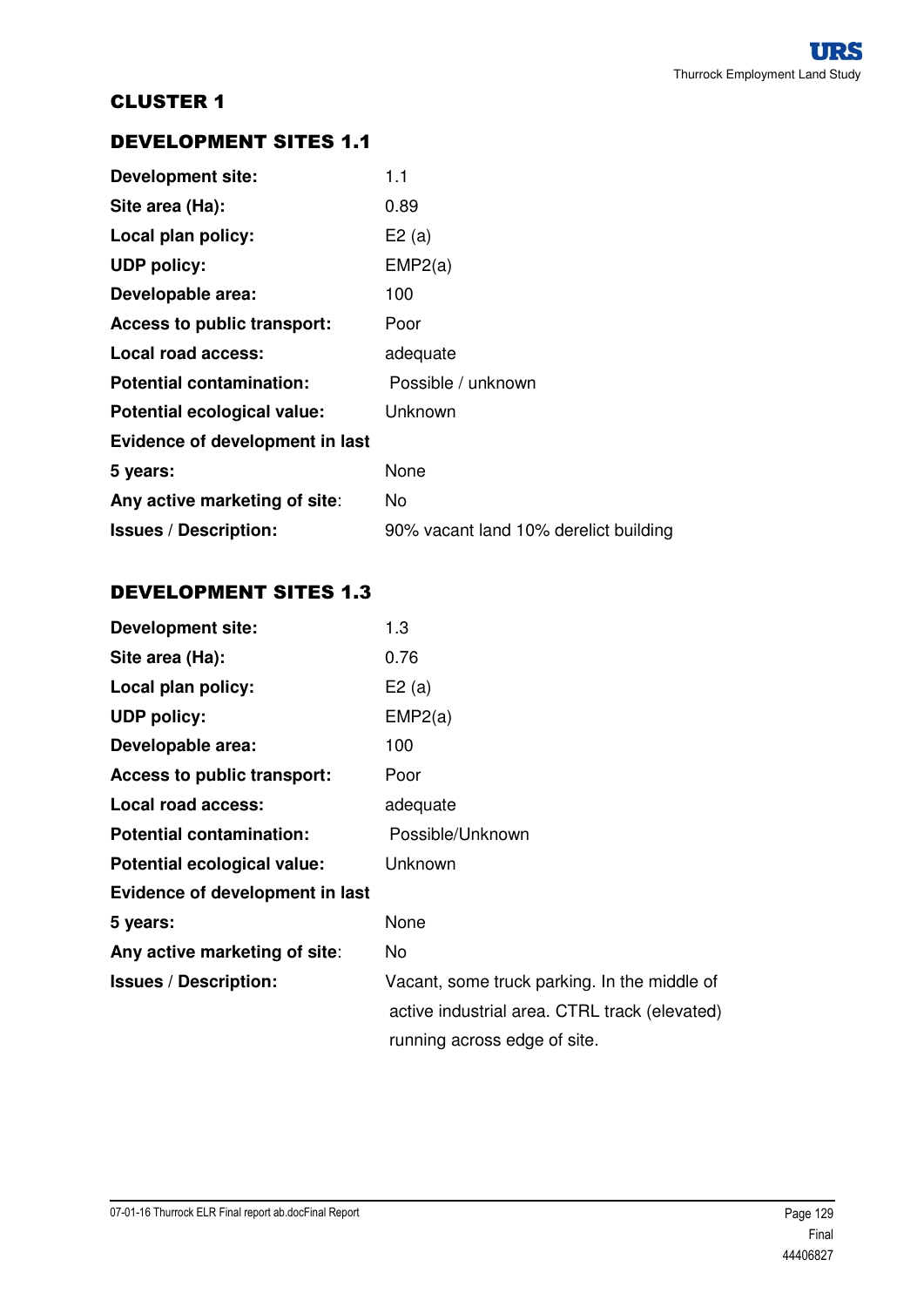### CLUSTER NUMBER 2: BOTANY QUARRY / TANK LANE, PURFLEET

| Area (Ha):                          | 48.6                                                   |  |
|-------------------------------------|--------------------------------------------------------|--|
| Total vacant land (Ha):             | 17.25                                                  |  |
| Uses on site:                       | <b>Industrial Estate</b>                               |  |
| Number of jobs in cluster:          | 738                                                    |  |
| Linkage to trunk road network:      | Very good                                              |  |
| <b>Links to wharves:</b>            | Indirect access                                        |  |
| <b>Quality of environment:</b>      | Poor                                                   |  |
| Ecology:                            | Purfleet chalk pits SSSI covers part of the area       |  |
| <b>Topography issues:</b>           | No                                                     |  |
| <b>Bad neighbourhood uses:</b>      | Noise pollution, HGV traffic                           |  |
| <b>Proximity to other uses:</b>     | Other employment sites                                 |  |
| Servicing of businesses in cluster: | Off road loading / unloading, loading bays,            |  |
|                                     | business servicing adequate for uses on site           |  |
| <b>Parking facilities:</b>          | Dedicated parking within cluster. Adequate supply.     |  |
| <b>Condition of buildings:</b>      | 50% Good, 50% Poor                                     |  |
| General comments/description of     |                                                        |  |
| cluster:                            | Cluster no longer has the constraint of the            |  |
|                                     | Purfleet Relief Road, as identified in the Local Plan. |  |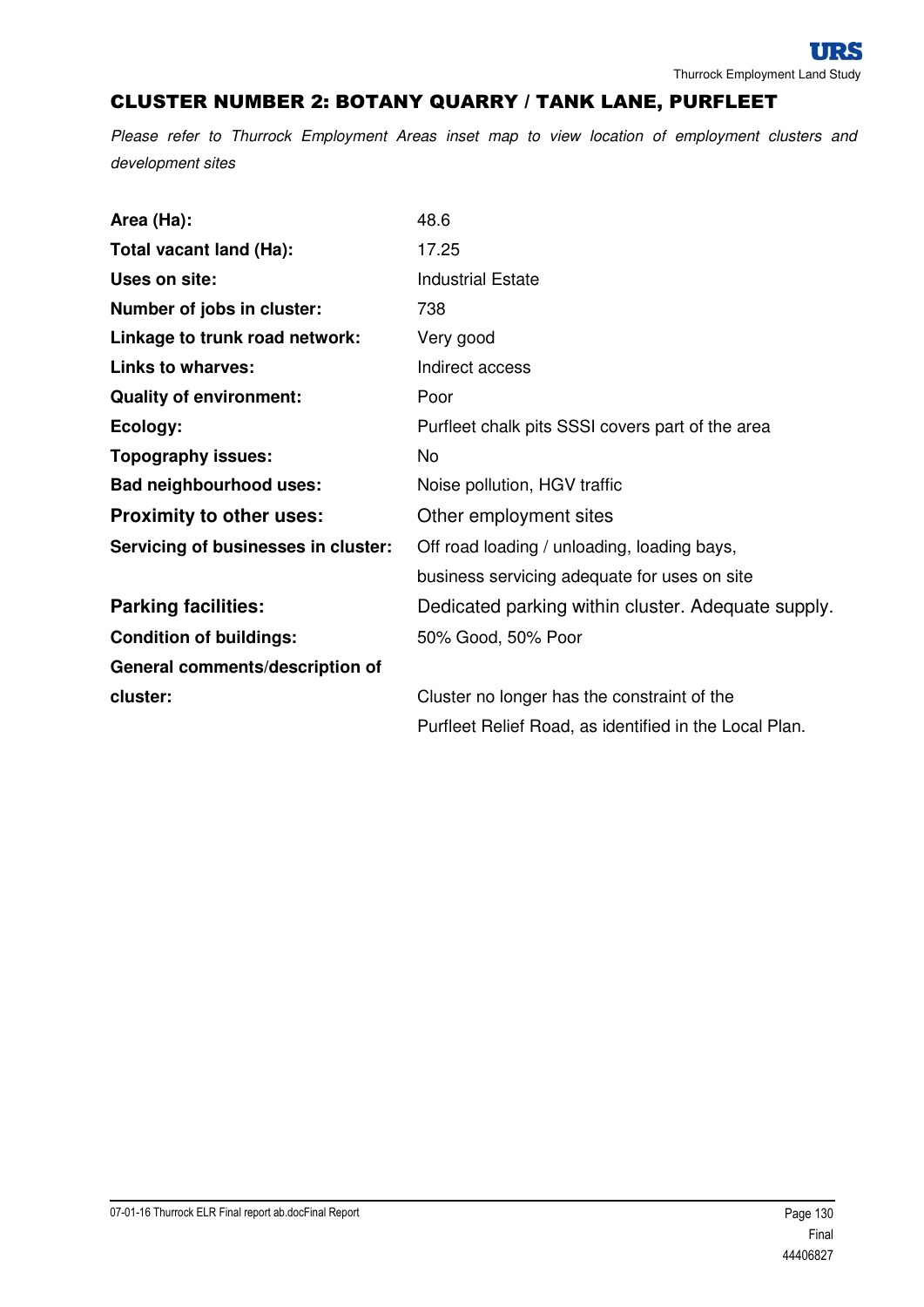### DEVELOPMENT SITES 2.1

| <b>Development site:</b>        | 2.1                                              |
|---------------------------------|--------------------------------------------------|
| Site area (Ha):                 | 3.1                                              |
| Local plan policy:              | E2(b)                                            |
| <b>UDP policy:</b>              | EMP2(b)                                          |
| Developable area:               | 60                                               |
| Access to public transport:     | Good                                             |
| Local road access:              | adequate                                         |
| <b>Potential contamination:</b> | Possible / unknown                               |
| Potential ecological value:     | Unknown                                          |
| Evidence of development in last |                                                  |
| 5 years:                        | None                                             |
| Any active marketing of site:   | Yes, small units in west of site available for   |
|                                 | industrial units and office space. Ensign        |
|                                 | management industrial properties.                |
|                                 | Tel.: 01708868844                                |
| <b>Issues / Description:</b>    | Grassland, between other active industrial land. |

### DEVELOPMENT SITES 2.2

| <b>Development site:</b>        | 2.2                                           |
|---------------------------------|-----------------------------------------------|
| Site area (Ha):                 | 0.67                                          |
| Local plan policy:              | E2(c)                                         |
| <b>UDP policy:</b>              | EMP2(b)                                       |
| Developable area:               | 100                                           |
| Access to public transport:     | Good                                          |
| Local road access:              | adequate                                      |
| <b>Potential contamination:</b> | Possible/ unknown                             |
| Potential ecological value:     | Unknown                                       |
| Evidence of development in last |                                               |
| 5 years:                        | None                                          |
| Any active marketing of site:   | Yes, King Sturge 4.5 ha, 11 acres "Industrial |
|                                 | site" tel.: 020 74934933                      |
| <b>Issues / Description:</b>    | Overgrown, in the middle of active industrial |
|                                 | site.                                         |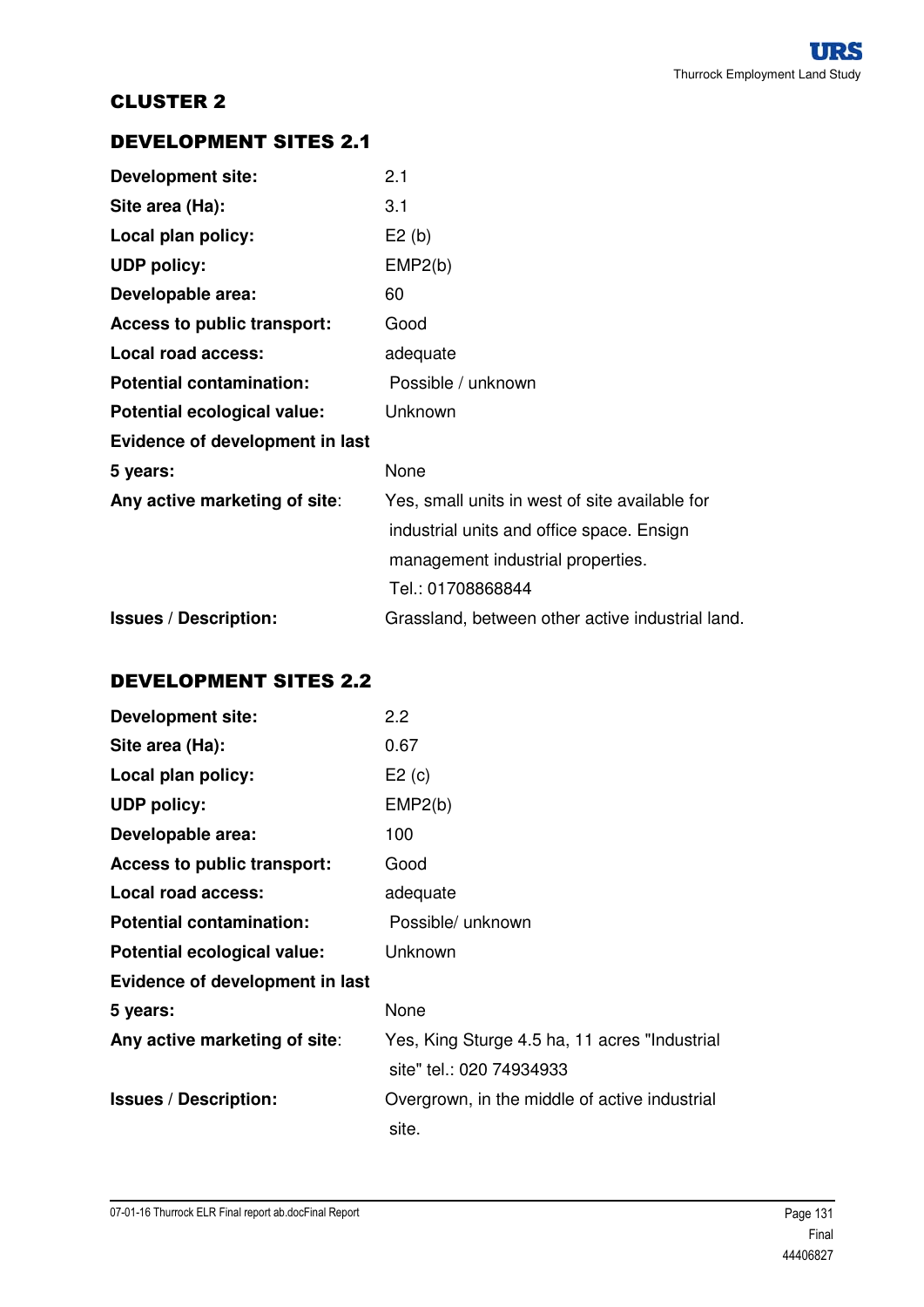## DEVELOPMENT SITES 2.3

| <b>Development site:</b>           | 2.3                |
|------------------------------------|--------------------|
| Site area (Ha):                    | 13.48              |
| Local plan policy:                 | E2(f)              |
| <b>UDP policy:</b>                 | not in UDP         |
| Developable area:                  | 60                 |
| <b>Access to public transport:</b> | Good               |
| Local road access:                 | adequate           |
| <b>Potential contamination:</b>    | Possible / unknown |
| Potential ecological value:        | Unknown            |
| Evidence of development in last    |                    |
| 5 years:                           | None               |
| Any active marketing of site:      | N٥                 |
| <b>Issues / Description:</b>       |                    |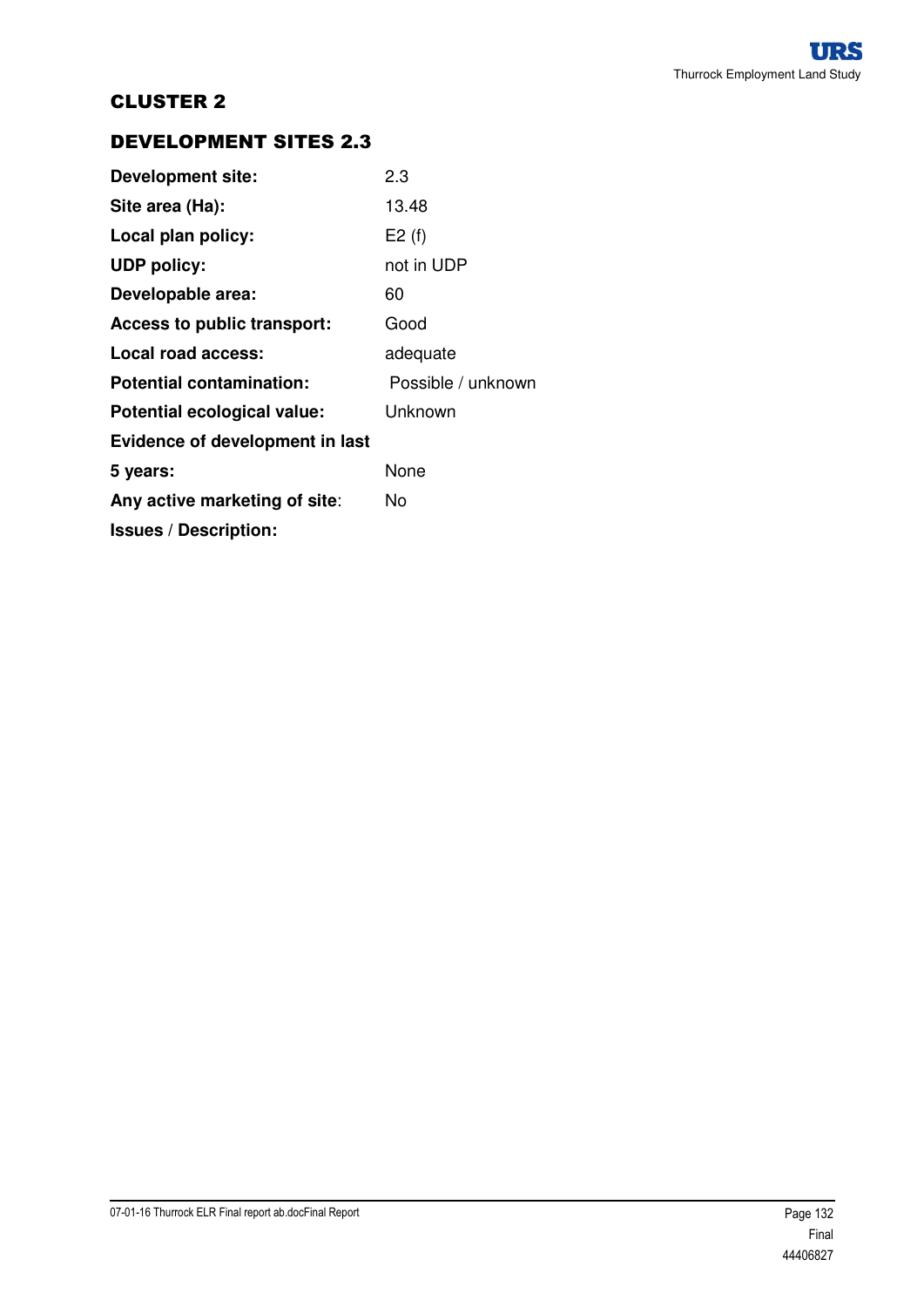#### CLUSTER NUMBER 3: FORMER COAL YARD SITE/FORMER THAMES

#### BOARD MILL SITE, PURFLEET

| Area (Ha):                          | 28.1                                               |
|-------------------------------------|----------------------------------------------------|
| Total vacant land (Ha):             | 14.96                                              |
| Uses on site:                       | Warehouse / distribution park                      |
| Number of jobs in cluster:          | 4                                                  |
| Linkage to trunk road network:      | Good                                               |
| <b>Links to wharves:</b>            | Direct access                                      |
| <b>Quality of environment:</b>      | Good                                               |
| <b>Topography issues:</b>           | No.                                                |
| <b>Bad neighbourhood uses:</b>      | Noise pollution, air pollution, HGV traffic        |
| <b>Proximity to other uses:</b>     | Residential                                        |
| Servicing of businesses in cluster: | Loading bays, business servicing adequate for      |
|                                     | uses on site                                       |
| <b>Parking facilities:</b>          | Dedicated parking within cluster. Adequate supply. |
| <b>Condition of buildings:</b>      | 80% Good, 20% Poor                                 |
| General comments/description of     |                                                    |
| cluster:                            | Contain the former Thames Board Mill site.         |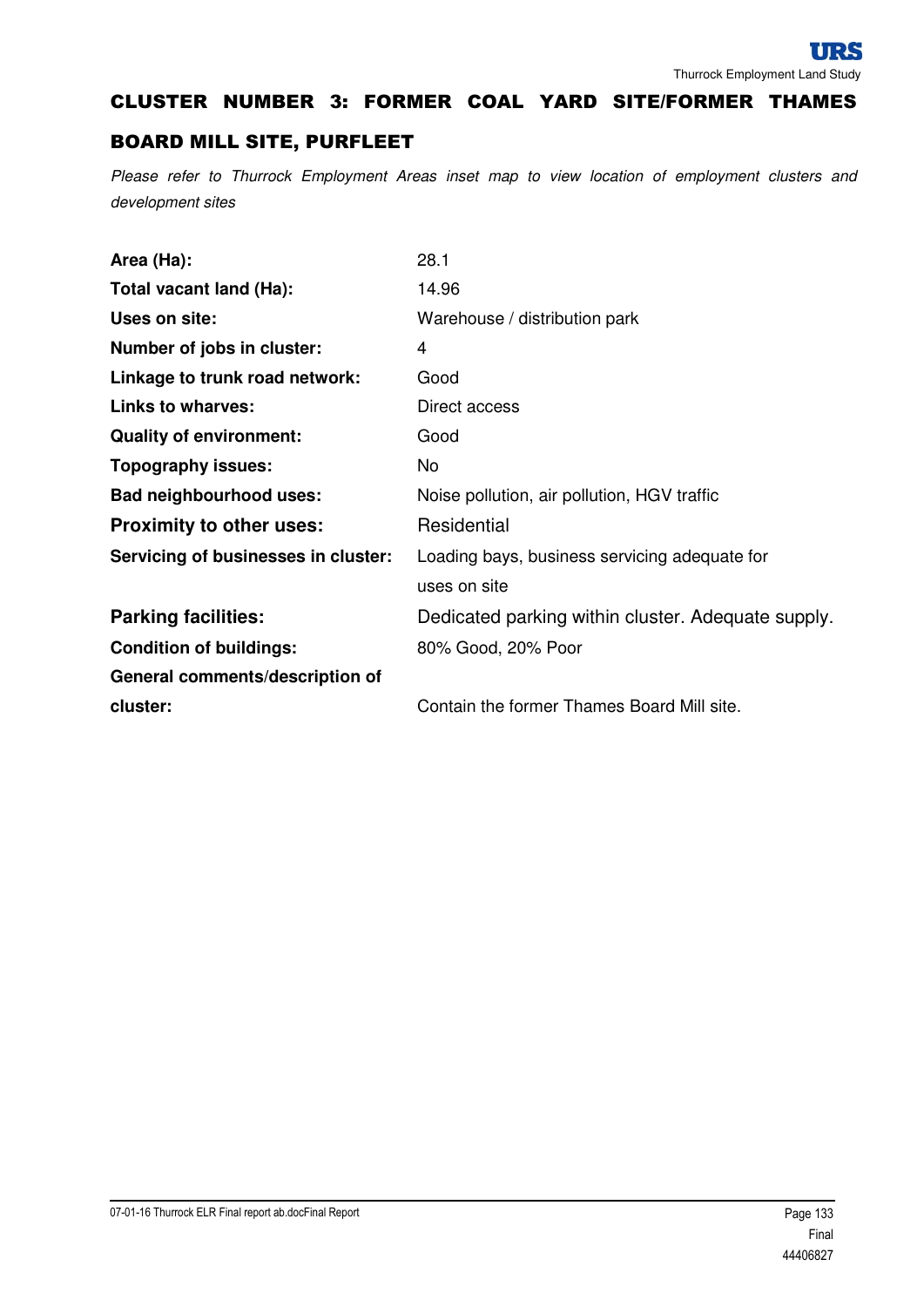## DEVELOPMENT SITES 3.1

| <b>Development site:</b>               | 3.1                                                  |
|----------------------------------------|------------------------------------------------------|
| Site area (Ha):                        | 3.52                                                 |
| Local plan policy:                     | E2(e)                                                |
| <b>UDP policy:</b>                     | EMP2(e)                                              |
| Developable area:                      | 100                                                  |
| <b>Access to public transport:</b>     | Poor                                                 |
| <b>Local road access:</b>              | adequate                                             |
| <b>Potential contamination:</b>        | Possible / unknown                                   |
| Potential ecological value:            | <b>Unknown</b>                                       |
| <b>Evidence of development in last</b> |                                                      |
| 5 years:                               | None                                                 |
| Any active marketing of site:          | No                                                   |
| <b>Issues / Description:</b>           | Could not access site. Power station demolished and  |
|                                        | all buildings recently demolished. Security guard on |
|                                        | site. Planning application pending for a mixed use   |
|                                        | development on the site (residential led).           |

#### DEVELOPMENT SITES 3.2

| <b>Development site:</b>        | 3.2                                                 |
|---------------------------------|-----------------------------------------------------|
| Site area (Ha):                 | 4.87                                                |
| Local plan policy:              | New site                                            |
| <b>UDP policy:</b>              | New site                                            |
| Developable area:               | 100                                                 |
| Access to public transport:     | Good                                                |
| Local road access:              | adequate                                            |
| <b>Potential contamination:</b> | Possible / unknown                                  |
| Potential ecological value:     | Unknown                                             |
| Evidence of development in last |                                                     |
| 5 years:                        | None                                                |
| Any active marketing of site:   | No                                                  |
| <b>Issues / Description:</b>    | Large warehouses / old factory: last being used for |
|                                 | storage but everything is being moved out.          |
|                                 | Overgrown land and derelict buildings. Planning     |
|                                 | application pending for a mixed use                 |
|                                 | development on the site (residential led).          |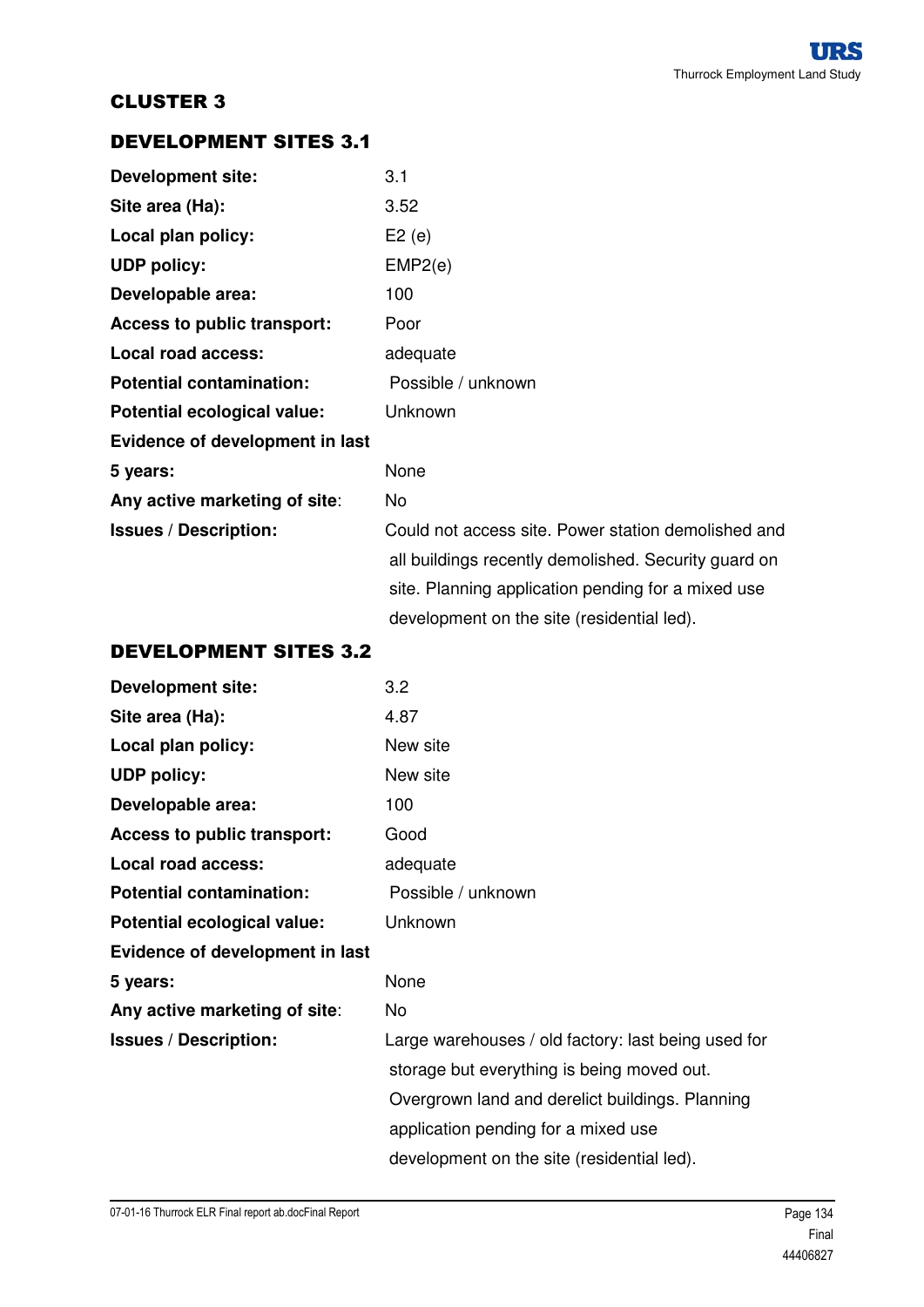## DEVELOPMENT SITES 3.3

| <b>Development site:</b>        | 3.3                |
|---------------------------------|--------------------|
| Site area (Ha):                 | 6.57               |
| Local plan policy:              | E2(d)              |
| <b>UDP policy:</b>              | EMP2(d)            |
| Developable area:               | 100                |
| Access to public transport:     | Good               |
| Local road access:              | adequate           |
| <b>Potential contamination:</b> | Possible / unknown |
| Potential ecological value:     | Unknown            |
| Evidence of development in last |                    |
| 5 years:                        | None               |
| Any active marketing of site:   | N٥                 |
| <b>Issues / Description:</b>    |                    |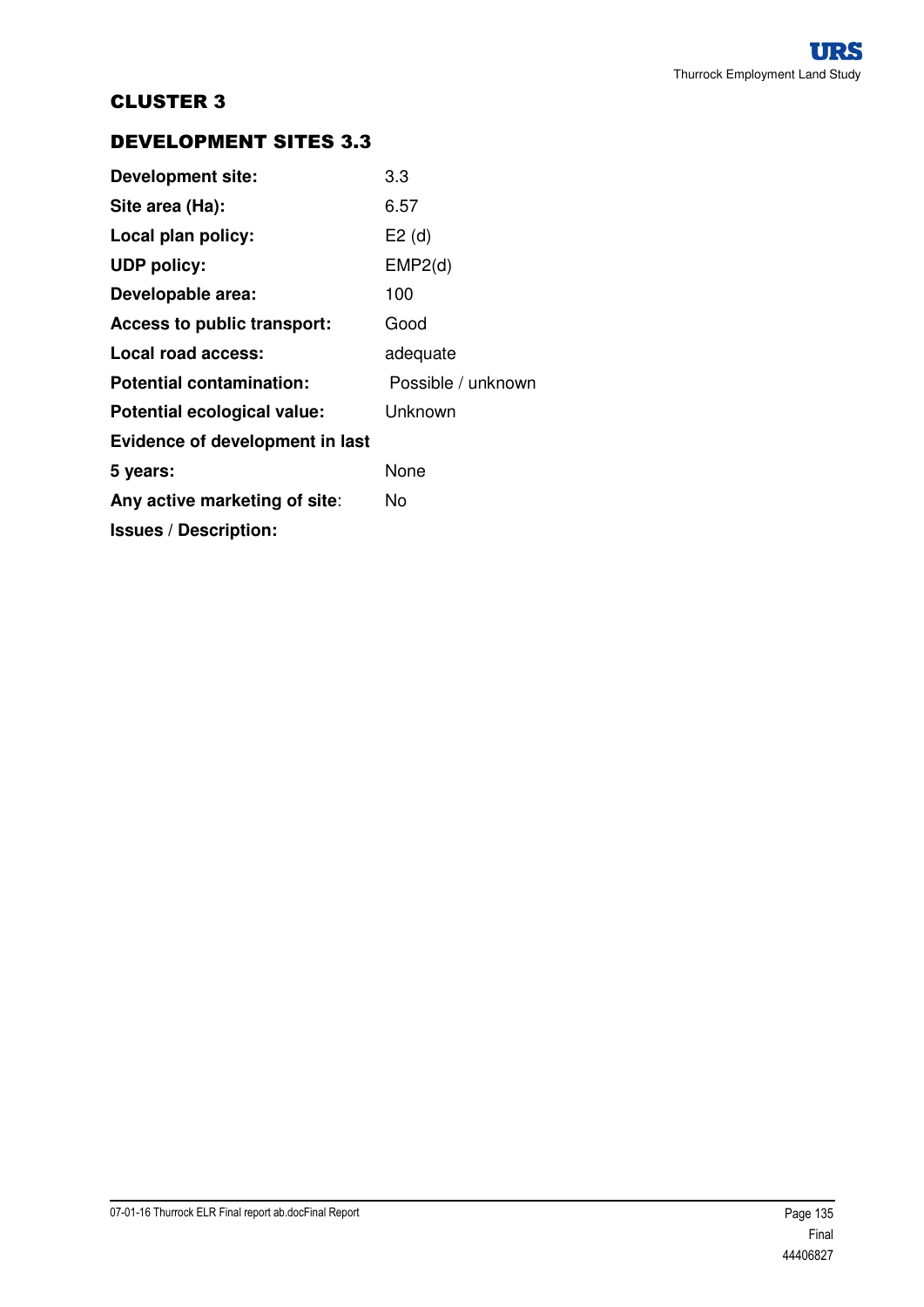# CLUSTER NUMBER 4: ESSO PETROLEUM, PUFLEET

| Area (Ha):                          | 15.8                                               |
|-------------------------------------|----------------------------------------------------|
| Total vacant land (Ha):             | 0                                                  |
| Uses on site:                       | Oil refinery                                       |
| Number of jobs in cluster:          | 200                                                |
| Linkage to trunk road network:      | Good                                               |
| <b>Links to wharves:</b>            | Direct access                                      |
| <b>Quality of environment:</b>      | Good                                               |
| <b>Topography issues:</b>           | No                                                 |
| <b>Bad neighbourhood uses:</b>      | Noise pollution, smell, HGV traffic                |
| Proximity to other uses:            | Residential                                        |
| Servicing of businesses in cluster: | Roadside loading / unloading, off road loading /   |
|                                     | unloading, loading bays                            |
| <b>Parking facilities:</b>          | Dedicated parking within cluster. Adequate supply. |
| <b>Condition of buildings:</b>      | 100% Good                                          |
| General comments/description of     |                                                    |
| cluster:                            | Exists in UDP as EMP9(e) - Oil and Chemical        |
|                                     | Storage area.                                      |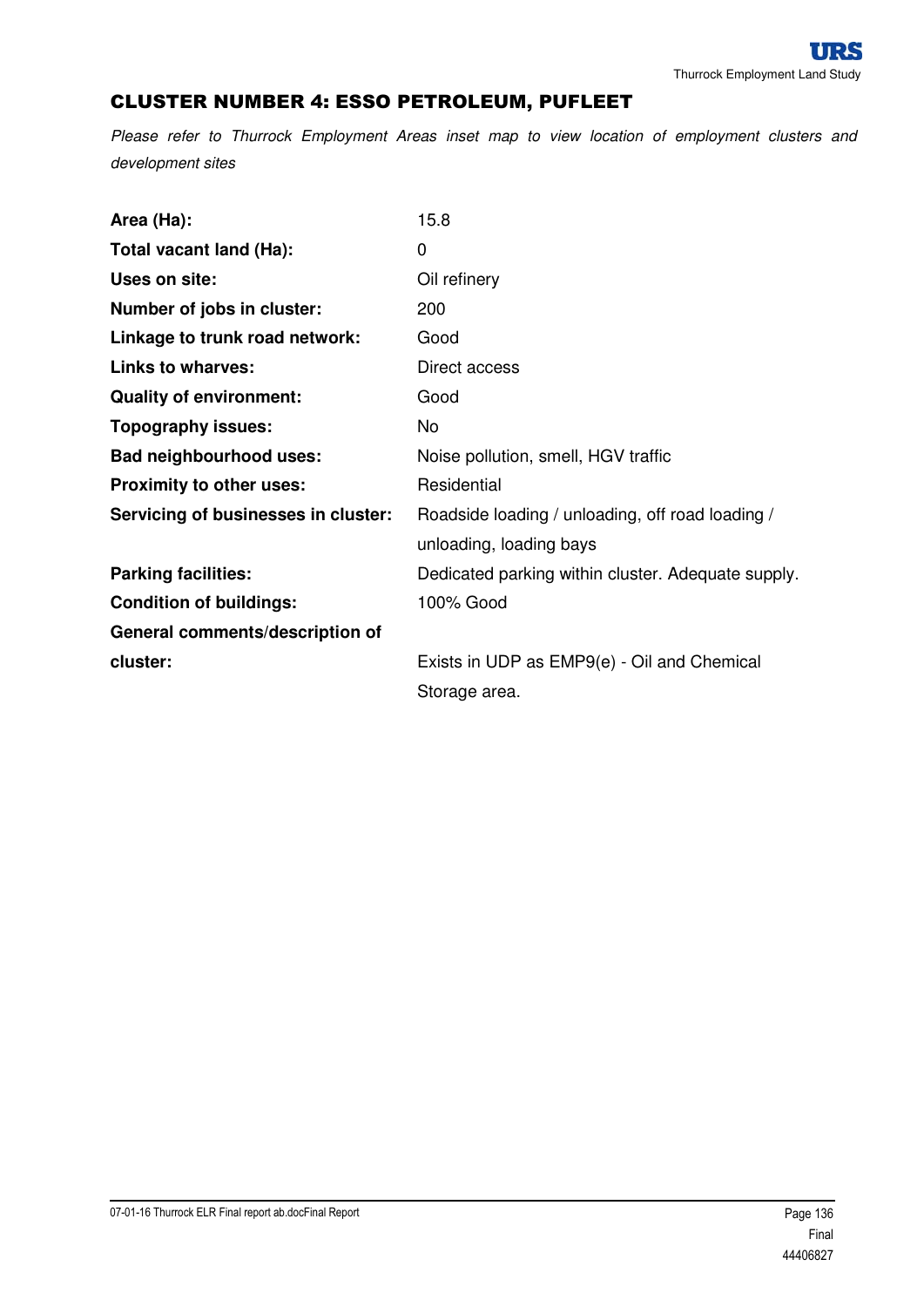# CLUSTER NUMBER 5: TUNNEL JETTY SITE, WEST THURROCK

| Area (Ha):                          | 17.3                                                    |
|-------------------------------------|---------------------------------------------------------|
| Total vacant land (Ha):             | 0                                                       |
| Uses on site:                       | River related uses. Area is semi-vacant and             |
|                                     | earmarked for port related development                  |
| Number of jobs in cluster:          | 184                                                     |
| Linkage to trunk road network:      | Poor                                                    |
| <b>Links to wharves:</b>            | Direct access                                           |
| <b>Quality of environment:</b>      | Not known                                               |
| <b>Topography issues:</b>           | No.                                                     |
| <b>Bad neighbourhood uses:</b>      | Not known                                               |
| Proximity to other uses:            | Other employment sites                                  |
| Servicing of businesses in cluster: | Not applicable                                          |
| <b>Parking facilities:</b>          | Paste                                                   |
| <b>Condition of buildings:</b>      |                                                         |
| General comments/description of     |                                                         |
| cluster:                            | Cluster is allocated in the UDP for River Related       |
|                                     | Uses (Policy RIV3). Was not possible to access          |
|                                     | site from road so no visual assessment was carried out. |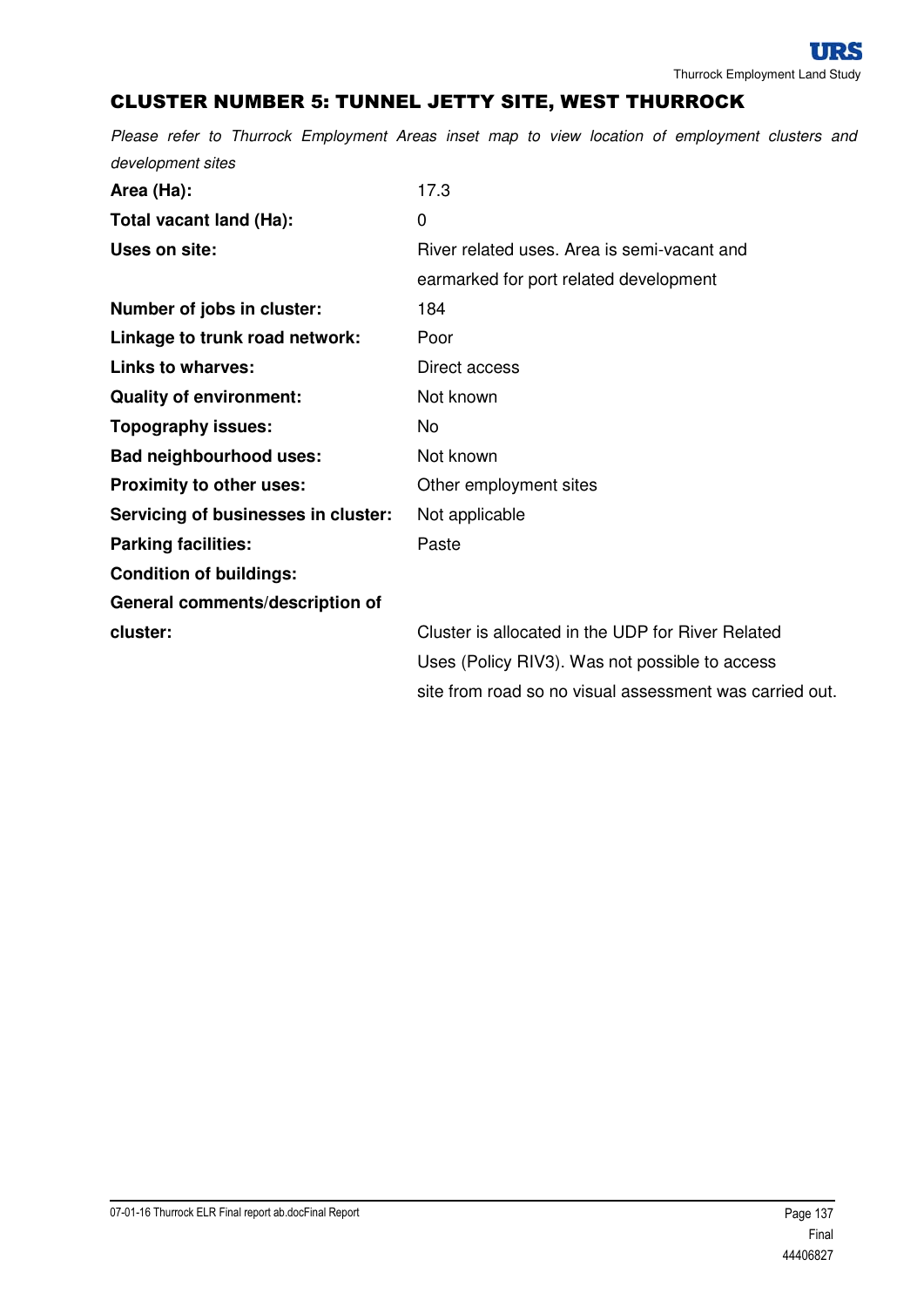#### CLUSTER NUMBER 6: WEST THURROCK MARSHES

| Area (Ha):                          | 70.1                                                           |
|-------------------------------------|----------------------------------------------------------------|
| Total vacant land (Ha):             | 21.6                                                           |
| Uses on site:                       | Warehouse / distribution park                                  |
| Number of jobs in cluster:          | 61                                                             |
| Linkage to trunk road network:      | Good                                                           |
| <b>Links to wharves:</b>            | Direct access                                                  |
| <b>Quality of environment:</b>      | Good                                                           |
| <b>Topography issues:</b>           | <b>No</b>                                                      |
| Bad neighbourhood uses:             | Noise pollution, HGV traffic                                   |
| <b>Proximity to other uses:</b>     | other employment sites, small amount of residential            |
| Servicing of businesses in cluster: | Roadside loading / unloading, off road loading /               |
|                                     | unloading, loading bays                                        |
| <b>Parking facilities:</b>          | Dedicated<br>parking<br>within<br>cluster<br>for<br>employees, |
|                                     | contractors and visitors. Adequate supply.                     |
| <b>Condition of buildings:</b>      |                                                                |
| General comments/description of     |                                                                |
| cluster:                            | Well used, well serviced cluster of employment                 |
|                                     | sites. Three potential development sites in east to            |
|                                     | expand into. Car depot in north west of cluster.               |
|                                     | Heavy HGV traffic has significant detrimental                  |
|                                     | impact on new residential development at the                   |
|                                     | northern boundary. CTRL track constrains                       |
|                                     | northern sites.                                                |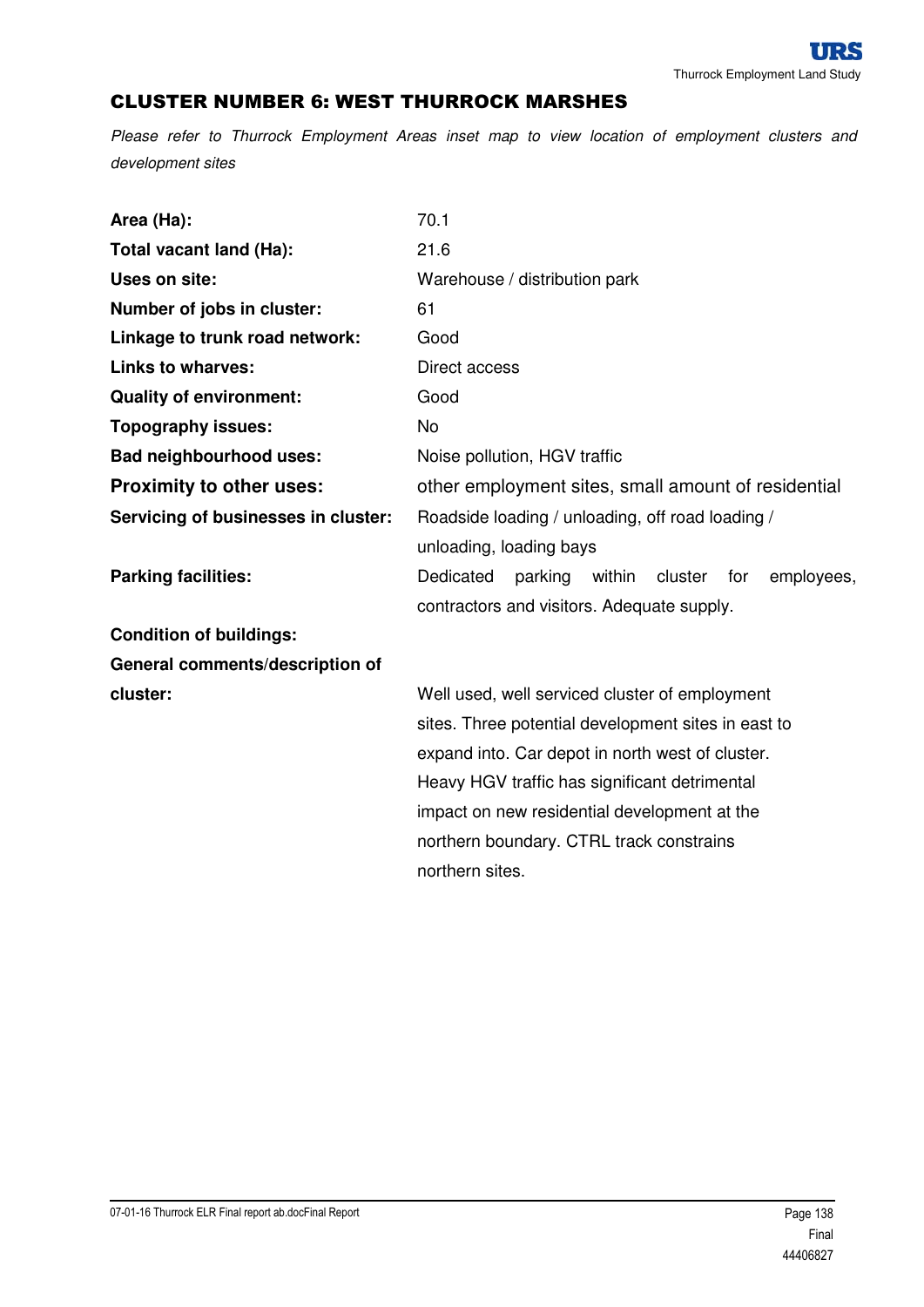## DEVELOPMENT SITES 6.1

| <b>Development site:</b>        | 6.1                                              |
|---------------------------------|--------------------------------------------------|
| Site area (Ha):                 | 6.8                                              |
| Local plan policy:              | E2(f)                                            |
| <b>UDP policy:</b>              | EMP2(f)                                          |
| Developable area:               | 100                                              |
| Access to public transport:     | Poor                                             |
| Local road access:              | adequate                                         |
| <b>Potential contamination:</b> | Yes - Southern tip, oil disposal unit            |
| Potential ecological value:     | Y, Grass and wildflowers, about 10 trees.        |
| Evidence of development in last |                                                  |
| 5 years:                        | None                                             |
| Any active marketing of site:   | No.                                              |
| <b>Issues / Description:</b>    | Large site with some old, disused building and   |
|                                 | train depot. CTRL line bisects site (constrains) |
|                                 | development).                                    |

#### DEVELOPMENT SITES 6.2

| <b>Development site:</b>        | 6.2                                                    |
|---------------------------------|--------------------------------------------------------|
| Site area (Ha):                 | 1.2                                                    |
| Local plan policy:              | E2(p)                                                  |
| <b>UDP policy:</b>              | EMP2(I)                                                |
| Developable area:               | 80                                                     |
| Access to public transport:     | Very Poor                                              |
| Local road access:              | not adequate                                           |
| <b>Potential contamination:</b> | Possible / unknown                                     |
| Potential ecological value:     | Unknown                                                |
| Evidence of development in last |                                                        |
| 5 years:                        | None                                                   |
| Any active marketing of site:   | No                                                     |
| <b>Issues / Description:</b>    | General vacant site to edge of well used storage       |
|                                 | area; peripheral location; potential access to river – |
|                                 | pipeworks and storage currently on site                |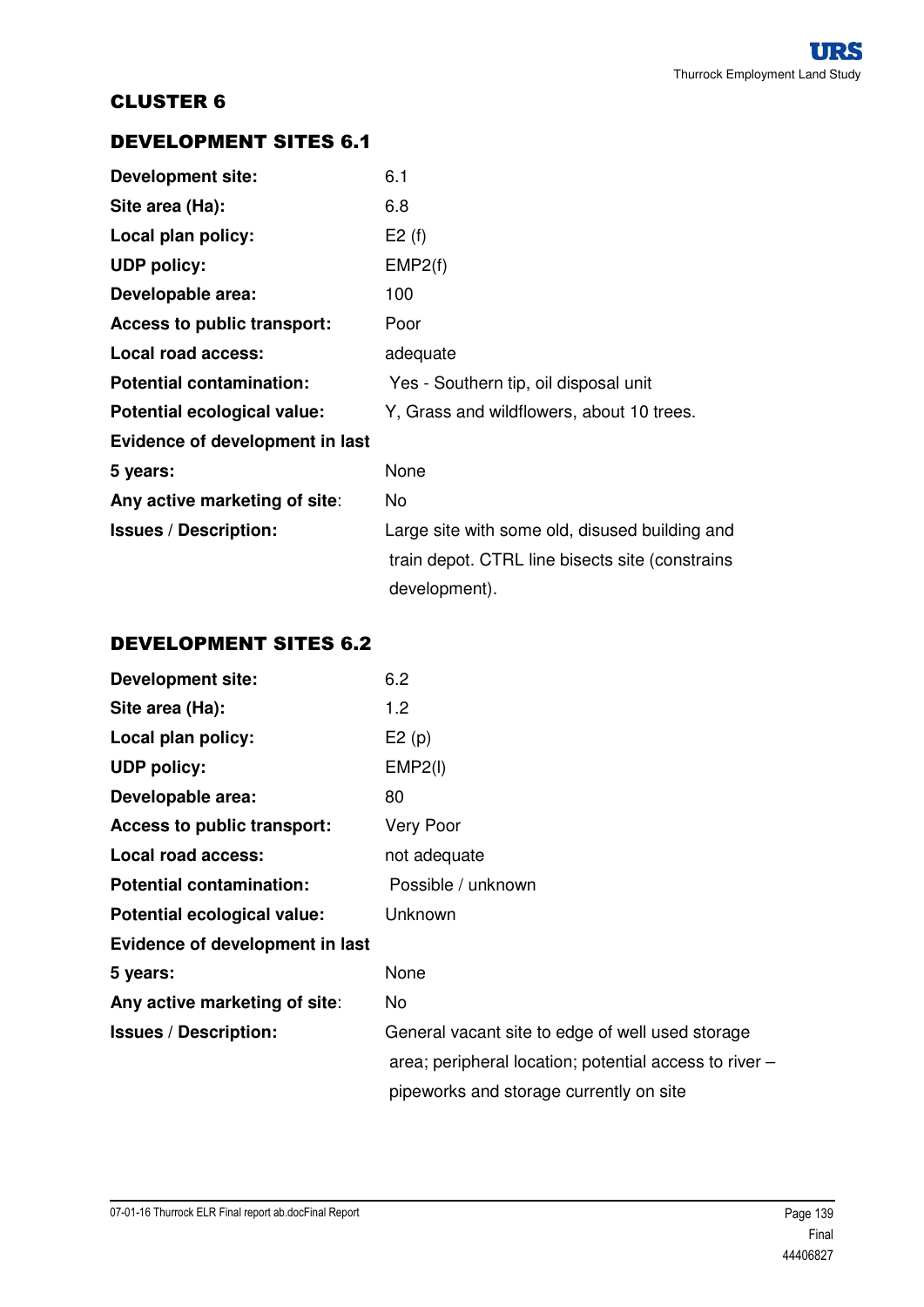## DEVELOPMENT SITES 6.3

| <b>Development site:</b>               | 6.3                                                                                                                                               |
|----------------------------------------|---------------------------------------------------------------------------------------------------------------------------------------------------|
| Site area (Ha):                        | 13.6                                                                                                                                              |
| Local plan policy:                     | E2(f)                                                                                                                                             |
| <b>UDP policy:</b>                     | HOU <sub>2</sub>                                                                                                                                  |
| Developable area:                      | 100                                                                                                                                               |
| <b>Access to public transport:</b>     | Good                                                                                                                                              |
| Local road access:                     | adequate                                                                                                                                          |
| <b>Potential contamination:</b>        | Possible / unknown                                                                                                                                |
| Potential ecological value:            | Unknown                                                                                                                                           |
| <b>Evidence of development in last</b> |                                                                                                                                                   |
| 5 years:                               | None                                                                                                                                              |
| Any active marketing of site:          | No.                                                                                                                                               |
| <b>Issues / Description:</b>           | Excellent transport access with motorways and<br>railway access. In the middle of established<br>industrial area. Currently overgrown and vacant. |
|                                        |                                                                                                                                                   |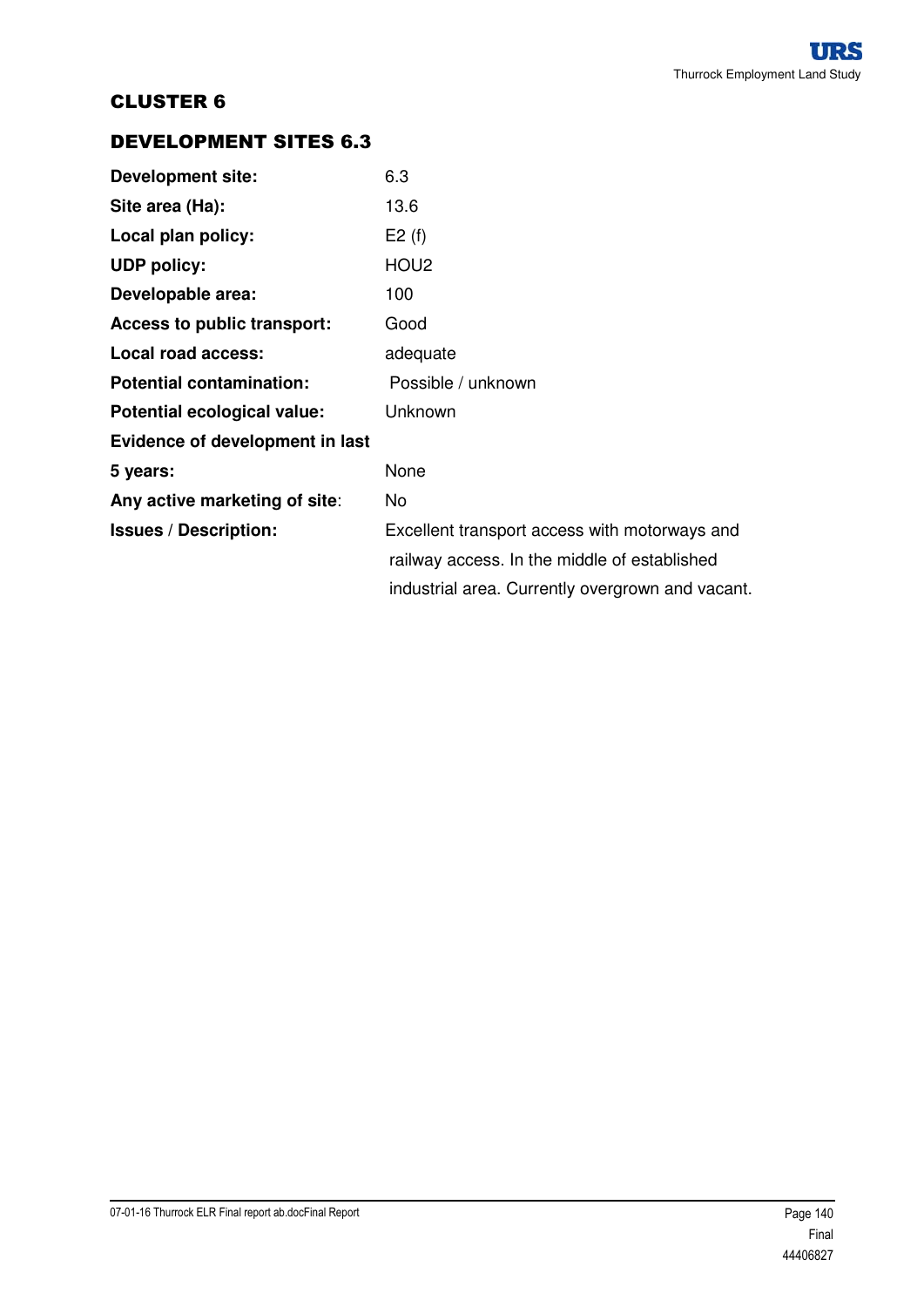# CLUSTER NUMBER 7: BLUELANDS QUARRY, PURFLEET

| Area (Ha):                          | 68.3                                                      |
|-------------------------------------|-----------------------------------------------------------|
| Total vacant land (Ha):             | 7                                                         |
| Uses on site:                       | Warehouse / distribution park                             |
| Number of jobs in cluster:          | 674                                                       |
| Linkage to trunk road network:      | Very good                                                 |
| <b>Links to wharves:</b>            | No access                                                 |
| <b>Quality of environment:</b>      | Good                                                      |
| Ecology:                            | Adjoins Pufleet Chalk Pits SSSI (Site 7.2)                |
| <b>Topography issues:</b>           | Yes - pit and lake on site                                |
| <b>Bad neighbourhood uses:</b>      | <b>HGV</b> traffic                                        |
| Proximity to other uses:            | Other employment sites / some residential                 |
| Servicing of businesses in cluster: | Off road loading / unloading, loading bays,               |
|                                     | business servicing adequate for uses on site              |
| <b>Parking facilities:</b>          | Dedicated parking within cluster. Each business has their |
|                                     | own parking.                                              |
| <b>Condition of buildings:</b>      | 100% Very Good                                            |
| General comments/description of     |                                                           |
| cluster:                            | Large cluster, many new developments, very                |
|                                     | active. Nature conservation on edges of cluster.          |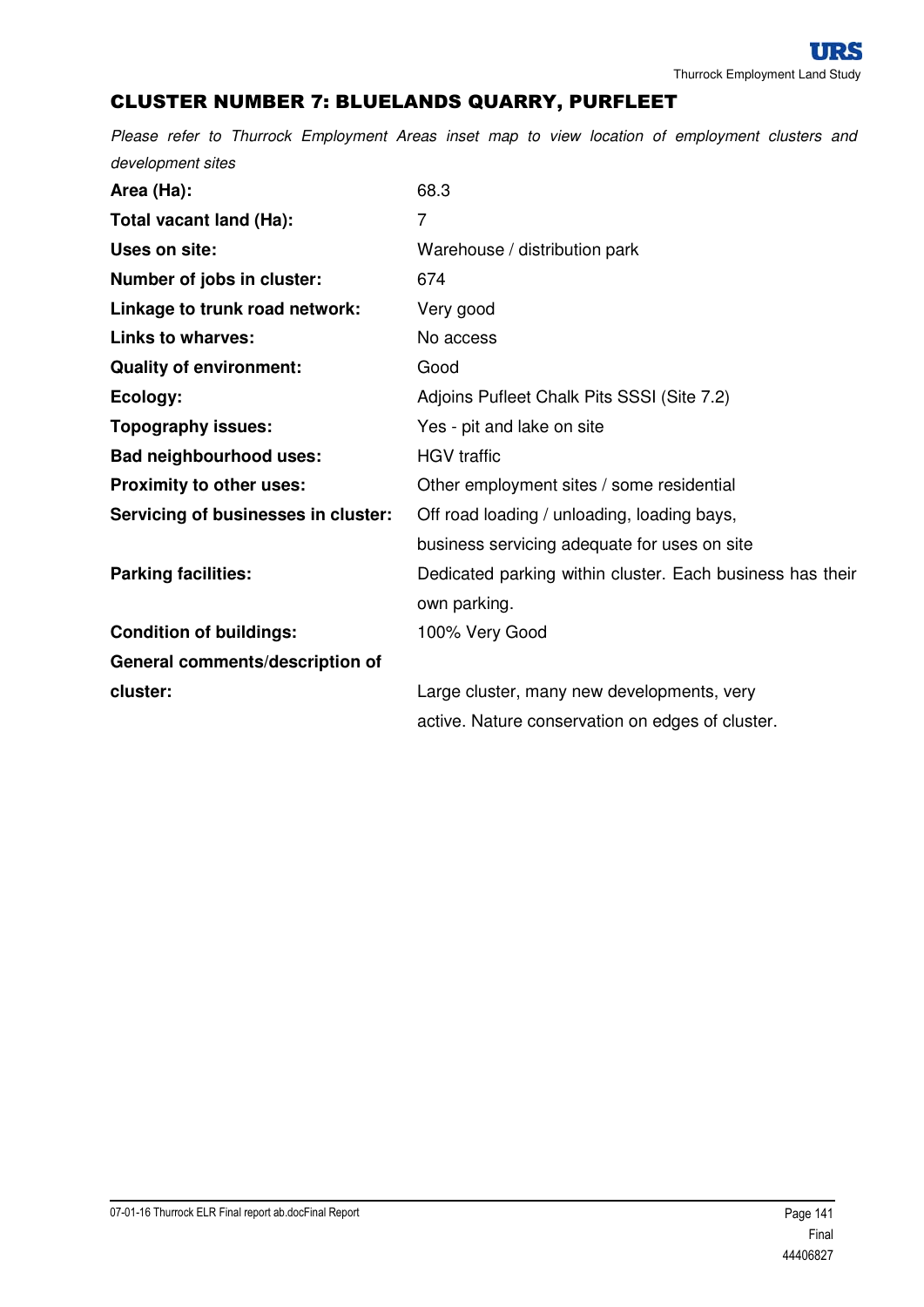## DEVELOPMENT SITES 7.2

| <b>Development site:</b>        | 7.2                                                           |
|---------------------------------|---------------------------------------------------------------|
| Site area (Ha):                 | 7                                                             |
| Local plan policy:              | $E2$ (dd)                                                     |
| <b>UDP policy:</b>              | EMP2(i)                                                       |
| Developable area:               | 100                                                           |
| Access to public transport:     | Poor                                                          |
| Local road access:              | adequate                                                      |
| <b>Potential contamination:</b> | Possible / unknown                                            |
| Potential ecological value:     | Yes - on the old quarry site a lake has formed                |
|                                 | with waterlife and birds etc.                                 |
| Evidence of development in last |                                                               |
| 5 years:                        | None                                                          |
| Any active marketing of site:   | No.                                                           |
| <b>Issues / Description:</b>    | Site exists as 95% lake and surrounding growth. Pufleet Chalk |
|                                 | Pits affected by SSSI designation.                            |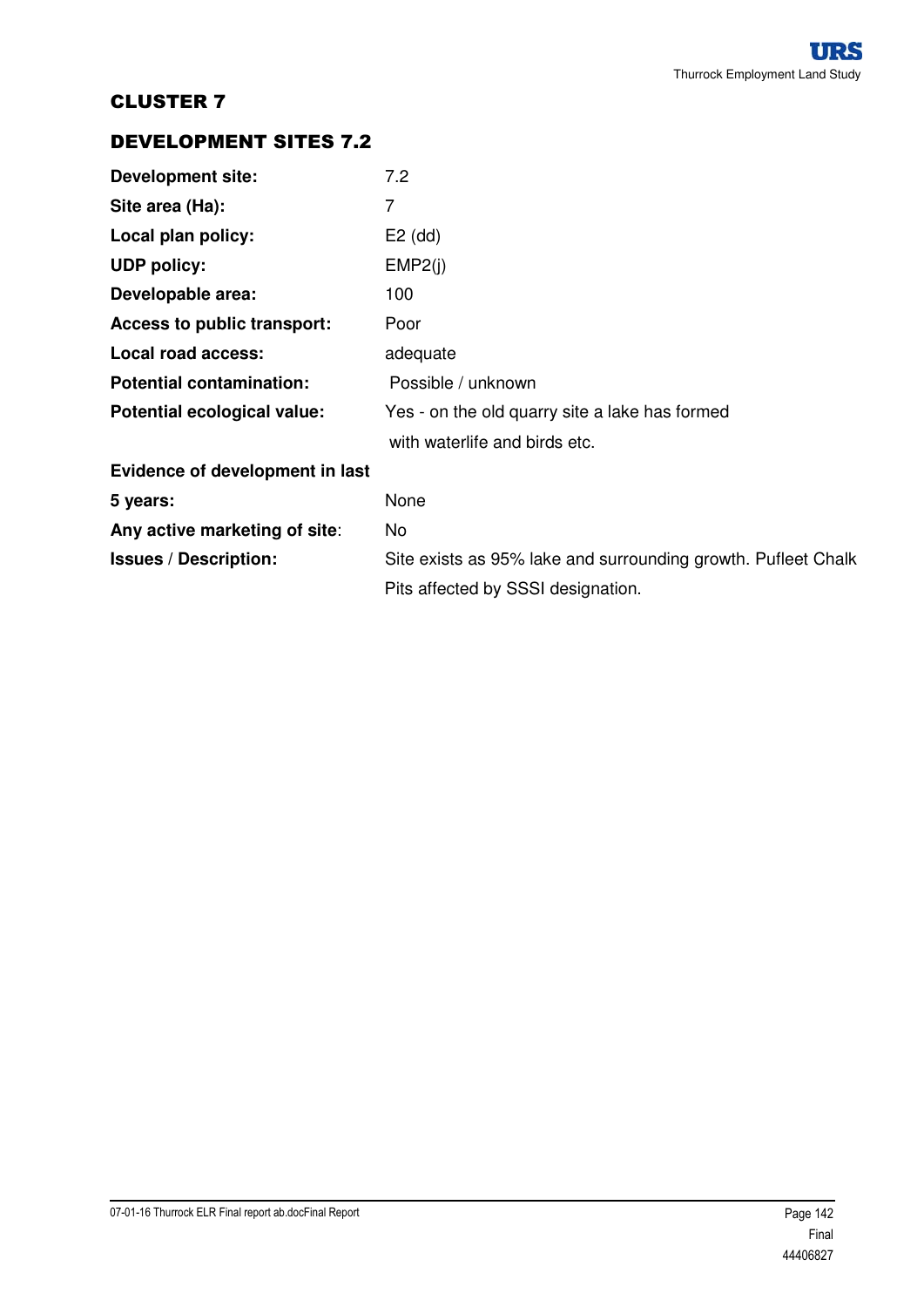#### CLUSTER NUMBER 8: MILEHAMS INDUSTRIAL ESTATE, PURFLEET

| Area (Ha):                          | 1.4                                                |
|-------------------------------------|----------------------------------------------------|
| Total vacant land (Ha):             | $\mathbf 0$                                        |
| Uses on site:                       | <b>Industrial Estate</b>                           |
| Number of jobs in cluster:          | 57                                                 |
| Linkage to trunk road network:      | Good                                               |
| <b>Links to wharves:</b>            | No access                                          |
| <b>Quality of environment:</b>      | Poor                                               |
| Topography issues:                  | No                                                 |
| <b>Bad neighbourhood uses:</b>      | None                                               |
| Proximity to other uses:            | <b>Employment land</b>                             |
| Servicing of businesses in cluster: | Off road loading / unloading, loading bays,        |
|                                     | business servicing adequate for uses on site       |
| <b>Parking facilities:</b>          | Dedicated parking within cluster. Adequate supply. |
| <b>Condition of buildings:</b>      | 100% Poor                                          |
| General comments/description of     |                                                    |
| cluster:                            | Site identified as secondary employment area.      |
|                                     | Appeared to be well used but there are concerns    |
|                                     | over the quality of the environment.               |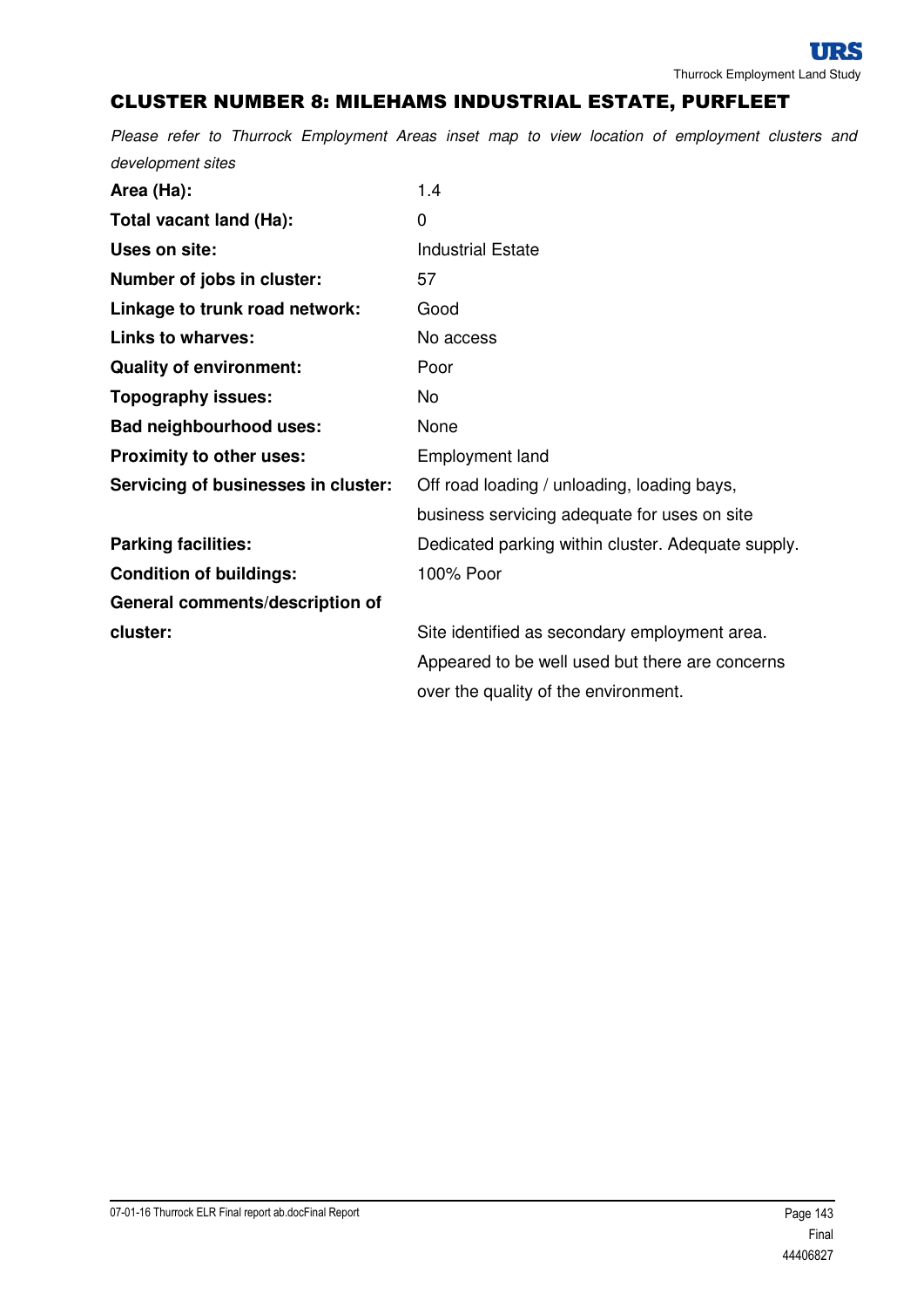# CLUSTER NUMBER 9: AVELEY INDISTRIAL ESTATE, SOUTH OCKENDON

| Area (Ha):                          | 22.2                                                      |
|-------------------------------------|-----------------------------------------------------------|
| Total vacant land (Ha):             | 2.74                                                      |
| Uses on site:                       | Warehouse / distribution park                             |
| Number of jobs in cluster:          | 576                                                       |
| Linkage to trunk road network:      | Very good                                                 |
| <b>Links to wharves:</b>            | No access                                                 |
| <b>Quality of environment:</b>      | Poor                                                      |
| <b>Topography issues:</b>           | No                                                        |
| <b>Bad neighbourhood uses:</b>      | <b>HGV</b> traffic                                        |
| <b>Proximity to other uses:</b>     | Residential                                               |
| Servicing of businesses in cluster: | Off road loading / unloading, loading bays,               |
|                                     | narrow streets to industrial units, business              |
|                                     | servicing adequate for uses on site                       |
| <b>Parking facilities:</b>          | Dedicated parking within cluster. Each business has their |
|                                     | own parking. Adequate supply.                             |
| <b>Condition of buildings:</b>      | 50% Poor, 50% Very Poor                                   |
| General comments/description of     |                                                           |
| cluster:                            | Small units sill in use but large warehouse               |
|                                     | sites are out of use and derelict. Cluster also           |
|                                     | known as Arrisdale Industrial Estate.                     |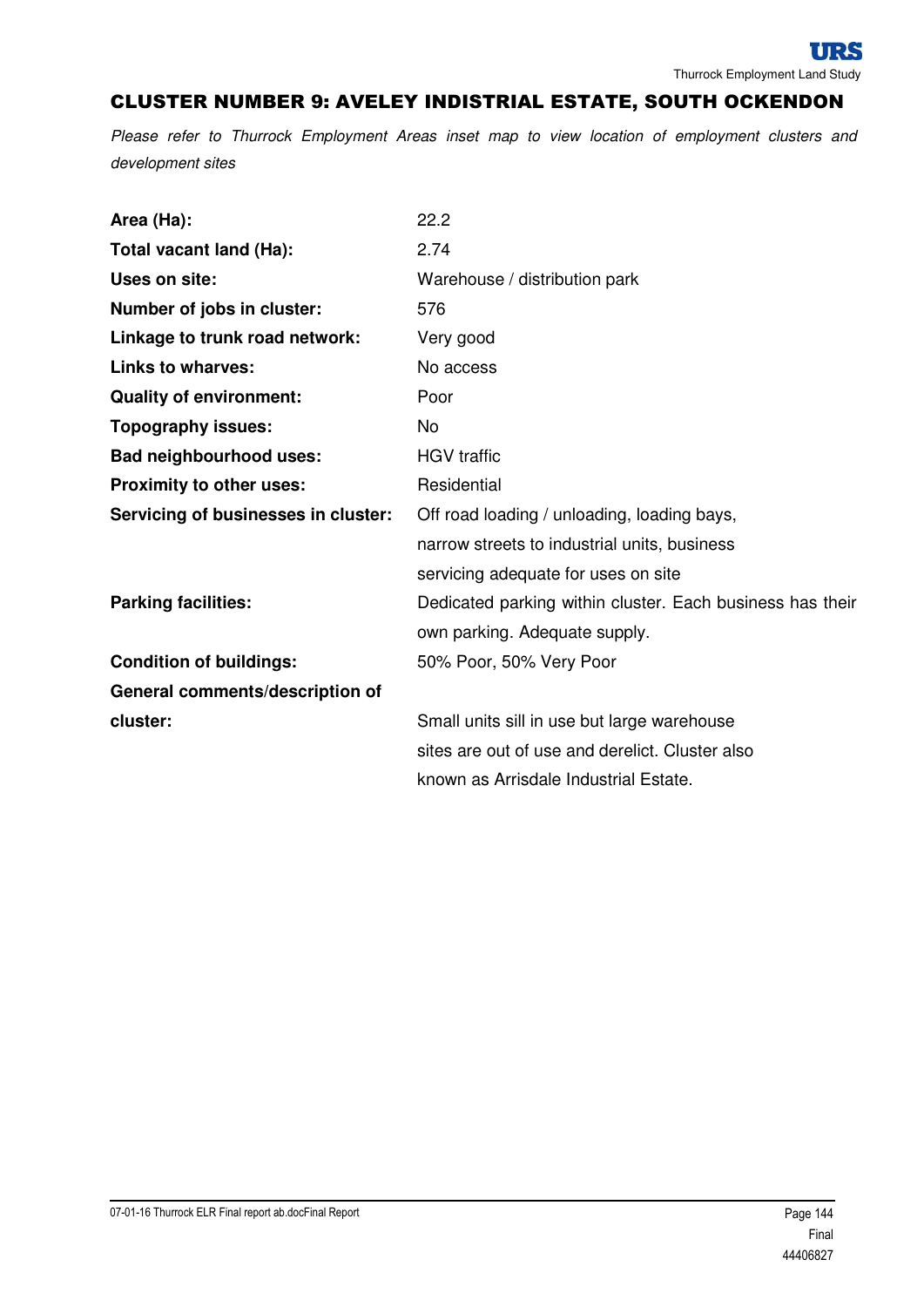## DEVELOPMENT SITES 9.1

| <b>Development site:</b>        | 9.1                                              |
|---------------------------------|--------------------------------------------------|
| Site area (Ha):                 | 0.58                                             |
| Local plan policy:              | new site                                         |
| <b>UDP</b> policy:              | new site                                         |
| Developable area:               | 100                                              |
| Access to public transport:     | Very Good                                        |
| Local road access:              | adequate                                         |
| <b>Potential contamination:</b> | Possible / unknown                               |
| Potential ecological value:     | Unknown                                          |
| Evidence of development in last |                                                  |
| 5 years:                        | None                                             |
| Any active marketing of site:   | Yes, Bellway 07855 337041                        |
| <b>Issues / Description:</b>    | Building on site is boarded up; grass overgrown. |
|                                 | Corner site.                                     |

## DEVELOPMENT SITES 9.2

| <b>Development site:</b>        | 9.2                                       |
|---------------------------------|-------------------------------------------|
| Site area (Ha):                 | 2.03                                      |
| Local plan policy:              | new site                                  |
| <b>UDP policy:</b>              | new site                                  |
| Developable area:               | 100                                       |
| Access to public transport:     | Very Good                                 |
| Local road access:              | adequate                                  |
| <b>Potential contamination:</b> | Possible / unknown                        |
| Potential ecological value:     | Unknown                                   |
| Evidence of development in last |                                           |
| 5 years:                        | None                                      |
| Any active marketing of site:   | No.                                       |
| <b>Issues / Description:</b>    | Large unused car park and vacant derelict |
|                                 | buildings, large flat site.               |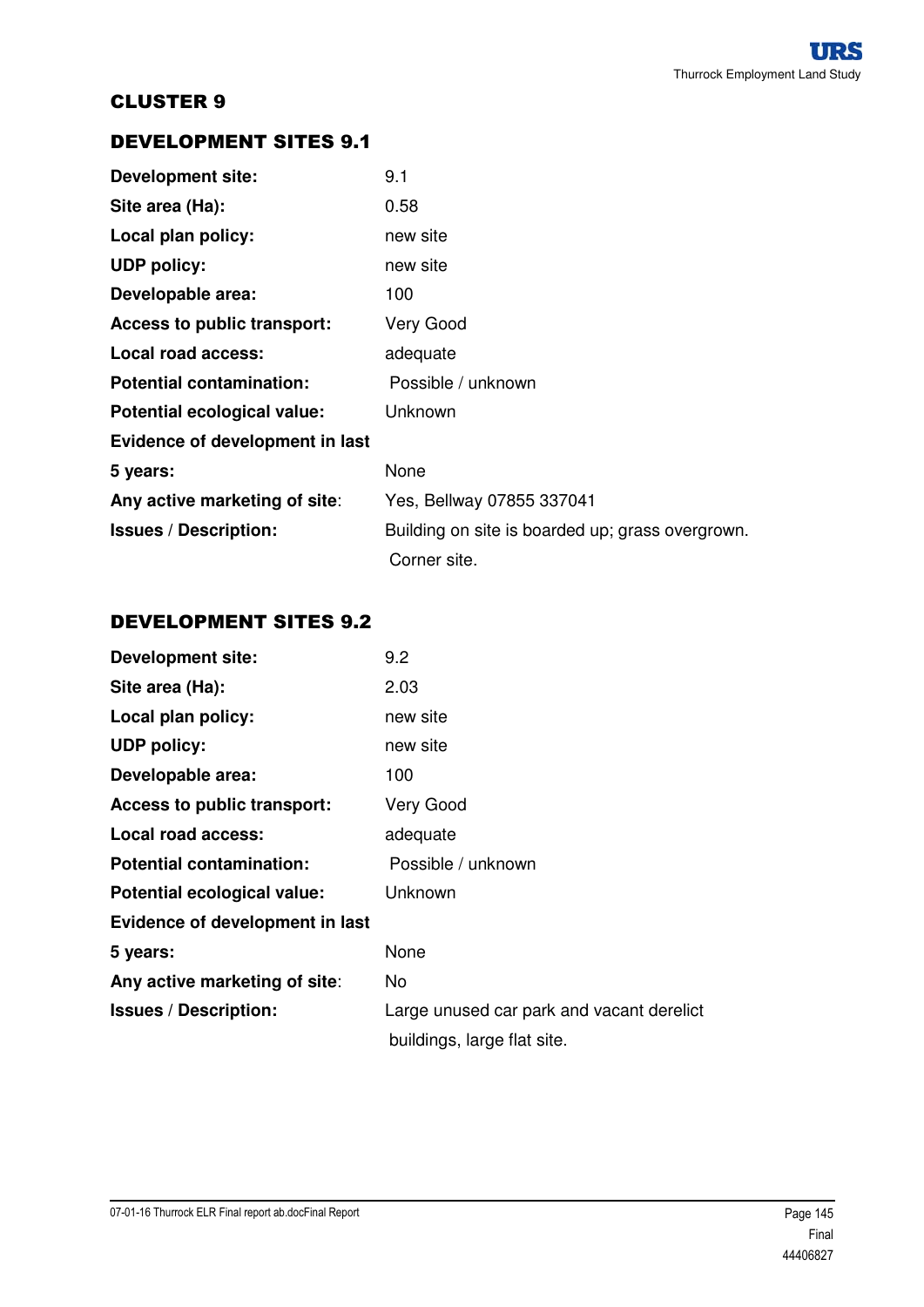## DEVELOPMENT SITES 9.3

| <b>Development site:</b>        | 9.3                                                   |  |  |
|---------------------------------|-------------------------------------------------------|--|--|
| Site area (Ha):                 | 2.74                                                  |  |  |
| Local plan policy:              | new site                                              |  |  |
| <b>UDP policy:</b>              | new site                                              |  |  |
| Developable area:               | 100                                                   |  |  |
| Access to public transport:     | Very Good                                             |  |  |
| Local road access:              | adequate                                              |  |  |
| <b>Potential contamination:</b> | Yes, above ground storage tanks, asbestos sheeting on |  |  |
|                                 | buildings.                                            |  |  |
| Potential ecological value:     | Unknown                                               |  |  |
| Evidence of development in last |                                                       |  |  |
| 5 years:                        | None                                                  |  |  |
| Any active marketing of site:   | No                                                    |  |  |
| <b>Issues / Description:</b>    | Derelict car park; hard standing; small out           |  |  |
|                                 | buildings and tank.                                   |  |  |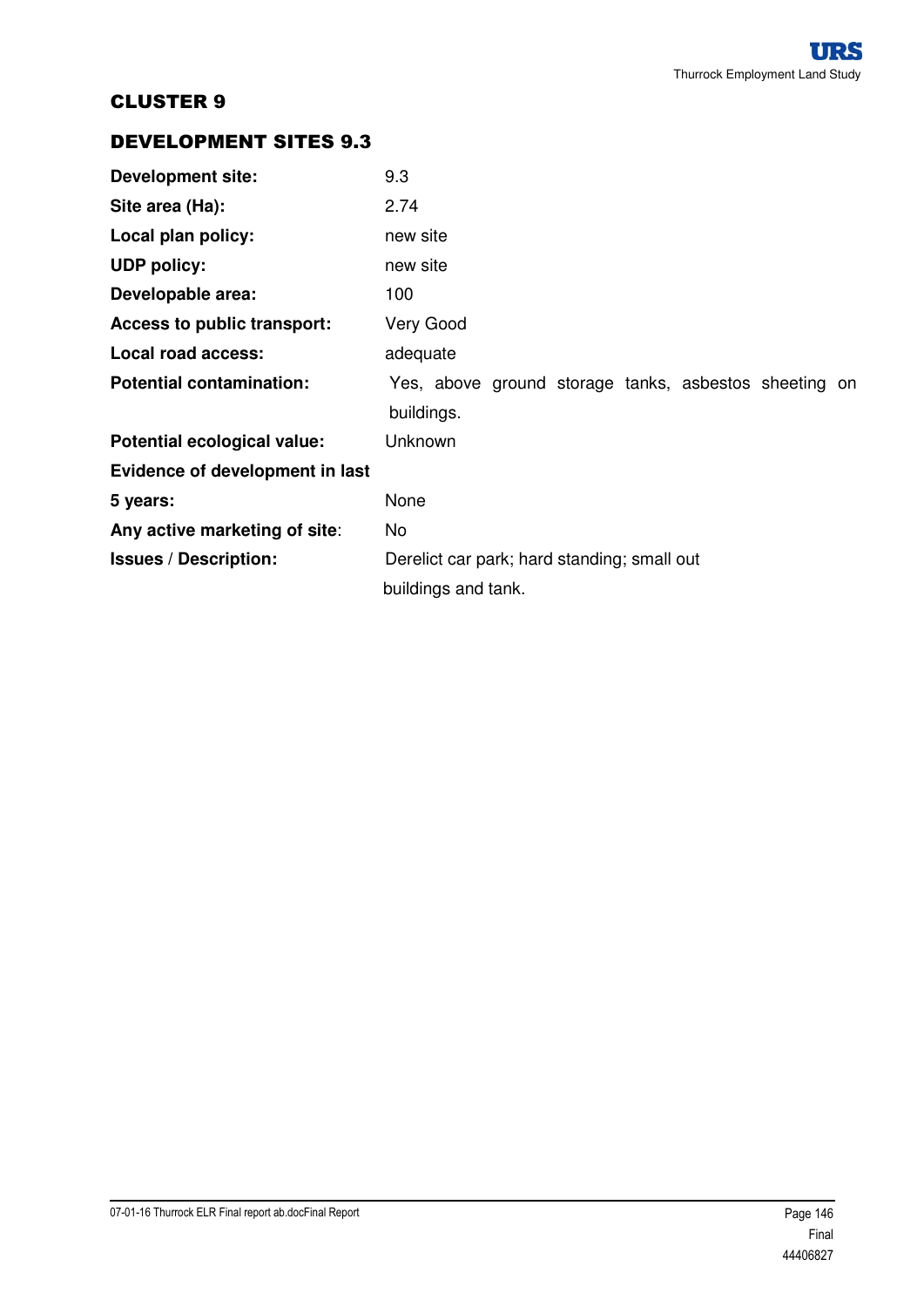# CLUSTER NUMBER 10: CHAFFORD HUNDRED, NW ZONE

| Area (Ha):                          | 6.0                                         |
|-------------------------------------|---------------------------------------------|
| Total vacant land (Ha):             | 0                                           |
| Uses on site:                       | Residential, hotels, offices                |
| Number of jobs in cluster:          | 70                                          |
| Linkage to trunk road network:      | Very good                                   |
| <b>Links to wharves:</b>            | No access                                   |
| <b>Quality of environment:</b>      | <b>Very Good</b>                            |
| <b>Topography issues:</b>           | No                                          |
| <b>Bad neighbourhood uses:</b>      | Significant car traffic                     |
| <b>Proximity to other uses:</b>     | Residential                                 |
| Servicing of businesses in cluster: |                                             |
| <b>Parking facilities:</b>          | Dedicated parking within cluster            |
| <b>Condition of buildings:</b>      | 100% Very Good                              |
| General comments/description of     |                                             |
| cluster:                            | Not really employment uses any more, except |
|                                     | some offices in the South (B1 type use).    |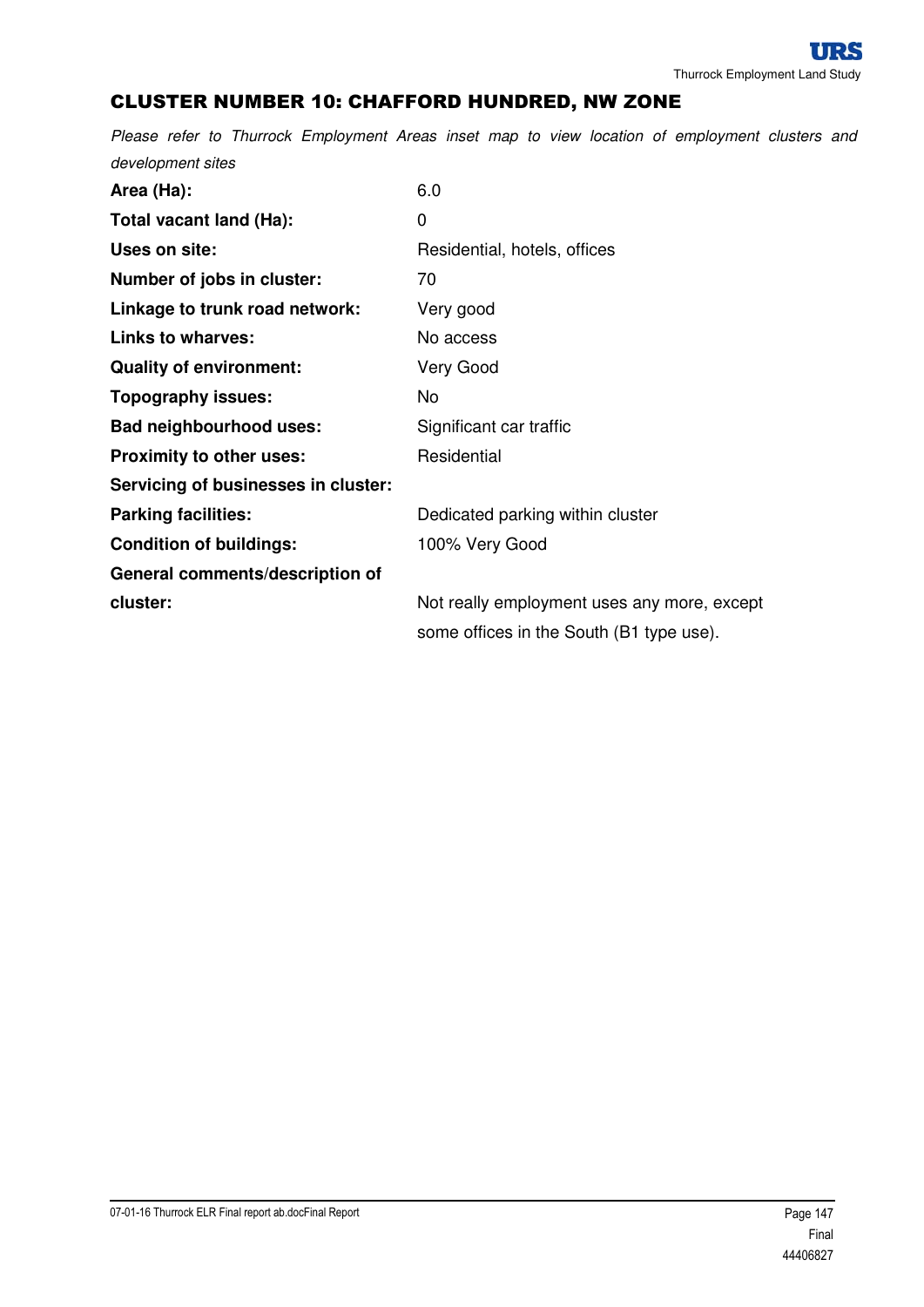# CLUSTER NUMBER 11: LAKESIDE ESTATE, WEST THURROCK

| Area (Ha):                          | 50.2                                                        |
|-------------------------------------|-------------------------------------------------------------|
| Total vacant land (Ha):             | 6.99                                                        |
| Uses on site:                       | Commercial / retail                                         |
| Number of jobs in cluster:          | 676                                                         |
| Linkage to trunk road network:      | Very good                                                   |
| <b>Links to wharves:</b>            | No access                                                   |
| <b>Quality of environment:</b>      | Good                                                        |
| <b>Topography issues:</b>           | No                                                          |
| <b>Bad neighbourhood uses:</b>      | Air pollution, HGV traffic                                  |
| Proximity to other uses:            | Residential                                                 |
| Servicing of businesses in cluster: | Off road loading / unloading, loading bays,                 |
|                                     | business servicing adequate for uses on site                |
| <b>Parking facilities:</b>          | Dedicated parking within cluster, on street parking.        |
|                                     | Adequate supply.                                            |
| <b>Condition of buildings:</b>      | 100% Very Good                                              |
| General comments/description of     |                                                             |
| cluster:                            | Car showrooms on northern site, along main road. Cluster    |
|                                     | very heavily used, multiple uses. Retail uses creeping into |
|                                     | site.                                                       |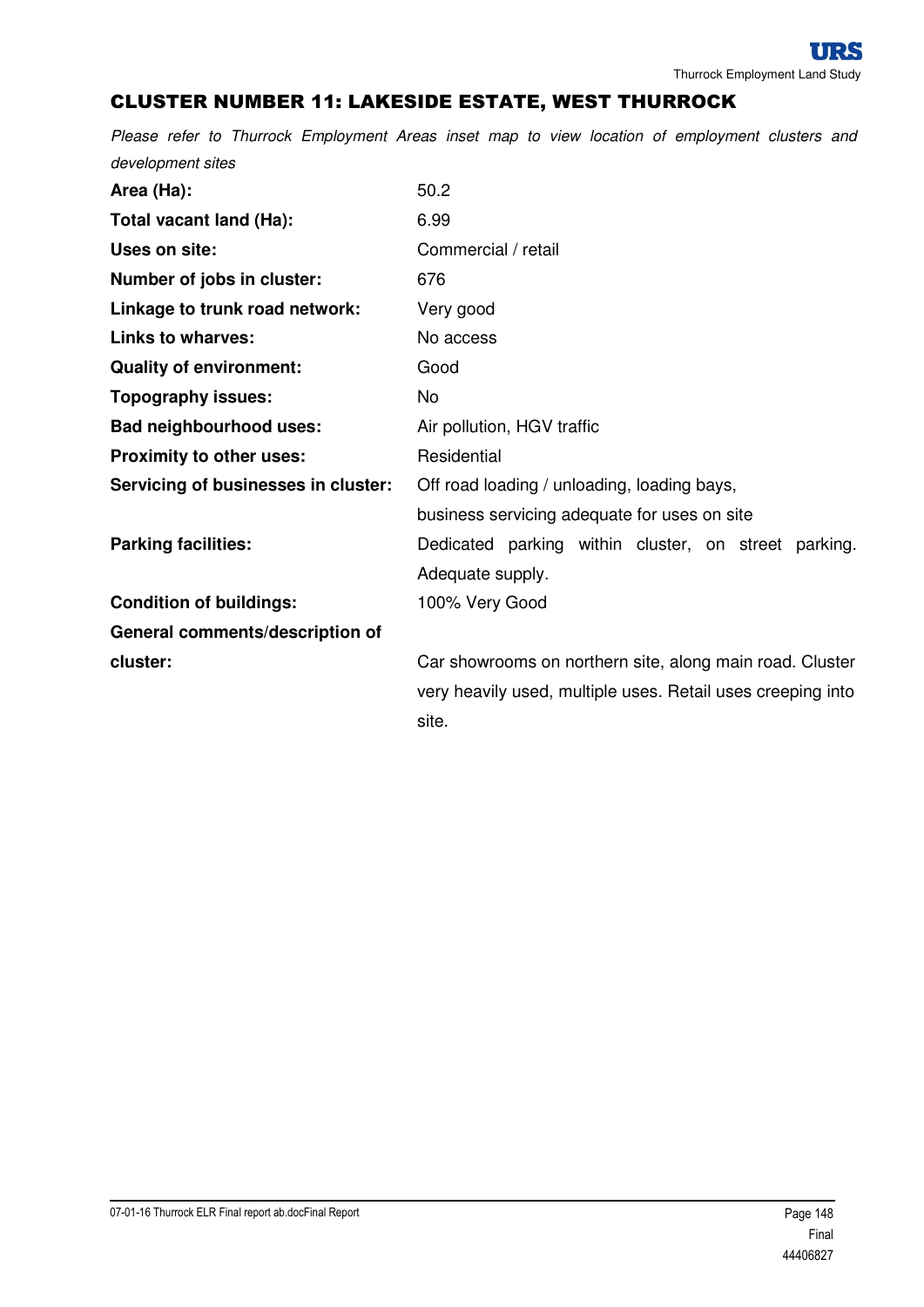## DEVELOPMENT SITES 11.1

| <b>Development site:</b>        | 11.1                                            |
|---------------------------------|-------------------------------------------------|
| Site area (Ha):                 | 6.48                                            |
| Local plan policy:              | E2(u)                                           |
| <b>UDP</b> policy:              | EMP2(g)                                         |
| Developable area:               | 100                                             |
| Access to public transport:     | Good                                            |
| Local road access:              | adequate                                        |
| <b>Potential contamination:</b> | Possible / unknown                              |
| Potential ecological value:     | Yes                                             |
| Evidence of development in last |                                                 |
| 5 years:                        | None                                            |
| Any active marketing of site:   | No.                                             |
| <b>Issues / Description:</b>    | Mature shrubs, small trees, possible wildlife / |
|                                 | fauna Ditch on eastern tide of site.            |

## DEVELOPMENT SITES 11.2

| <b>Development site:</b>        | 11.2                                               |
|---------------------------------|----------------------------------------------------|
| Site area (Ha):                 | 0.51                                               |
| Local plan policy:              | E2(u)                                              |
| <b>UDP policy:</b>              | EMP2(p)                                            |
| Developable area:               | 100                                                |
| Access to public transport:     | Good                                               |
| Local road access:              | adequate                                           |
| <b>Potential contamination:</b> | Possible / unknown                                 |
| Potential ecological value:     | Unknown                                            |
| Evidence of development in last |                                                    |
| 5 years:                        | None                                               |
| Any active marketing of site:   | No                                                 |
| <b>Issues / Description:</b>    | Shrubs, vegetation cover, foot print of demolished |
|                                 | <b>Building</b>                                    |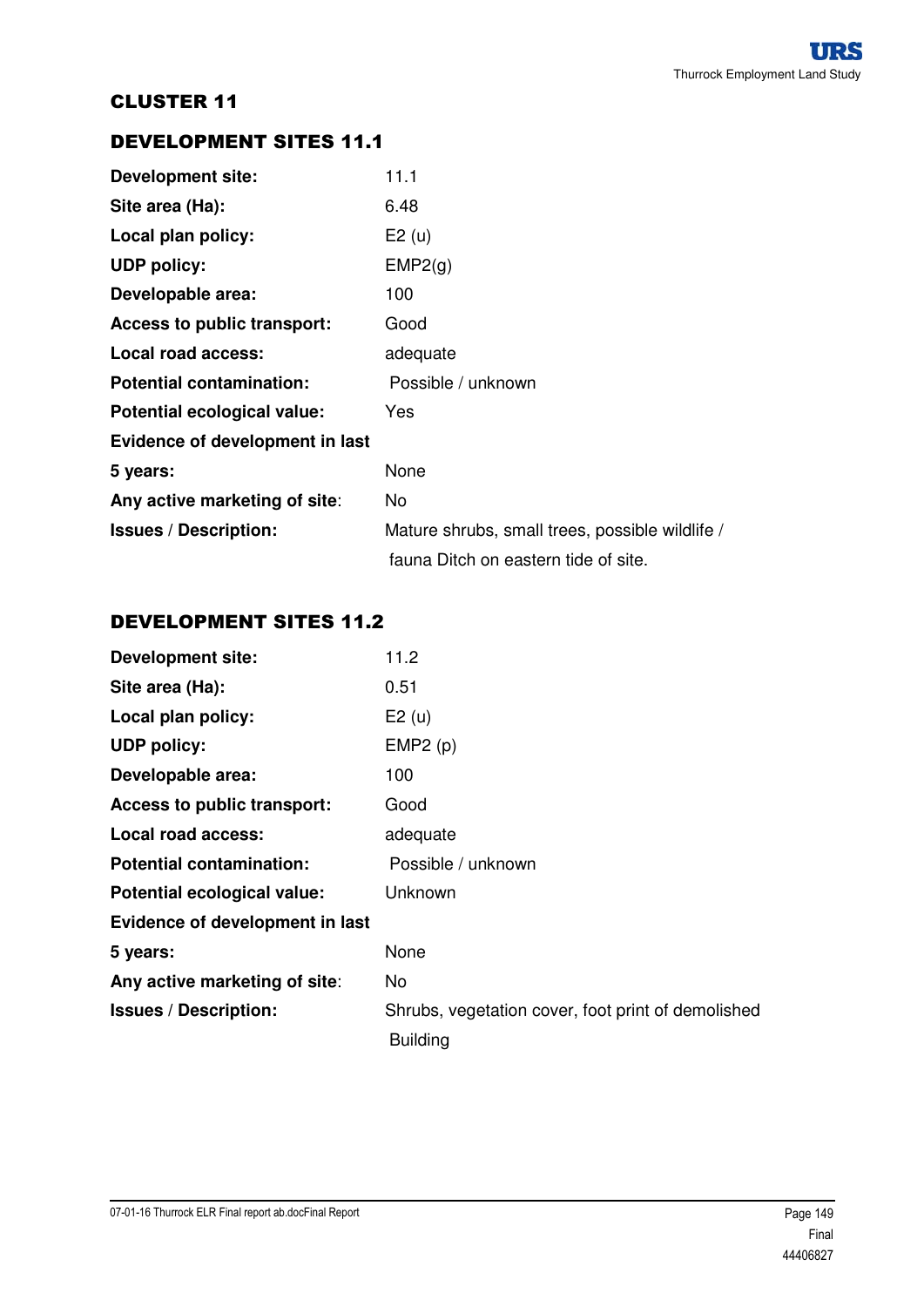# CLUSTER NUMBER 12: WATERGLADE, WEST THURROCK

| Area (Ha):                          | 45.0                                                      |
|-------------------------------------|-----------------------------------------------------------|
| Total vacant land (Ha):             | 0.64                                                      |
| Uses on site:                       | Business Park / Industrial estate                         |
| Number of jobs in cluster:          | 936                                                       |
| Linkage to trunk road network:      | Very good                                                 |
| <b>Links to wharves:</b>            | No access                                                 |
| <b>Quality of environment:</b>      | Very Good                                                 |
| <b>Topography issues:</b>           | <b>No</b>                                                 |
| <b>Bad neighbourhood uses:</b>      | <b>HGV</b> traffic                                        |
| Proximity to other uses:            | Residential                                               |
| Servicing of businesses in cluster: | Roadside loading / unloading                              |
| <b>Parking facilities:</b>          | Dedicated parking within cluster. Each site has its own   |
|                                     | parking provision                                         |
| <b>Condition of buildings:</b>      | 50% Very Good, 50% Good                                   |
| General comments/description of     |                                                           |
| cluster:                            | Well used, well serviced cluster. Evidence of multiple    |
|                                     | ownership through fragmented sites. Note: 1. refurb units |
|                                     | west site to let (ATIS REAL 020 73384200) [ 27,000 -      |
|                                     | 57,900 SF] 2. warehouse to let [ 52,000 SF] HOLLEY        |
|                                     | BLAKE (020 76294171).                                     |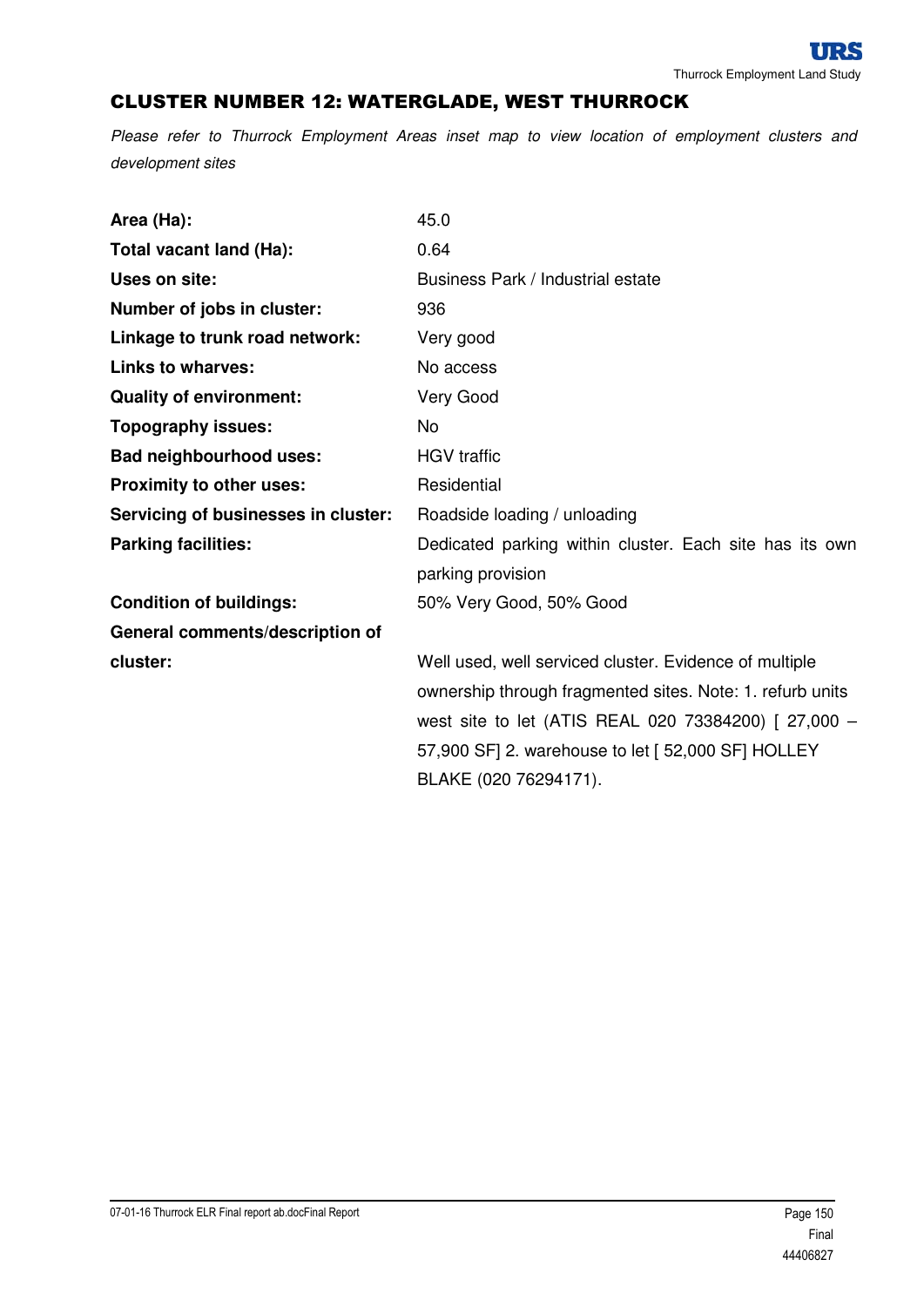## DEVELOPMENT SITES 12.2

| <b>Development site:</b>        | 12.2                                              |
|---------------------------------|---------------------------------------------------|
| Site area (Ha):                 | 0.32                                              |
| Local plan policy:              | E2(q)                                             |
| <b>UDP policy:</b>              | EMP2(m)                                           |
| Developable area:               | 100                                               |
| Access to public transport:     | Good                                              |
| Local road access:              | adequate                                          |
| <b>Potential contamination:</b> | Possible / unknown                                |
| Potential ecological value:     | Unknown                                           |
| Evidence of development in last |                                                   |
| 5 years:                        | None                                              |
| Any active marketing of site:   | Yes, Council planning application / notification. |
|                                 | hotel development with 104 rooms (5 floors)       |
|                                 | app #: 03/00030/FUL (01.02.03)                    |
| <b>Issues / Description:</b>    | Vacant, except for skip storage.                  |

## DEVELOPMENT SITES 12.3

| <b>Development site:</b>        | 12.3                                                  |
|---------------------------------|-------------------------------------------------------|
| Site area (Ha):                 | 0.31                                                  |
| Local plan policy:              | new site                                              |
| <b>UDP policy:</b>              | new site                                              |
| Developable area:               | 100                                                   |
| Access to public transport:     | Good                                                  |
| Local road access:              | adequate                                              |
| <b>Potential contamination:</b> | Possible / unknown                                    |
| Potential ecological value:     | Unknown                                               |
| Evidence of development in last |                                                       |
| 5 years:                        | None                                                  |
| Any active marketing of site:   | No.                                                   |
| <b>Issues / Description:</b>    | Paved site, with overhead lighting (old exist parking |
|                                 | lot)                                                  |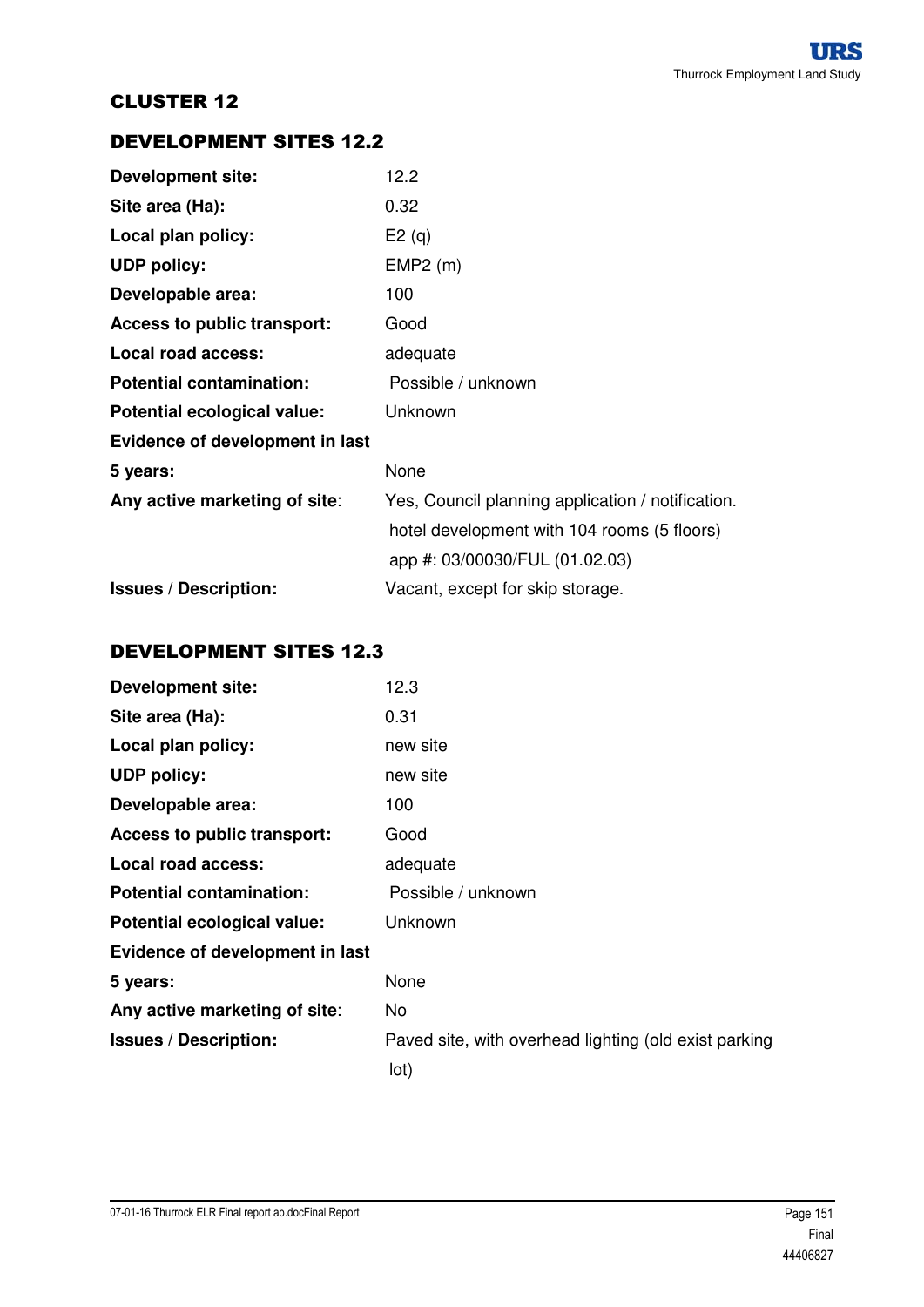# CLUSTER NUMBER 13: VOPAK, WEST THURROCK

| Area (Ha):                          | 102.2                                                  |
|-------------------------------------|--------------------------------------------------------|
| Total vacant land (Ha):             | 16.36                                                  |
| Uses on site:                       | <b>Buiness Park, Industrial Estate</b>                 |
| Number of jobs in cluster:          | 576                                                    |
| Linkage to trunk road network:      | Very good                                              |
| <b>Links to wharves:</b>            | Direct access                                          |
| <b>Quality of environment:</b>      | Good                                                   |
| Ecology:                            | West Thurrock Lagoon & Marshes SSSI covers part of     |
|                                     | area.                                                  |
| <b>Topography issues:</b>           | No.                                                    |
| <b>Bad neighbourhood uses:</b>      | HGV traffic and minor air pollution                    |
| Proximity to other uses:            | ?                                                      |
| Servicing of businesses in cluster: | Off road loading / unloading, busines                  |
|                                     | serving adequate                                       |
| <b>Parking facilities:</b>          | Dedicated parking within cluster, on street parking.   |
|                                     | Adequate supply.                                       |
| <b>Condition of buildings:</b>      | 50% Very Good, 50% Good                                |
| General comments/description of     |                                                        |
| cluster:                            | Warehouse facilities, industrial facilities, storage & |
|                                     | trucking facilities. General employment use policy     |
|                                     | designation.                                           |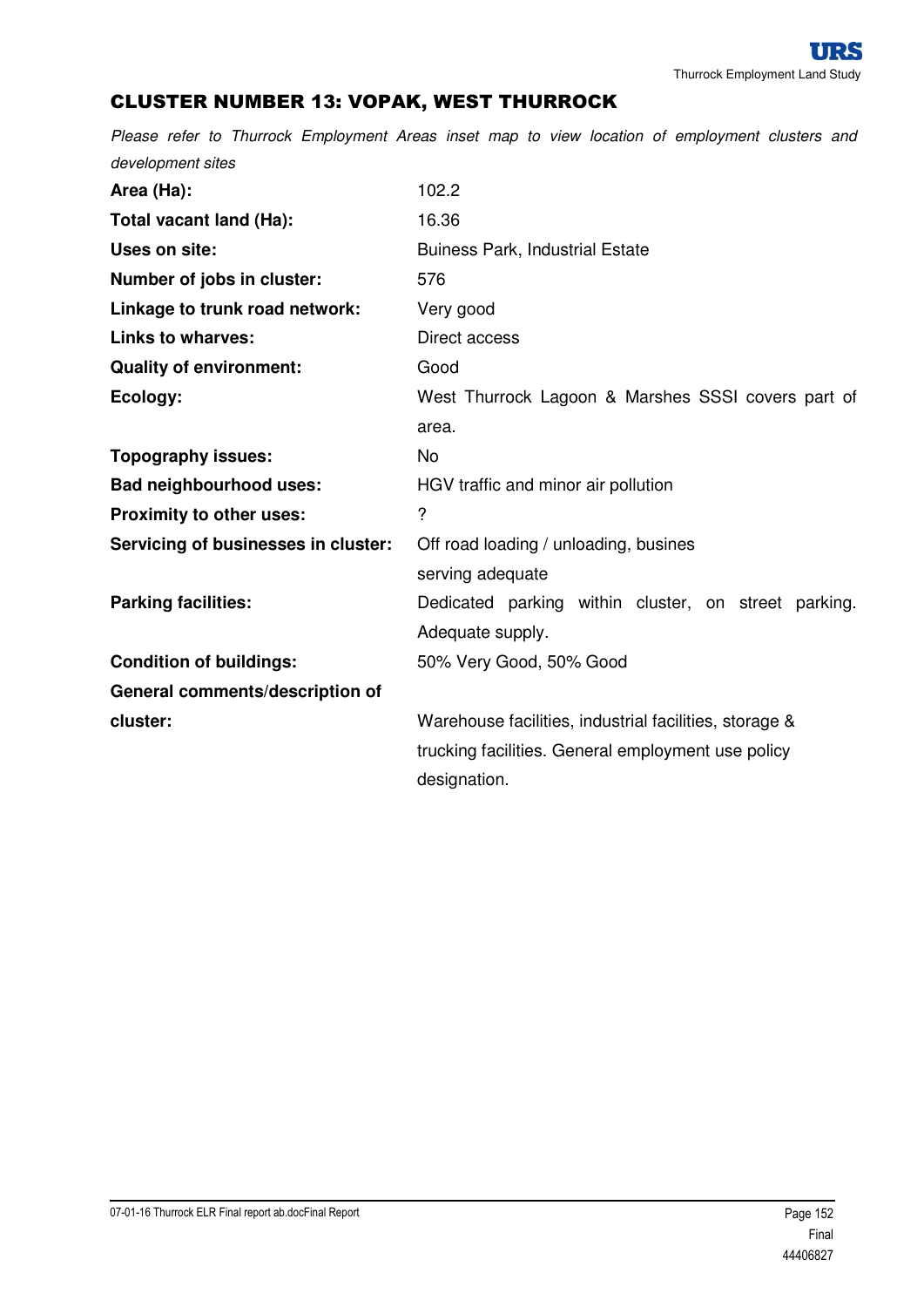## DEVELOPMENT SITES 13.3

| <b>Development site:</b>        | 13.3                                          |
|---------------------------------|-----------------------------------------------|
| Site area (Ha):                 | 1.7                                           |
| Local plan policy:              | E2(q)                                         |
| <b>UDP policy:</b>              | not in UDP                                    |
| Developable area:               | 95                                            |
| Access to public transport:     | Poor                                          |
| Local road access:              | adequate                                      |
| <b>Potential contamination:</b> | Possible / unknown                            |
| Potential ecological value:     | Unknown                                       |
| Evidence of development in last |                                               |
| 5 years:                        | None                                          |
| Any active marketing of site:   | No                                            |
| <b>Issues / Description:</b>    | Site completely vacant. Consists of old       |
|                                 | pavements, standing water and soft areas,     |
|                                 | including shrubbery. New CTRL line cuts       |
|                                 | though centre of site as shown on map. Site   |
|                                 | ready for development, contamination unknown. |

# DEVELOPMENT SITES 13.4

| <b>Development site:</b>        | 13.4                                              |
|---------------------------------|---------------------------------------------------|
| Site area (Ha):                 | 16                                                |
| Local plan policy:              | E9B(b)                                            |
| <b>UDP policy:</b>              | EMP9 B                                            |
| Developable area:               | 100                                               |
| Access to public transport:     | Poor                                              |
| Local road access:              | adequate                                          |
| <b>Potential contamination:</b> | Possible / unknown                                |
| Potential ecological value:     | Unknown                                           |
| Evidence of development in last |                                                   |
| 5 years:                        | None                                              |
| Any active marketing of site:   | No.                                               |
| <b>Issues / Description:</b>    | Ideal location for future industry. Exists in UDP |
|                                 | as oil and che                                    |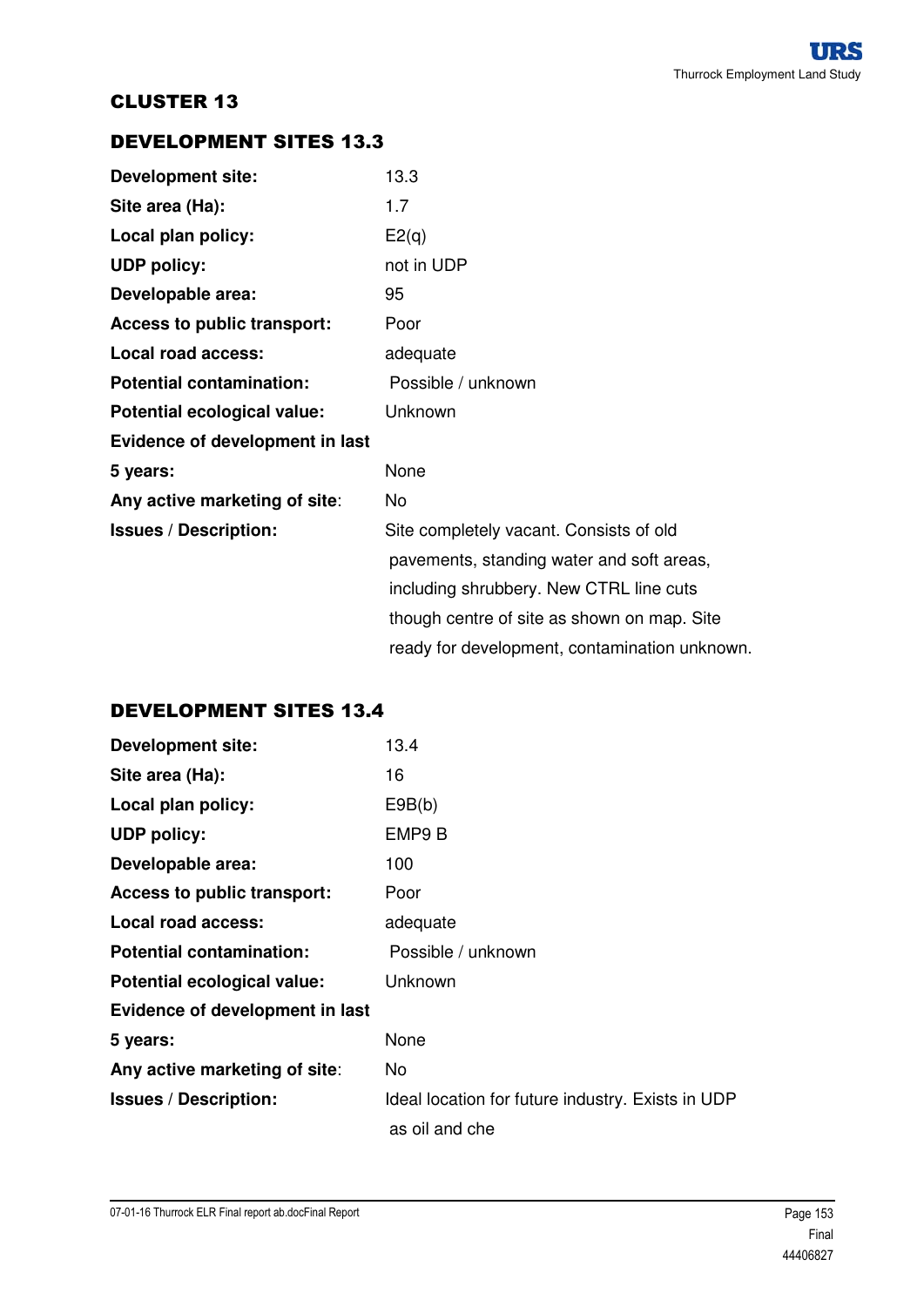#### CLUSTER NUMBER 14: FORMER WEST THURROCK POWER STATION

| Area (Ha):                          | 75.3                                                 |
|-------------------------------------|------------------------------------------------------|
| Total vacant land (Ha):             | 39.01                                                |
| Uses on site:                       | Disused power station                                |
| Number of jobs in cluster:          | 50                                                   |
| Linkage to trunk road network:      | Very good                                            |
| <b>Links to wharves:</b>            | Indirect access                                      |
| <b>Quality of environment:</b>      | Very Good                                            |
| Ecology:                            | West Thurrock Lagoon & Marshes SSSI covers part of   |
|                                     | area (affects site 14.2)                             |
| <b>Topography issues:</b>           | No, only within disussed power station (north        |
|                                     | section) are some trees.                             |
| <b>Bad neighbourhood uses:</b>      | <b>HGV</b> traffic                                   |
| Proximity to other uses:            | $\overline{?}$                                       |
| Servicing of businesses in cluster: | Off road loading / unloading, loading bays,          |
|                                     | business servicing adequate for uses on site         |
| <b>Parking facilities:</b>          | Dedicated parking within cluster. Adequate supply.   |
| <b>Condition of buildings:</b>      | 90% Very Good, 10% Good                              |
| General comments/description of     |                                                      |
| cluster:                            | <b>Contains former West Thurrock Power Station</b>   |
|                                     | and national grid switching site. SSSI policy        |
|                                     | designation in south of cluster which will constrain |
|                                     | development.                                         |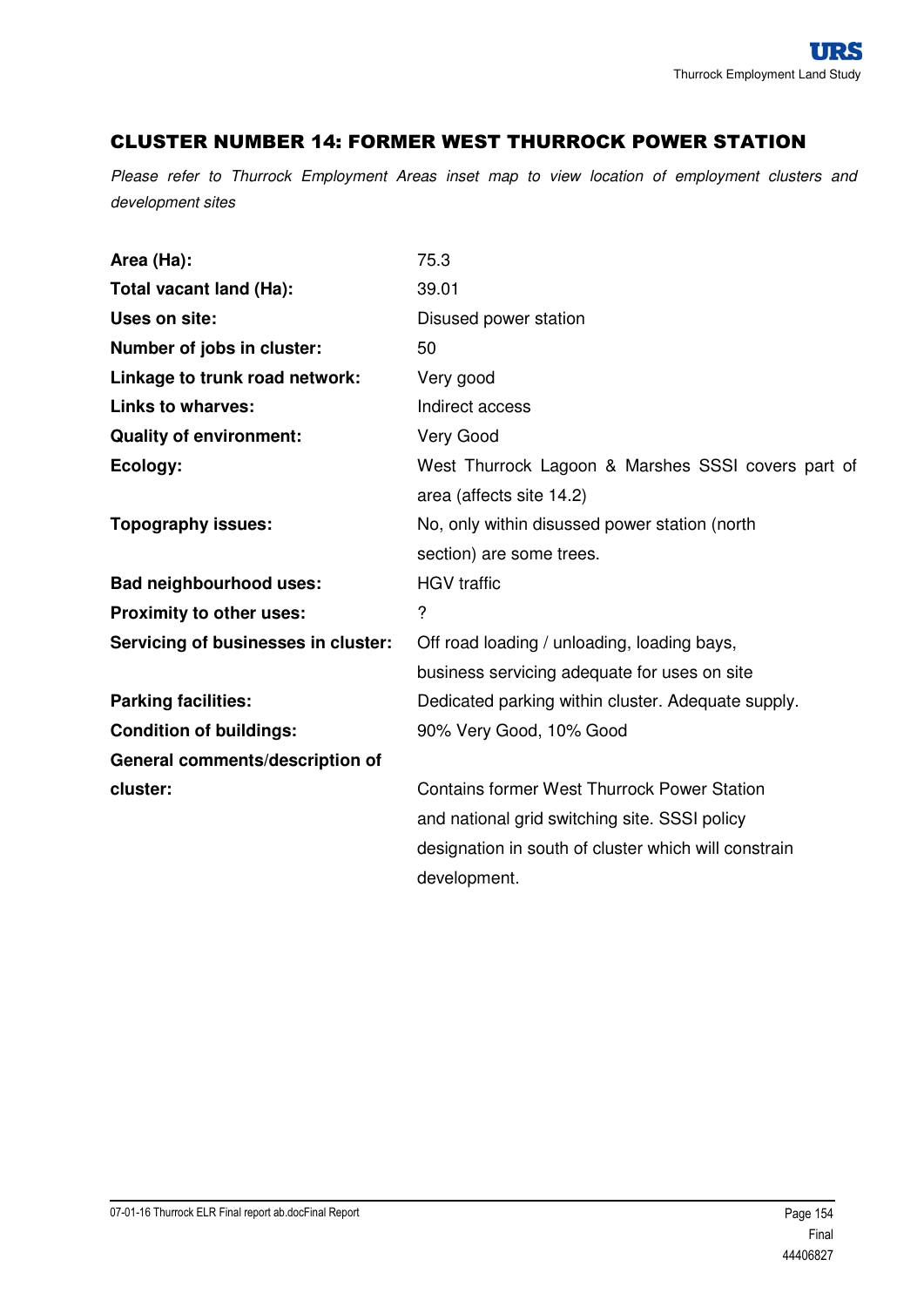# DEVELOPMENT SITES 14.2

| <b>Development site:</b>           | 14.2                                                         |
|------------------------------------|--------------------------------------------------------------|
| Site area (Ha):                    | 39.01                                                        |
| Local plan policy:                 | not in local plan                                            |
| <b>UDP policy:</b>                 | EMP2(y)                                                      |
| Developable area:                  | 60                                                           |
| <b>Access to public transport:</b> | Poor                                                         |
| Local road access:                 | adequate                                                     |
| <b>Potential contamination:</b>    | Possible / unknown                                           |
| Potential ecological value:        | Unknown                                                      |
| Evidence of development in last    |                                                              |
| 5 years:                           | None                                                         |
| Any active marketing of site:      | No.                                                          |
| <b>Issues / Description:</b>       | Site includes trees and shrubs, overhead powerlines. Site is |
|                                    | former West Thurrock Power Station. Site partially affacted  |
|                                    | by West Thurrock Lagoon & Marshes SSSI.                      |
|                                    |                                                              |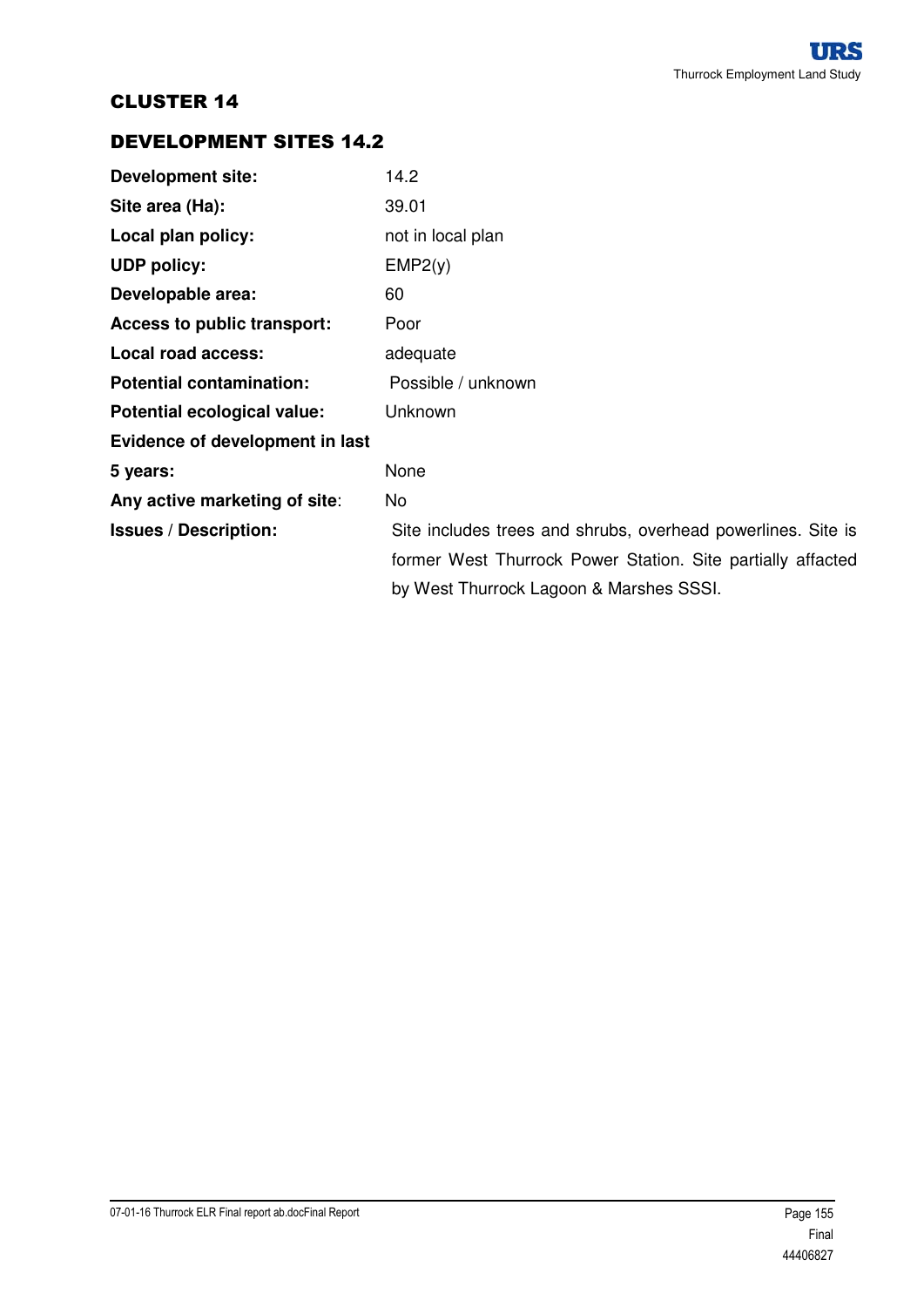CLUSTER NUMBER 15: FORMER WOULDHAM WORKS SITE, SOUTH

#### **STIFFORD**

| Area (Ha):                          | 31.0                                               |
|-------------------------------------|----------------------------------------------------|
| Total vacant land (Ha):             | 1.79                                               |
| Uses on site:                       | Warehouse / distribution park, Industrial Estate   |
| Number of jobs in cluster:          | 653                                                |
| Linkage to trunk road network:      | Very good                                          |
| <b>Links to wharves:</b>            | Direct access                                      |
| <b>Quality of environment:</b>      | Good                                               |
| <b>Ecology</b>                      | County wildlife site covers part of cluster area.  |
| <b>Topography issues:</b>           | <b>No</b>                                          |
| <b>Bad neighbourhood uses:</b>      | Smell, HGV traffic                                 |
| Proximity to other uses:            | ?                                                  |
| Servicing of businesses in cluster: | Off road loading / unloading                       |
| <b>Parking facilities:</b>          | Dedicated parking within cluster. Adequate supply. |
| <b>Condition of buildings:</b>      | 40% Very Good, 50% Good, 10% Poor                  |
| General comments/description of     |                                                    |
| cluster:                            | Truck storage for shipping and distribution,       |
|                                     | industrial plants and parking uses. Local Plan     |
|                                     | proposes a ring road through the site.             |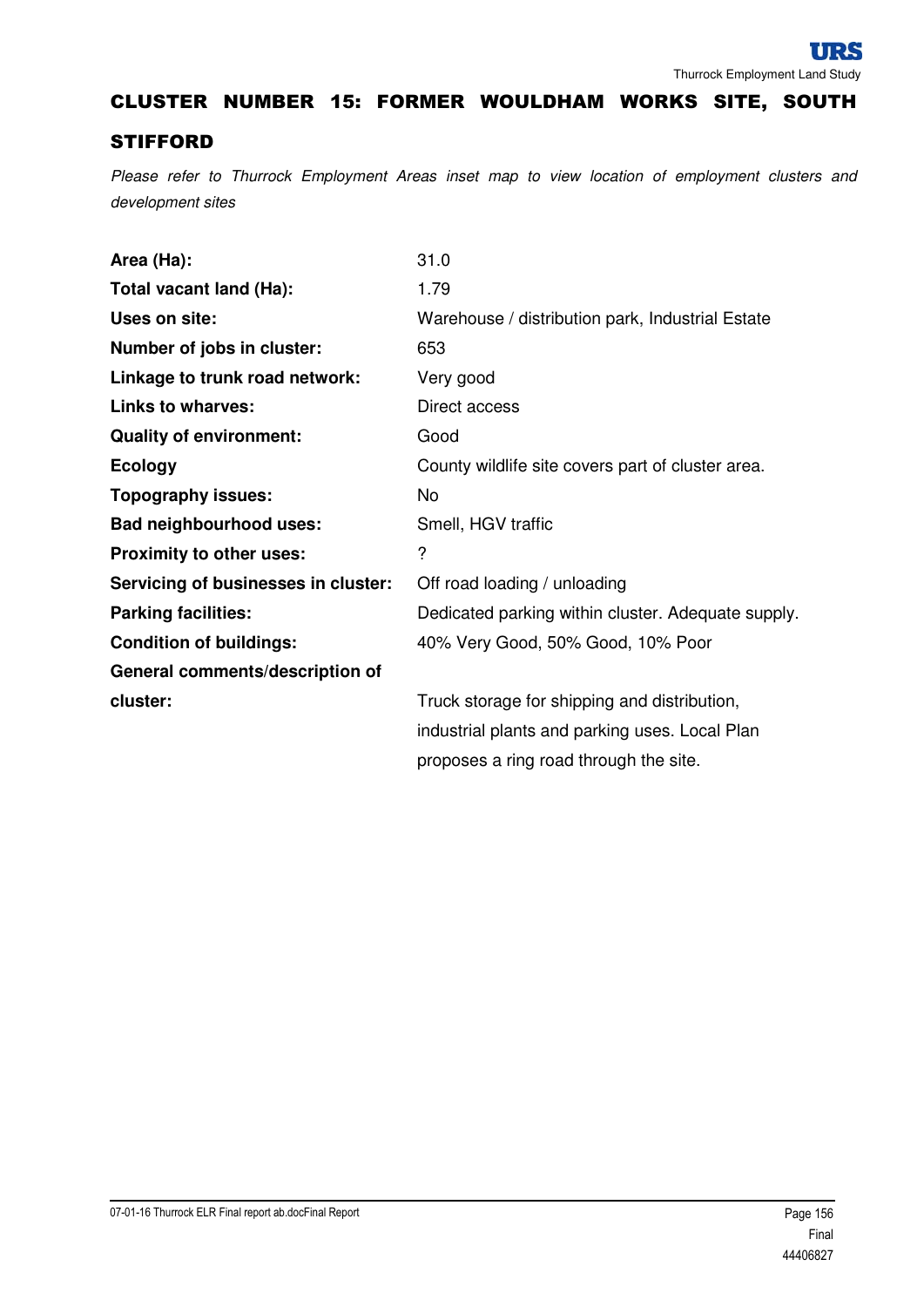## DEVELOPMENT SITES 15.2

| <b>Development site:</b>        | 15.2               |
|---------------------------------|--------------------|
| Site area (Ha):                 | 1.79               |
| Local plan policy:              | E2(x)              |
| <b>UDP policy:</b>              | EMP2(s)            |
| Developable area:               | inaccessible       |
| Access to public transport:     | Poor               |
| Local road access:              |                    |
| <b>Potential contamination:</b> | Possible / unknown |
| Potential ecological value:     | Unknown            |
| Evidence of development in last |                    |
| 5 years:                        | None               |
| Any active marketing of site:   | N٥                 |
| <b>Issues / Description:</b>    |                    |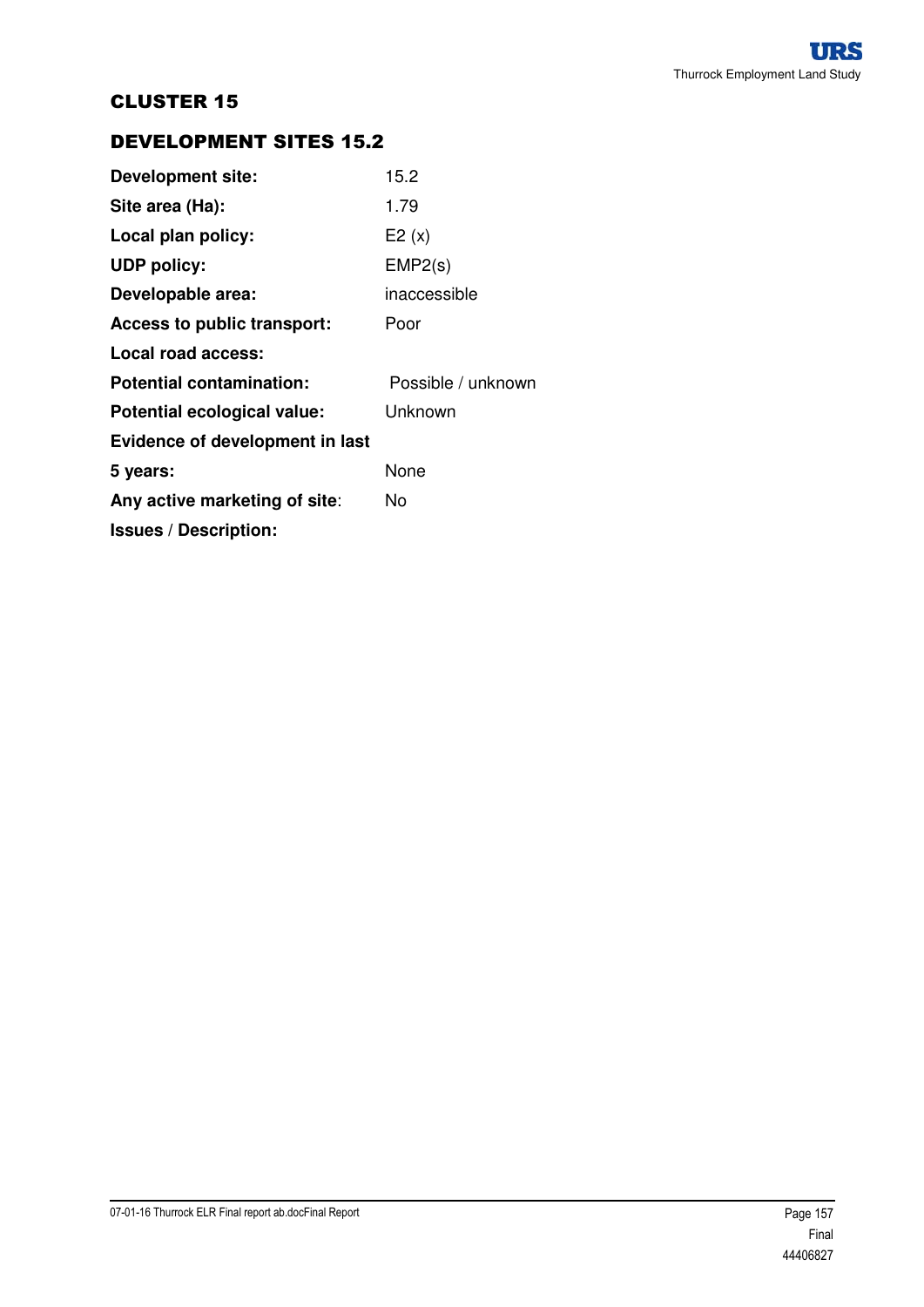#### CLUSTER NUMBER 16: MAGNET WORKS INDUSTRIAL ESTATE

Please refer to Thurrock Employment Areas inset map to view location of employment clusters and development sites

| Area (Ha):                          | 13.4                                               |
|-------------------------------------|----------------------------------------------------|
| Total vacant land (Ha):             | 0                                                  |
| Uses on site:                       | Buiness Park, Warehouse / distribution park        |
| Number of jobs in cluster:          | 281                                                |
| Linkage to trunk road network:      | Very good                                          |
| <b>Links to wharves:</b>            | No access                                          |
| <b>Quality of environment:</b>      | Very Good                                          |
| <b>Topography issues:</b>           | <b>No</b>                                          |
| <b>Bad neighbourhood uses:</b>      | <b>HGV</b> traffic                                 |
| Proximity to other uses:            | Residential                                        |
| Servicing of businesses in cluster: | Off road loading / unloading, loading bays,        |
|                                     | business servicing adequate for uses on site       |
| <b>Parking facilities:</b>          | Dedicated parking within cluster. Adequate supply. |
| <b>Condition of buildings:</b>      | 90% Very Good, 10% Good                            |
| General comments/description of     |                                                    |
| cluster:                            | 1. For sale / let warehouse unit on south east     |
|                                     | corner of site (Doherty Baines 020 73553033),      |
|                                     | also (54,239 SF) 2. Detached office with parking   |
|                                     | (5,725 SF) (Glenny, 012 68540771) Best site        |
|                                     | visited, clean, open streets, lots of access,      |
|                                     | fencing, new buildings, art etc. 3. Warehouse sale |

/ let 1,955 - 42,300 SF (Glenny, 012 68540771)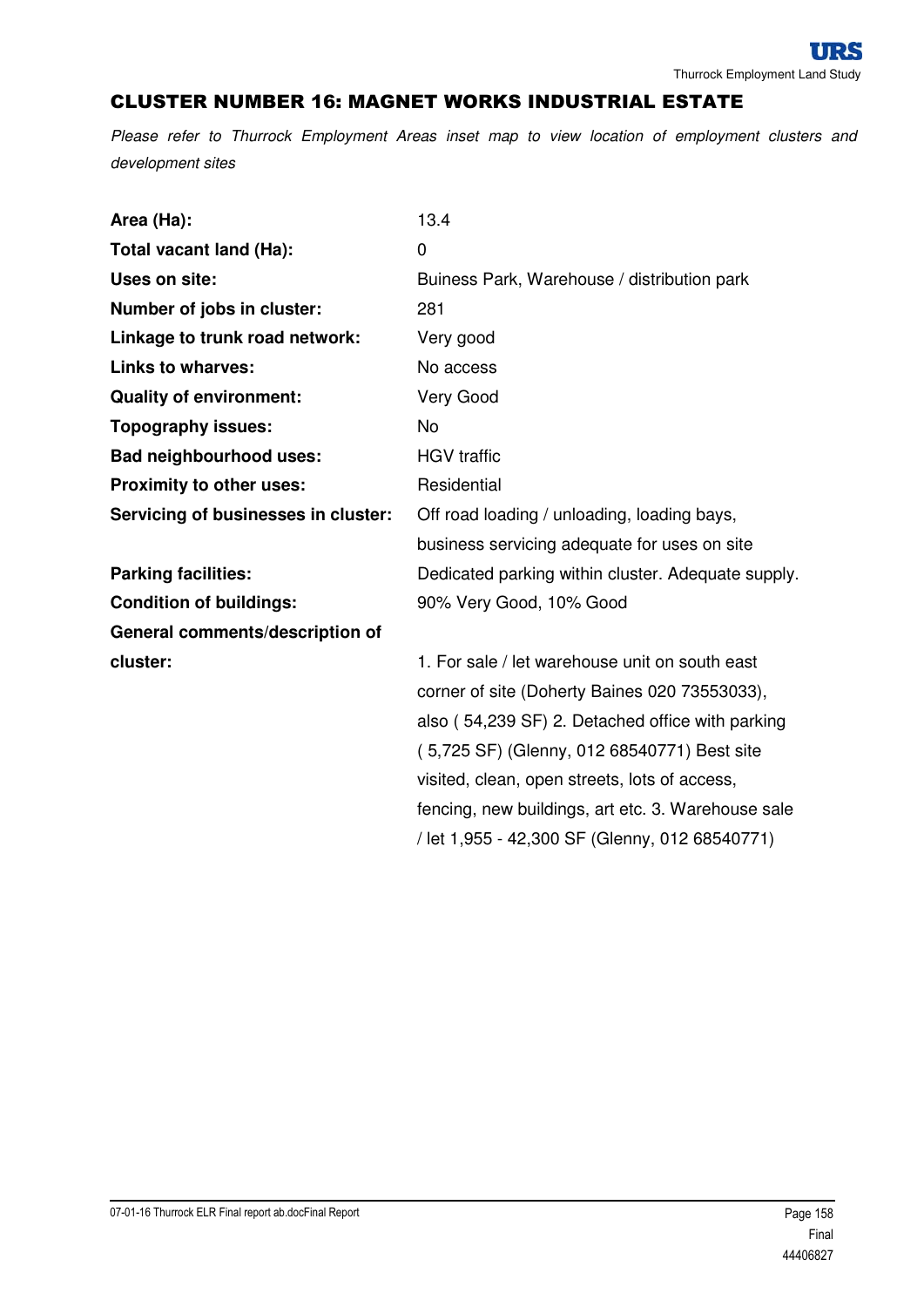# CLUSTER NUMBER 17: GUMLEY ROAD, SOUTH STIFFORD

| Area (Ha):                          | 5.7                                                |
|-------------------------------------|----------------------------------------------------|
| Total vacant land (Ha):             | 0                                                  |
| Uses on site:                       | Wholesale building                                 |
| Number of jobs in cluster:          | 298                                                |
| Linkage to trunk road network:      | Good                                               |
| <b>Links to wharves:</b>            | Indirect access                                    |
| <b>Quality of environment:</b>      | Very Good                                          |
| <b>Topography issues:</b>           | No                                                 |
| <b>Bad neighbourhood uses:</b>      | <b>HGV</b> traffic                                 |
| Proximity to other uses:            | Residential                                        |
| Servicing of businesses in cluster: | Off road loading / unloading, business servicing   |
|                                     | adequate for uses on site                          |
| <b>Parking facilities:</b>          | Dedicated parking within cluster. Adequate supply. |
| <b>Condition of buildings:</b>      | 25% Very Good, 50% Good, 25% Poor                  |
| General comments/description of     |                                                    |
| cluster:                            | Storage / distribution, wholesale building,        |
|                                     | showrooms.                                         |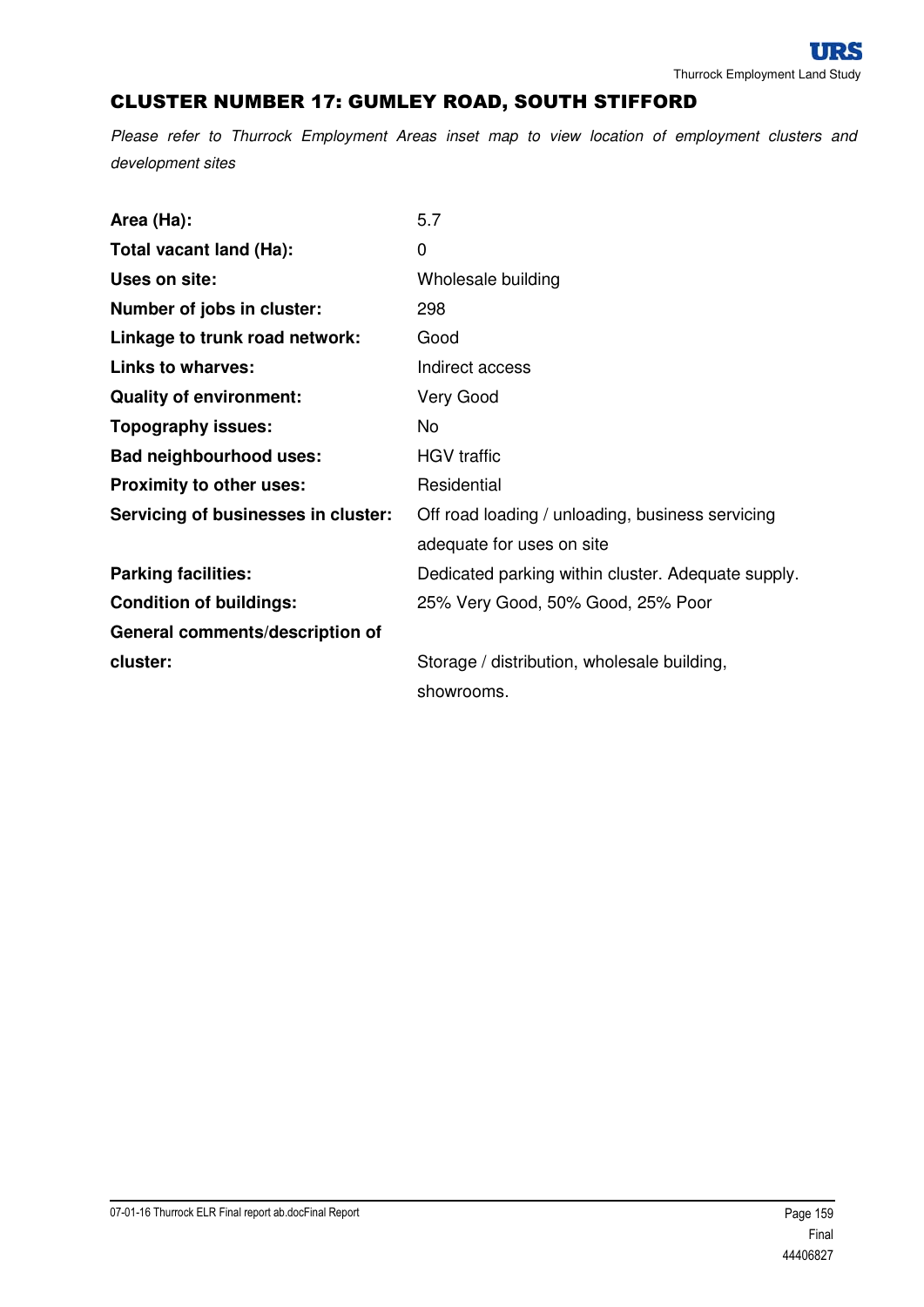## CLUSTER NUMBER 18: GRAYS HOGG LANE

| Area (Ha):                          | 1.9                                                          |
|-------------------------------------|--------------------------------------------------------------|
| Total vacant land (Ha):             | $\mathbf 0$                                                  |
| Uses on site:                       | Town centre / main shopping area                             |
| Number of jobs in cluster:          | 62                                                           |
| Linkage to trunk road network:      | Good                                                         |
| <b>Links to wharves:</b>            | No access                                                    |
| <b>Quality of environment:</b>      | Good                                                         |
| <b>Topography issues:</b>           | No                                                           |
| <b>Bad neighbourhood uses:</b>      | Significant car traffic                                      |
| proximity to other uses:            | Residential, town centre, shopping centre                    |
| Servicing of businesses in cluster: | Roadside loading / unloading, off road loading /             |
|                                     | unloading, loading bays, business servicing                  |
|                                     | adequate                                                     |
| <b>Parking facilities:</b>          | Dedicated parking within cluster, on street parking, yellow/ |
|                                     | double lines, red route, controlled parking zone / paid      |
|                                     | parking, controlled parking zone / paid parking. Adequate    |
|                                     | supply.                                                      |
| <b>Condition of buildings:</b>      | 90% Good, 10% Poor                                           |
| General comments/description of     |                                                              |
| cluster:                            | Used car park, commercial building, few                      |
|                                     | residential buildings on corner, brakes service              |
|                                     | building, commercial / service area in poor                  |
|                                     | condition. Secondary Employment area policy                  |
|                                     | designation.                                                 |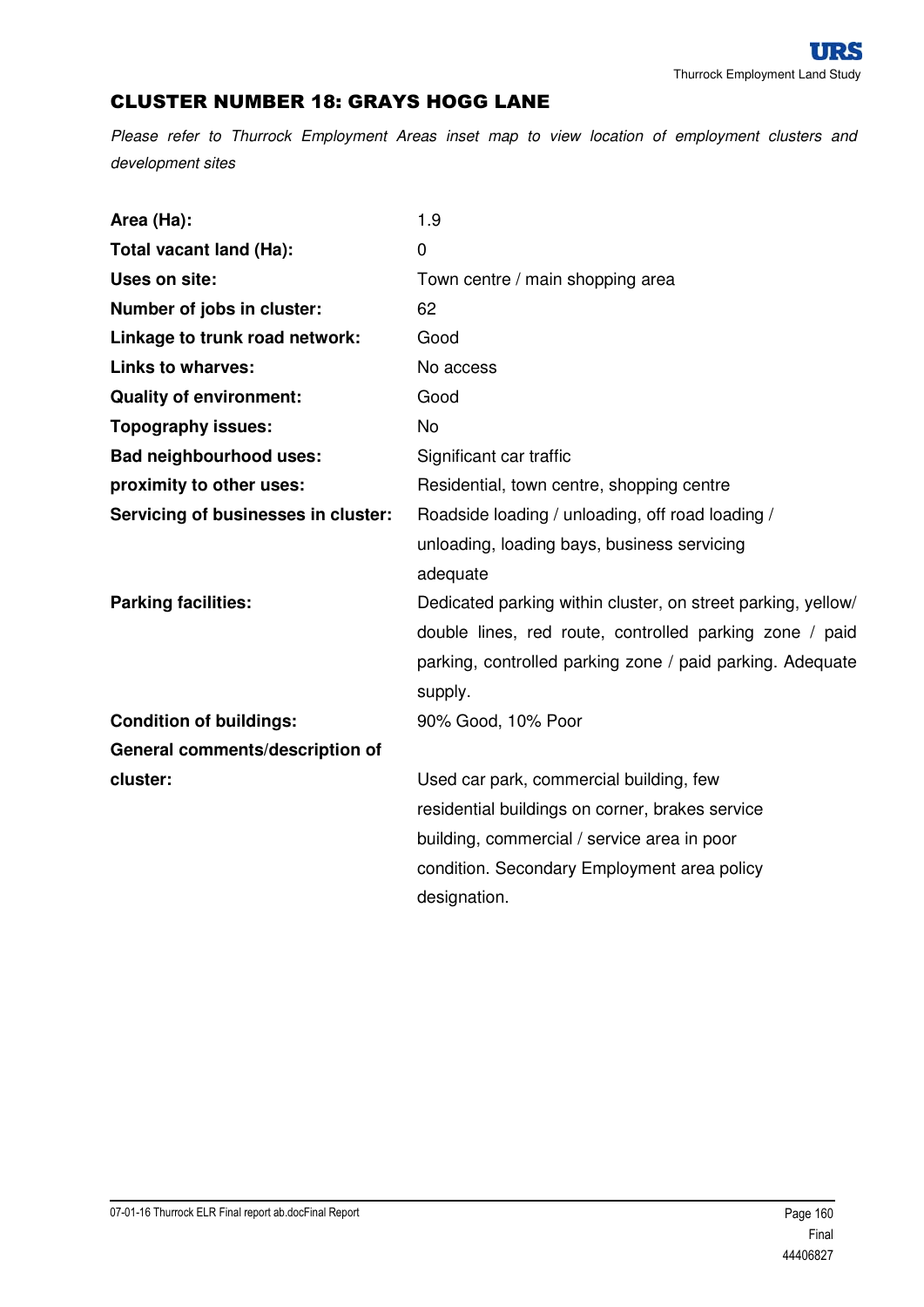### CLUSTER NUMBER 19: GRAYS WEST

| Area (Ha):                          | 3.0                                                      |
|-------------------------------------|----------------------------------------------------------|
| Total vacant land (Ha):             | 0                                                        |
| <b>Uses on site:</b>                | Commercial, gas station, mail                            |
| Number of jobs in cluster:          | 324                                                      |
| Linkage to trunk road network:      | Poor                                                     |
| <b>Links to wharves:</b>            | No access                                                |
| <b>Quality of environment:</b>      | Very Good                                                |
| <b>Topography issues:</b>           | <b>No</b>                                                |
| <b>Bad neighbourhood uses:</b>      | None                                                     |
| Proximity to other uses:            | Residential, town centre                                 |
| Servicing of businesses in cluster: | Off road loading / unloading                             |
| <b>Parking facilities:</b>          | Dedicated parking within cluster, yellow / double yellow |
|                                     | lines.                                                   |
| <b>Condition of buildings:</b>      | 15% Very Good, 85% Good                                  |
| General comments/description of     |                                                          |
| cluster:                            | New appartment complex building on southwest             |
|                                     | corner (1-2 bedroom appartments). Royal Mail             |
|                                     | located on southwest corner. Remainder of site           |
|                                     | consists of commercial, used car lots & ESSO             |
|                                     | gas station.                                             |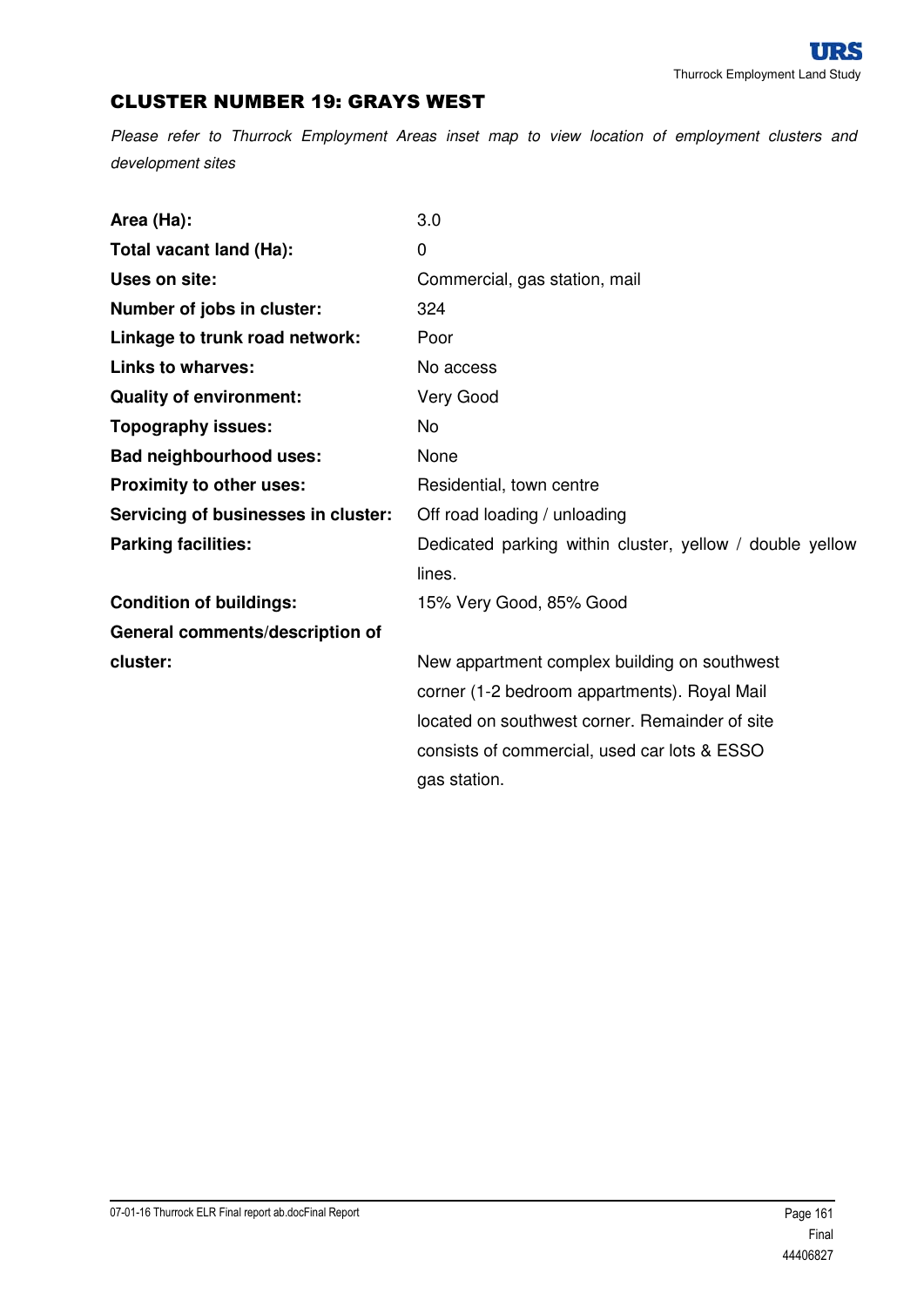# CLUSTER NUMBER 20: GRAYS SOUTH - MANORWAY

| Area (Ha):                          | 2.3                                                  |
|-------------------------------------|------------------------------------------------------|
| Total vacant land (Ha):             | 0                                                    |
| Uses on site:                       | <b>Industrial Estate</b>                             |
| Number of jobs in cluster:          | 166                                                  |
| Linkage to trunk road network:      | Poor                                                 |
| <b>Links to wharves:</b>            | Indirect access                                      |
| <b>Quality of environment:</b>      | Poor                                                 |
| <b>Topography issues:</b>           | No.                                                  |
| <b>Bad neighbourhood uses:</b>      | None                                                 |
| Proximity to other uses:            | Residential                                          |
| Servicing of businesses in cluster: | Roadside loading / unloading, off road loading /     |
|                                     | unloading, business servicing adequate               |
| <b>Parking facilities:</b>          | Dedicated parking within cluster, on street parking. |
|                                     | Insufficient parking provision.                      |
| <b>Condition of buildings:</b>      | 75% Good, 25% Poor                                   |
| General comments/description of     |                                                      |
| cluster:                            | Small industrial estate; very cramped space; light   |
|                                     | industry on site including milkfloat depot.          |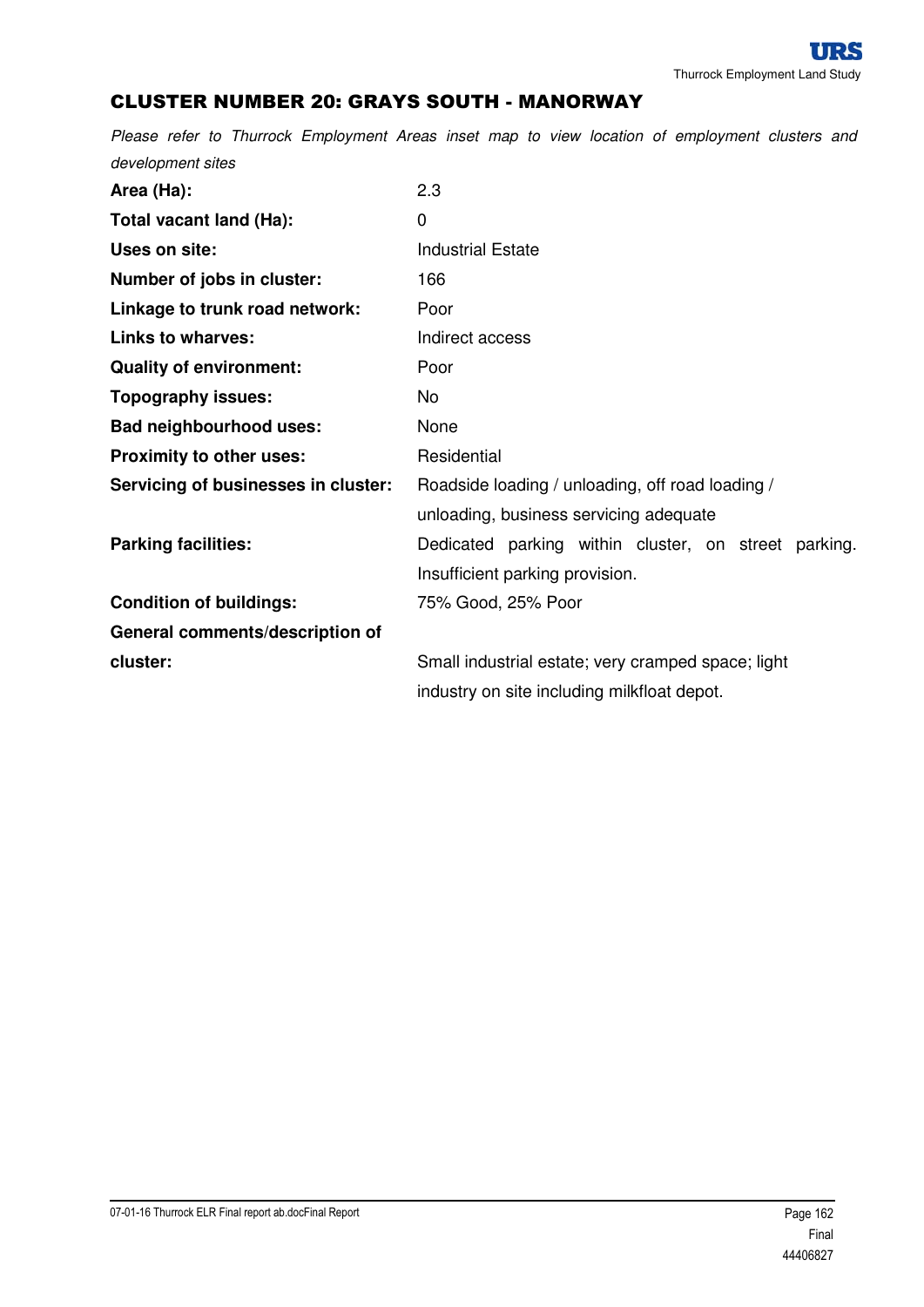# CLUSTER NUMBER 21: THURROCK PARK, LITTLE THURROCK

| Area (Ha):                          | 23.2                                               |
|-------------------------------------|----------------------------------------------------|
| Total vacant land (Ha):             | 6.87                                               |
| Uses on site:                       | <b>Industrial Estate</b>                           |
| Number of jobs in cluster:          | 455                                                |
| Linkage to trunk road network:      | Good                                               |
| <b>Links to wharves:</b>            | Indirect access                                    |
| <b>Quality of environment:</b>      | Good                                               |
| <b>Topography issues:</b>           | No                                                 |
| <b>Bad neighbourhood uses:</b>      | None                                               |
| Proximity to other uses:            | Neighbouring ASDA store.                           |
| Servicing of businesses in cluster: | Off road loading / unloading - dedicated           |
|                                     | loading bays and delivery access for each          |
|                                     | business, business servicing adequate for          |
|                                     | uses on site                                       |
| <b>Parking facilities:</b>          | Dedicated parking within cluster. Adequate supply. |
| <b>Condition of buildings:</b>      | 90% Very Good, 10% Good                            |
| General comments/description of     |                                                    |
|                                     |                                                    |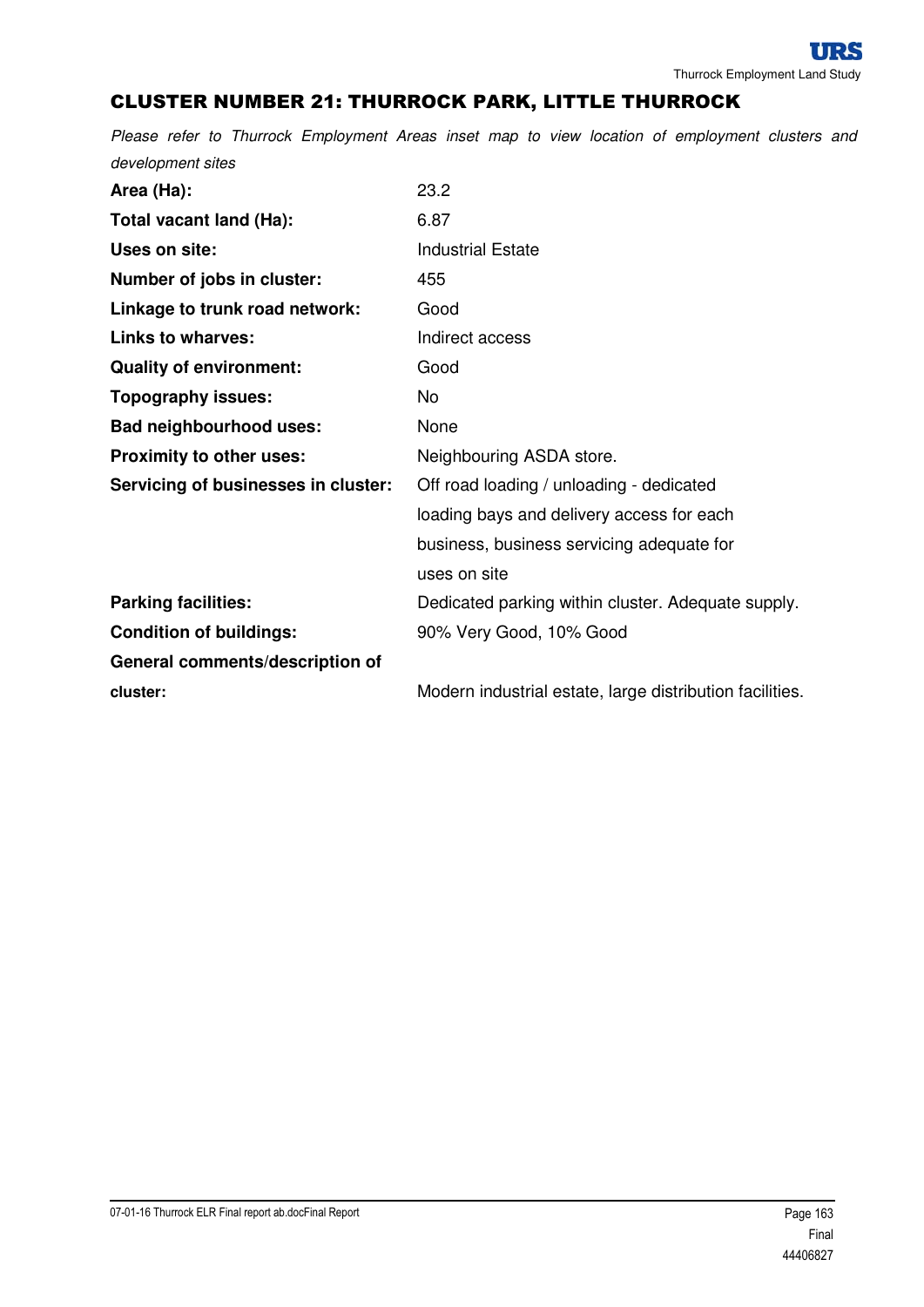## DEVELOPMENT SITES 21.1

| <b>Development site:</b>        | 21.1                                      |
|---------------------------------|-------------------------------------------|
| Site area (Ha):                 | 5.82                                      |
| Local plan policy:              | $E2$ (aa)                                 |
| <b>UDP</b> policy:              | EMP2(u)                                   |
| Developable area:               | 100                                       |
| Access to public transport:     | Good                                      |
| Local road access:              | adequate                                  |
| <b>Potential contamination:</b> | Possible / unknown                        |
| Potential ecological value:     | Unknown                                   |
| Evidence of development in last |                                           |
| 5 years:                        | None                                      |
| Any active marketing of site:   | No                                        |
| <b>Issues / Description:</b>    | Large vacant and overgrown site. Thurrock |
|                                 | park, Little Thurrock (in UDP)            |

## DEVELOPMENT SITES 21.2

| <b>Development site:</b>        | 21.2                                            |
|---------------------------------|-------------------------------------------------|
| Site area (Ha):                 | 1.05                                            |
| Local plan policy:              | $E2$ (aa)                                       |
| <b>UDP</b> policy:              | EMP2(u)                                         |
| Developable area:               | 100                                             |
| Access to public transport:     | Good                                            |
| Local road access:              | adequate                                        |
| <b>Potential contamination:</b> | Possible / unknown                              |
| Potential ecological value:     | Unknown                                         |
| Evidence of development in last |                                                 |
| 5 years:                        | None                                            |
| Any active marketing of site:   | <b>No</b>                                       |
| <b>Issues / Description:</b>    | Large vacant and overgrown site. Thurrock park. |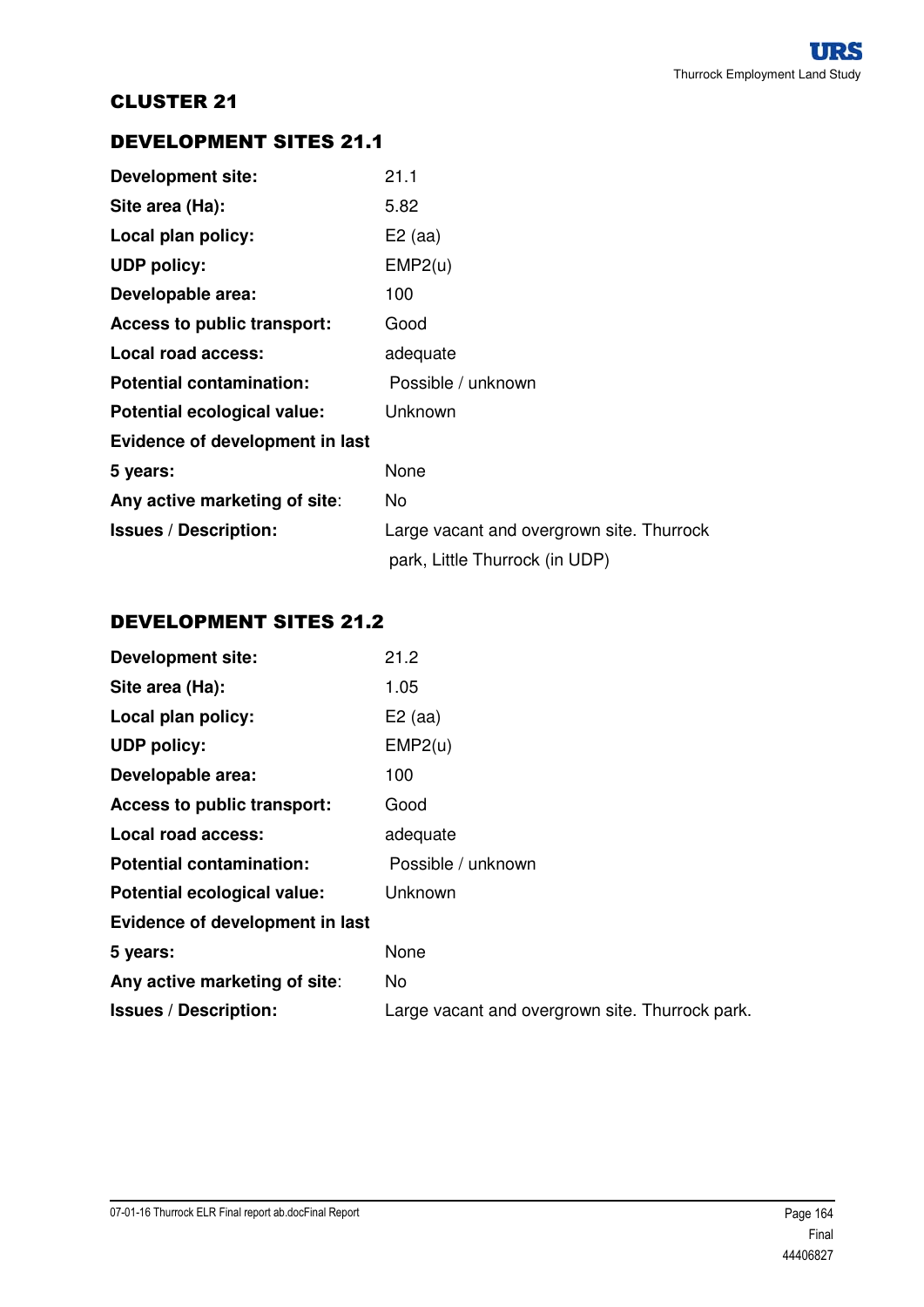## CLUSTER NUMBER 22: TILBURY SOUTH

| Area (Ha):                          | 28.4                                               |
|-------------------------------------|----------------------------------------------------|
| Total vacant land (Ha):             | $\overline{0}$                                     |
| Uses on site:                       | Warehouse / distribution park                      |
| Number of jobs in cluster:          | 34                                                 |
| Linkage to trunk road network:      | Good                                               |
| <b>Links to wharves:</b>            | Direct access                                      |
| <b>Quality of environment:</b>      | Good                                               |
| <b>Topography issues:</b>           | No.                                                |
| <b>Bad neighbourhood uses:</b>      | None                                               |
| Proximity to other uses:            | Industry / docks                                   |
| Servicing of businesses in cluster: | Off road loading / unloading, loading bays,        |
|                                     | business servicing adequate for uses on site       |
| <b>Parking facilities:</b>          | Dedicated parking within cluster. Adequate supply. |
| <b>Condition of buildings:</b>      | 100% Very Good                                     |
| General comments/description of     |                                                    |
| cluster:                            | Warehouses and car depot with new                  |
|                                     | development on quarter of site.                    |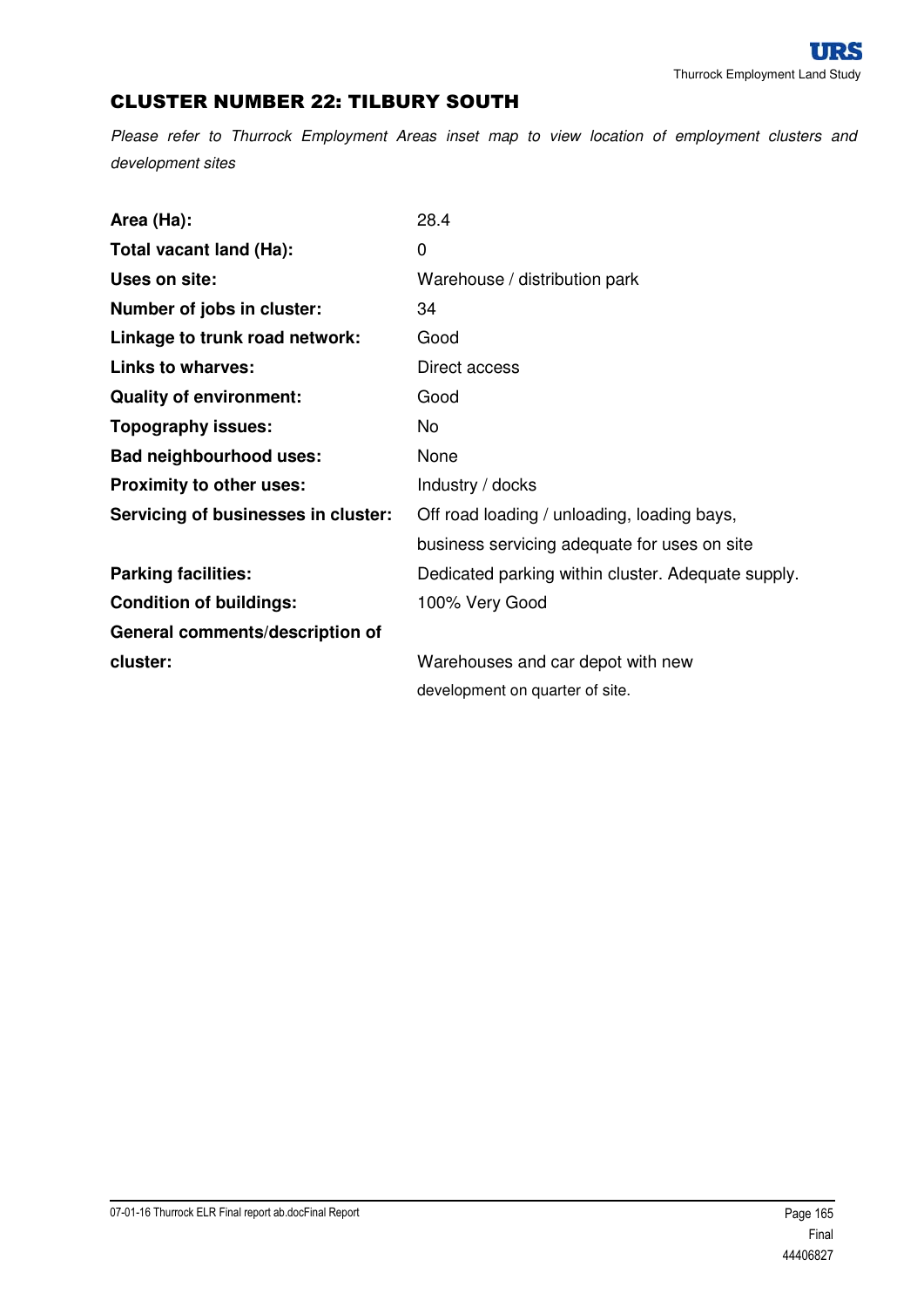# CLUSTER NUMBER 23: GLOBE WORKS, LITTLE THURROCK

| Area (Ha):                          | 8.1                                                     |
|-------------------------------------|---------------------------------------------------------|
| Total vacant land (Ha):             | 0                                                       |
| Uses on site:                       | <b>Industrial Estate</b>                                |
| Number of jobs in cluster:          | 636                                                     |
| Linkage to trunk road network:      | Poor                                                    |
| <b>Links to wharves:</b>            | No access                                               |
| <b>Quality of environment:</b>      | Poor                                                    |
| <b>Topography issues:</b>           | No                                                      |
| <b>Bad neighbourhood uses:</b>      | HGV traffic on narrow roads                             |
| Proximity to other uses:            | Residential, town centre                                |
| Servicing of businesses in cluster: | Roadside loading / unloading, difficult access &        |
|                                     | congested environment, servicing is not adequate        |
|                                     | for uses on site                                        |
| <b>Parking facilities:</b>          | On street parking. Insufficient parking provision.      |
| <b>Condition of buildings:</b>      | 50% Poor, 50% Very Poor                                 |
| General comments/description of     |                                                         |
| cluster:                            | Very cramped estate set amongst residential area. Fully |
|                                     | utilised cluster; very active; lots of traffic.         |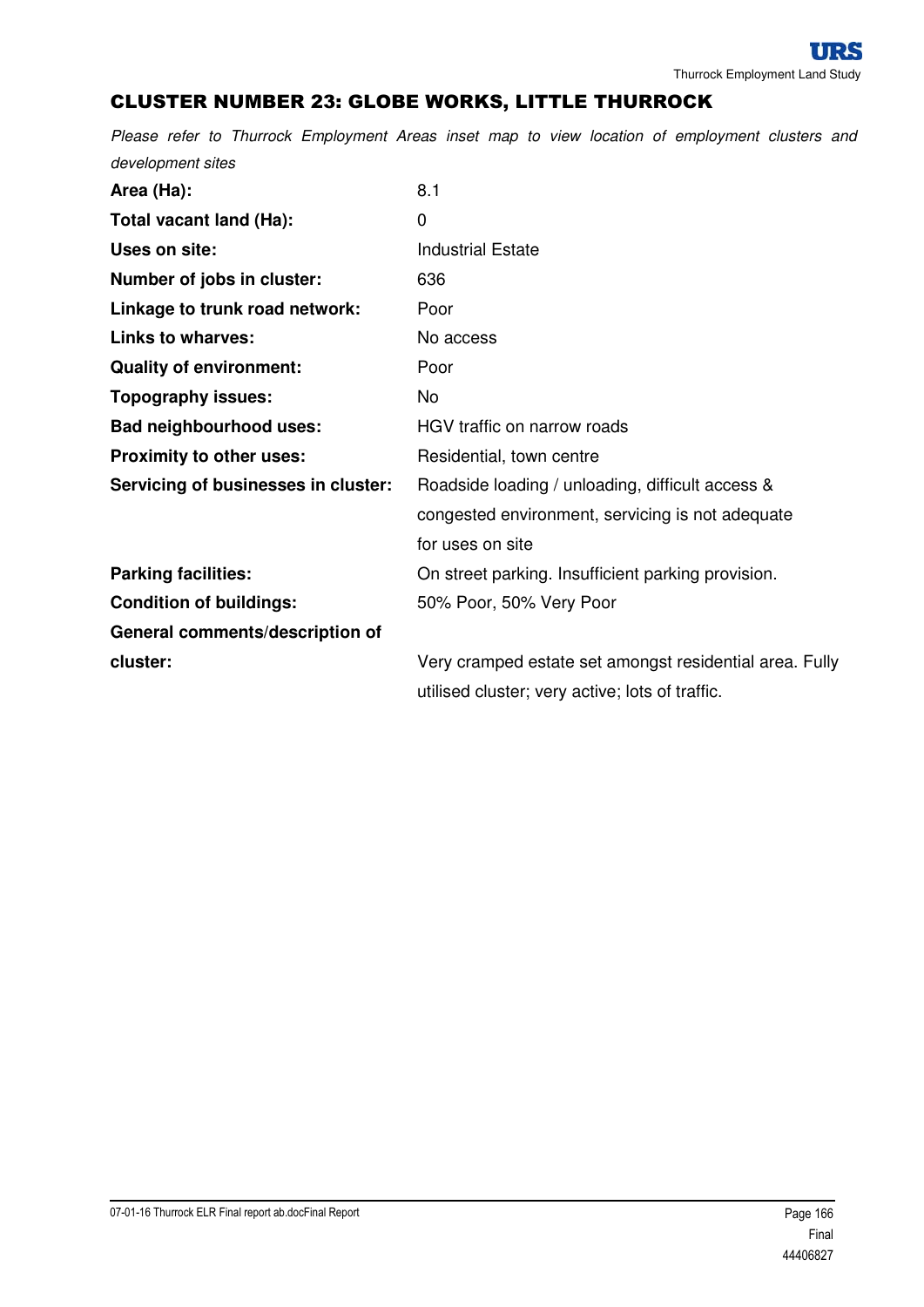## CLUSTER NUMBER 24: COWARD BROS / STAR GROUNDWORK, LINFORD

## ROAD, EAST TILBURY

| Area (Ha):                          | 4.1                                                |
|-------------------------------------|----------------------------------------------------|
| Total vacant land (Ha):             | 0                                                  |
| Uses on site:                       | <b>Industrial Estate</b>                           |
| Number of jobs in cluster:          | 3                                                  |
| Linkage to trunk road network:      | <b>Extremely Poor</b>                              |
| <b>Links to wharves:</b>            | No access                                          |
| <b>Quality of environment:</b>      | Good                                               |
| Topography issues:                  | No.                                                |
| <b>Bad neighbourhood uses:</b>      | HGV traffic, Noise pollution                       |
| <b>Proximity to other uses:</b>     | Residential                                        |
| Servicing of businesses in cluster: | Off road loading / unloading, loading bays,        |
|                                     | business servicing adequate for uses on site       |
| <b>Parking facilities:</b>          | Dedicated parking within cluster                   |
| <b>Condition of buildings:</b>      | 80% Good, 20% Poor                                 |
| General comments/description of     |                                                    |
| cluster:                            | Fairly modern stand alone industrial estate. Large |
|                                     | distribution and warehouses.                       |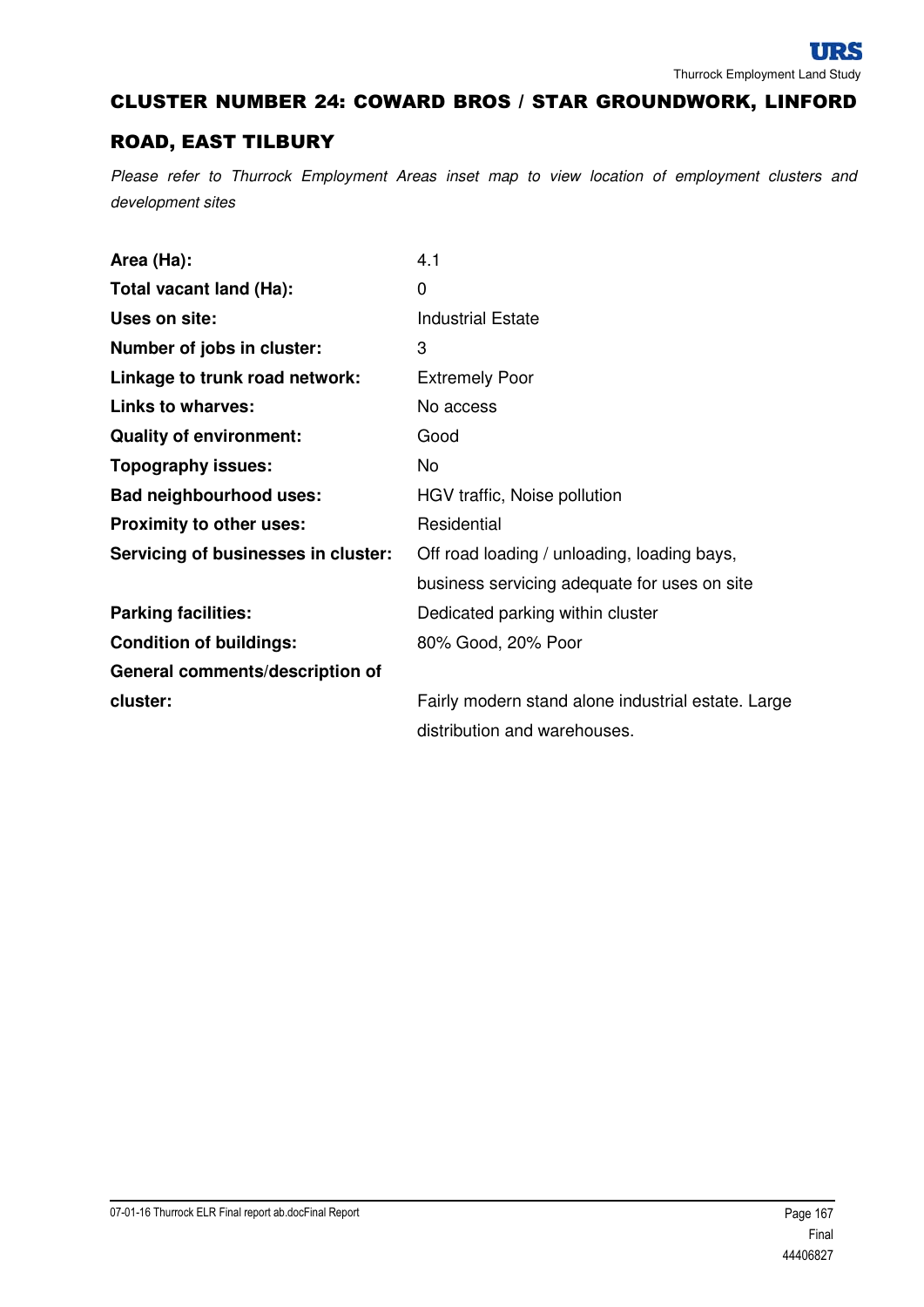#### CLUSTER NUMBER 25: SANDY PITT LANE / MATRIN TRUX, EAST

#### **TILBURY**

| Area (Ha):                          | 2.1                                                     |
|-------------------------------------|---------------------------------------------------------|
| Total vacant land (Ha):             | $\Omega$                                                |
| Uses on site:                       | <b>Industrial Estate</b>                                |
| Number of jobs in cluster:          | 128                                                     |
| Linkage to trunk road network:      | <b>Extremely Poor</b>                                   |
| <b>Links to wharves:</b>            | No access                                               |
| <b>Quality of environment:</b>      | Very Poor                                               |
| <b>Topography issues:</b>           | <b>No</b>                                               |
| <b>Bad neighbourhood uses:</b>      | None                                                    |
| <b>Proximity to other uses:</b>     | Residential                                             |
| Servicing of businesses in cluster: | Off road loading / unloading, servicing is not          |
|                                     | adequate for uses on site                               |
| <b>Parking facilities:</b>          | Some dedicated parking within cluster. Very awkward and |
|                                     | limited parking -compact areas, units back to back.     |
|                                     | Insufficient parking provision.                         |
| <b>Condition of buildings:</b>      | 10% Good, 90% Very Poor                                 |
|                                     |                                                         |
| General comments/description of     |                                                         |
| cluster:                            | Unpleasant area; undesirable; not a managed estate; no  |
|                                     | structure.                                              |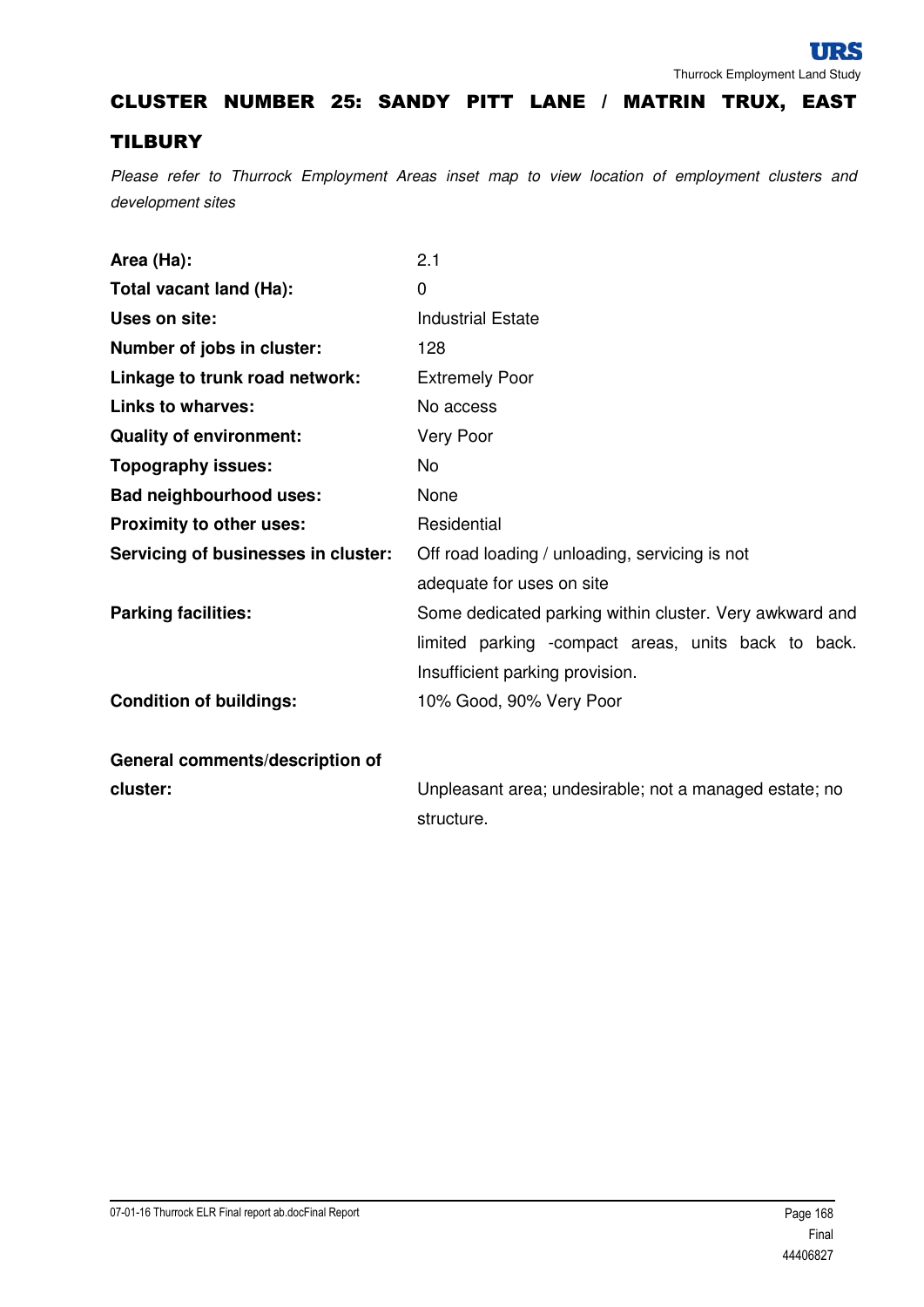## CLUSTER NUMBER 26: TILBURY POWER STATION

| Area (Ha):                          | 29.6                                               |
|-------------------------------------|----------------------------------------------------|
| Total vacant land (Ha):             | 28.8                                               |
| Uses on site:                       | Power station                                      |
| Number of jobs in cluster:          | 0                                                  |
| Linkage to trunk road network:      | Good                                               |
| <b>Links to wharves:</b>            | Direct access                                      |
| <b>Quality of environment:</b>      | Good                                               |
| Ecology:                            | Adjoins SSSI and County Wildlife Site.             |
| <b>Topography issues:</b>           | Yes - marshlands, at sea level                     |
| <b>Bad neighbourhood uses:</b>      | None                                               |
| Proximity to other uses:            | <b>Employment areas</b>                            |
| Servicing of businesses in cluster: | Off road loading / unloading, business servicing   |
|                                     | adequate for uses on site                          |
| <b>Parking facilities:</b>          | Dedicated parking within cluster                   |
| <b>Condition of buildings:</b>      | 100% Good                                          |
| General comments/description of     |                                                    |
| cluster:                            | N - power station; middle of grassy marshlands.    |
|                                     | There is an existing safeguard policy for minerals |
|                                     | and waste location.                                |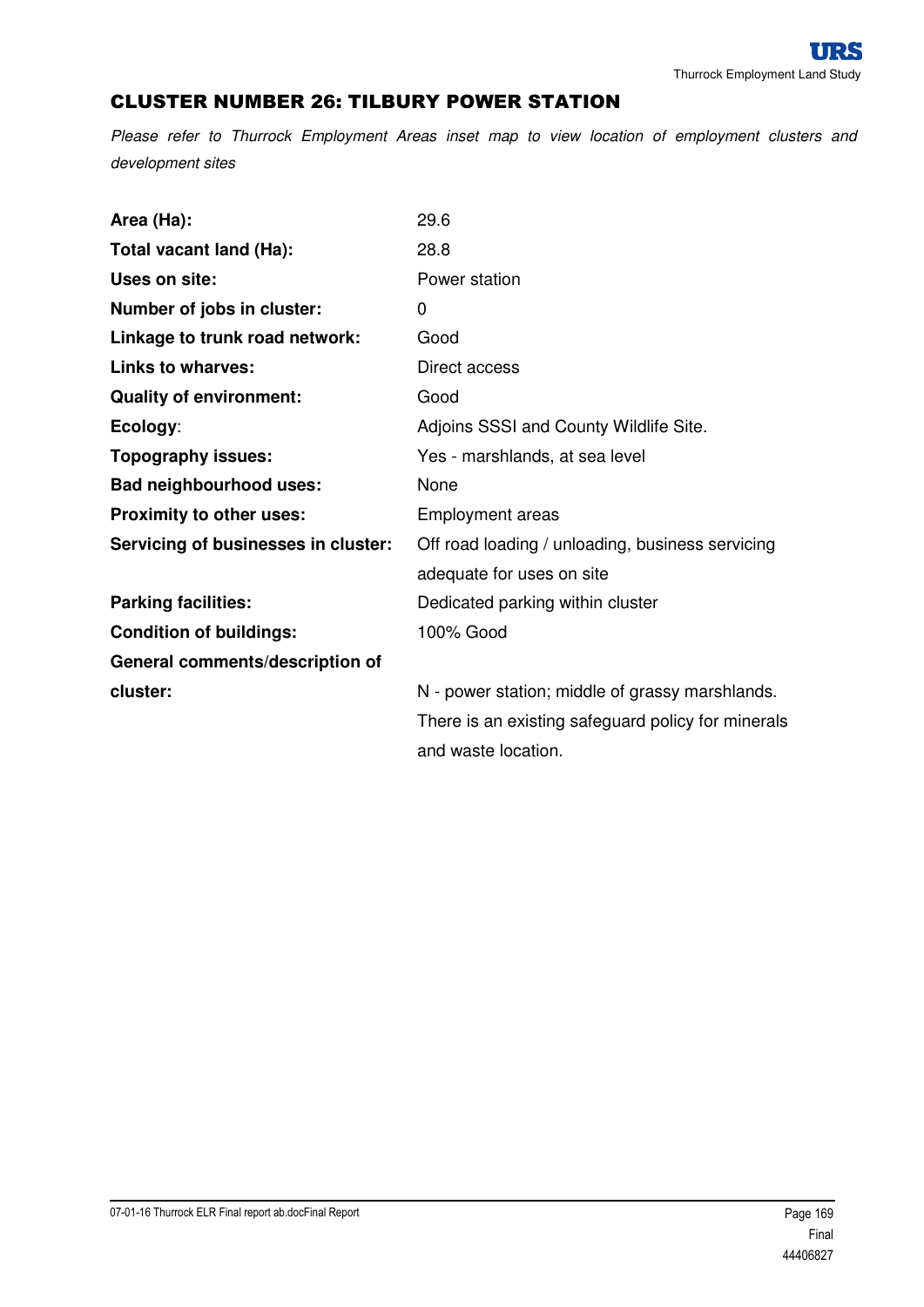#### CLUSTER NUMBER 27: BATA / THAMES INDUSTRIAL PARK

| Area (Ha):                          | 13.9                                               |
|-------------------------------------|----------------------------------------------------|
| Total vacant land (Ha):             | 0                                                  |
| Uses on site:                       | <b>Industrial Estate</b>                           |
| Number of jobs in cluster:          | 131                                                |
| Linkage to trunk road network:      | <b>Extremely Poor</b>                              |
| <b>Links to wharves:</b>            | No access                                          |
| <b>Quality of environment:</b>      | Good                                               |
| <b>Topography issues:</b>           | No                                                 |
| <b>Bad neighbourhood uses:</b>      | None                                               |
| Proximity to other uses:            | None                                               |
| Servicing of businesses in cluster: | Off road loading / unloading, loading bays,        |
|                                     | business servicing adequate for uses on site       |
| <b>Parking facilities:</b>          | Dedicated parking within cluster                   |
| <b>Condition of buildings:</b>      | 55% Good, 45% Very poor                            |
| General comments/description of     |                                                    |
| cluster:                            | 1950s industrial estate, underutilised but changes |
|                                     | being made. Self storage being introduced in       |
|                                     | large empty buildings.                             |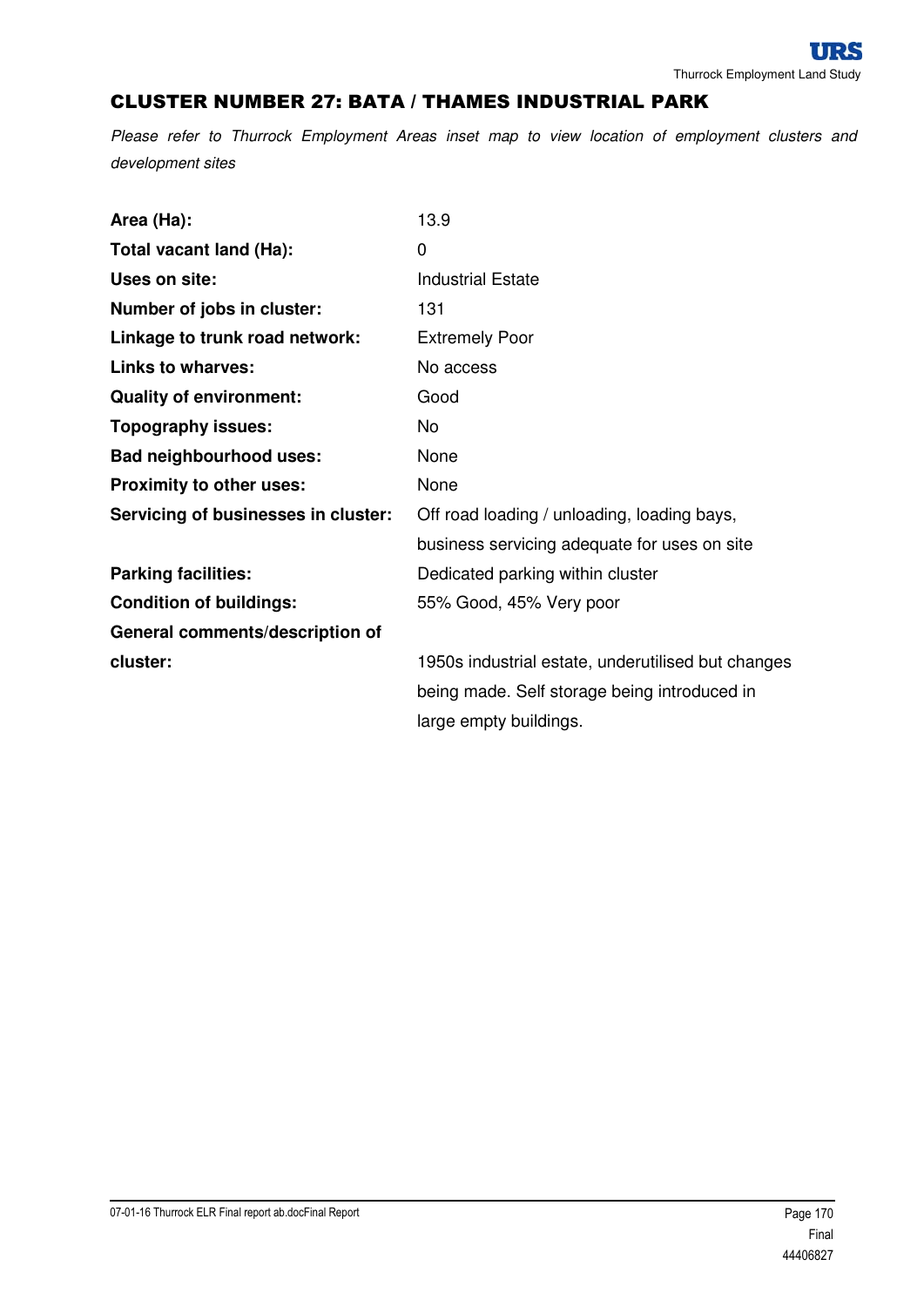## CLUSTER NUMBER 28: STANFORD INDUSTRIAL PARK

| Area (Ha):                          | 11.6                                                      |
|-------------------------------------|-----------------------------------------------------------|
| Total vacant land (Ha):             | 4.59                                                      |
| Uses on site:                       | <b>Industrial Estate</b>                                  |
| Number of jobs in cluster:          | 11                                                        |
| Linkage to trunk road network:      | <b>Extremely Poor</b>                                     |
| <b>Links to wharves:</b>            | No access                                                 |
| <b>Quality of environment:</b>      | Poor                                                      |
| Ecology:                            | Green chain covers part of cluster.                       |
| <b>Topography issues:</b>           | <b>No</b>                                                 |
| <b>Bad neighbourhood uses:</b>      | None                                                      |
| Proximity to other uses:            | None                                                      |
| Servicing of businesses in cluster: | Off road loading / unloading, loading bays, business      |
|                                     | servicing adequate for uses on site.                      |
| <b>Parking facilities:</b>          | Dedicated parking within cluster                          |
| <b>Condition of buildings:</b>      | 10% Very Good, 85% Good, 5% Very poor                     |
| General comments/description of     |                                                           |
| cluster:                            | Isolated small industrial estate with a mix of businesses |
|                                     | on site. Large portion exists as salvage yard (unpaved).  |
|                                     | Constrained access by road.                               |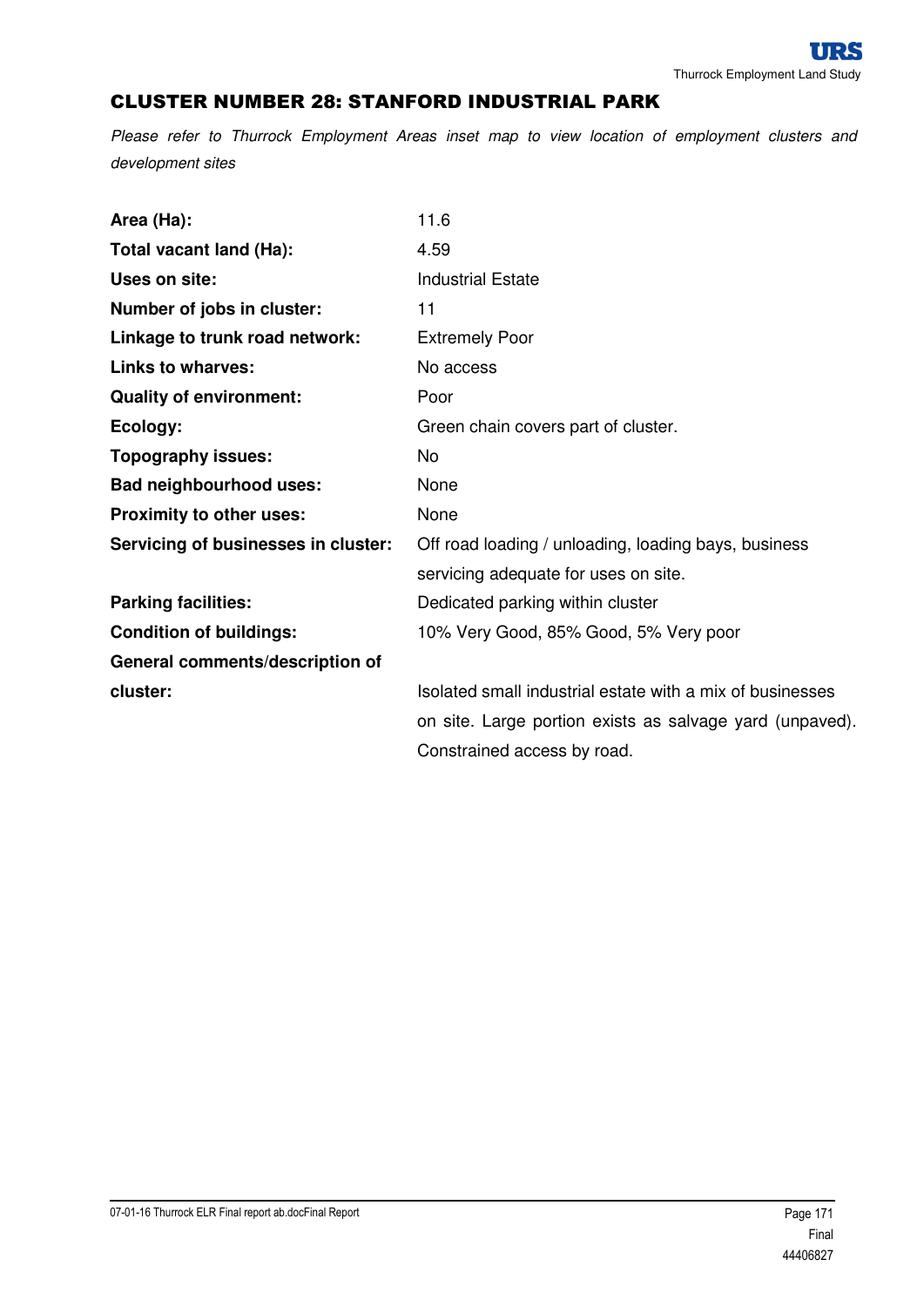## DEVELOPMENT SITES 28.1

| <b>Development site:</b>        | 28.1                                          |
|---------------------------------|-----------------------------------------------|
| Site area (Ha):                 | 4.59                                          |
| Local plan policy:              | New site                                      |
| <b>UDP policy:</b>              | new site                                      |
| Developable area:               | 100                                           |
| Access to public transport:     | Very Poor                                     |
| Local road access:              | not adequate                                  |
| <b>Potential contamination:</b> | Possible / unknown                            |
| Potential ecological value:     | Unknown                                       |
| Evidence of development in last |                                               |
| 5 years:                        | None                                          |
| Any active marketing of site:   | No.                                           |
| <b>Issues / Description:</b>    | Derelict old mill site, tower and dilapidated |
|                                 | Buildings.                                    |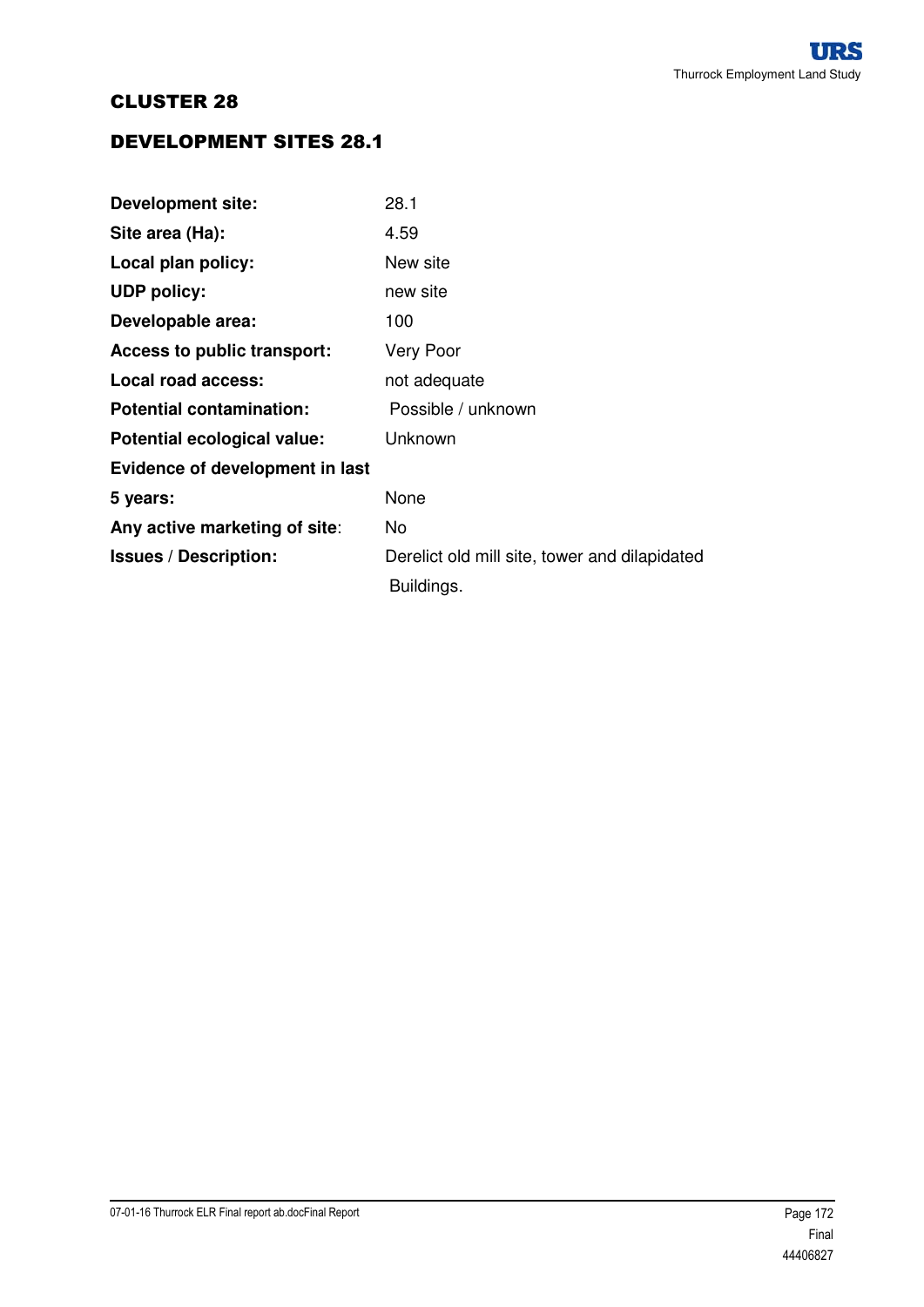# CLUSTER NUMBER 29: BARYTA CLOSE / VICTORIA ROAD

| Area (Ha):                          | 2.2                                                    |
|-------------------------------------|--------------------------------------------------------|
| Total vacant land (Ha):             | 0                                                      |
| Uses on site:                       | <b>Industrial Estate</b>                               |
| Number of jobs in cluster:          | 121                                                    |
| Linkage to trunk road network:      | Poor                                                   |
| <b>Links to wharves:</b>            | No access                                              |
| <b>Quality of environment:</b>      | Poor                                                   |
| <b>Topography issues:</b>           | No.                                                    |
| <b>Bad neighbourhood uses:</b>      | None                                                   |
| Proximity to other uses:            | Town centre                                            |
| Servicing of businesses in cluster: | Roadside loading / unloading, business servicing       |
|                                     | adequate for uses on site but congested                |
| <b>Parking facilities:</b>          | Dedicated parking within cluster. Insufficient parking |
|                                     | provision.                                             |
| <b>Condition of buildings:</b>      | 80% Good, 20% Poor                                     |
| General comments/description of     |                                                        |
| cluster:                            | Tiny estate, hard to navigate. Seems fully             |
|                                     | occupied. Secondary employment area in Local           |
|                                     | Plan and UDP.                                          |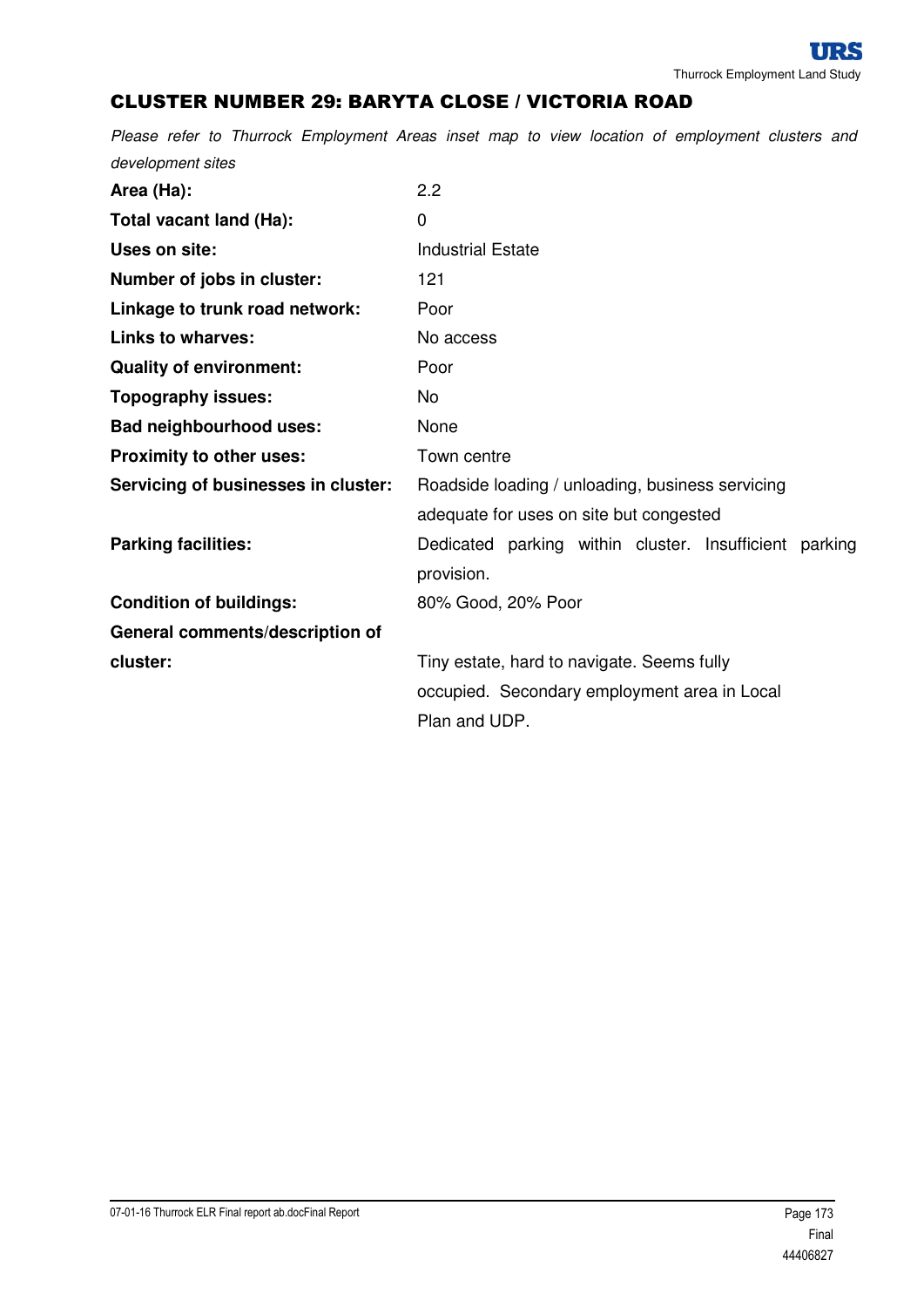# CLUSTER NUMBER 30: SHELL HAVEN OIL REFINERY

| Area (Ha):                          | 184.9                                              |
|-------------------------------------|----------------------------------------------------|
| Total vacant land (Ha):             | 0                                                  |
| Uses on site:                       | Oil refinery                                       |
| Number of jobs in cluster:          | 223                                                |
| Linkage to trunk road network:      | Good                                               |
| <b>Links to wharves:</b>            | Direct access                                      |
| <b>Quality of environment:</b>      | Good                                               |
| Ecology:                            | <b>Adjoins County Wildlife Site</b>                |
| <b>Topography issues:</b>           | <b>No</b>                                          |
| <b>Bad neighbourhood uses:</b>      | HGV traffic, Noise pollution, Air pollution        |
| Proximity to other uses:            | None                                               |
| Servicing of businesses in cluster: | Off road loading / unloading, loading bays,        |
|                                     | business servicing adequate for uses on site       |
| <b>Parking facilities:</b>          | Dedicated parking within cluster. Adequate supply. |
| <b>Condition of buildings:</b>      | 100% Good                                          |
| General comments/description of     |                                                    |
| cluster:                            | Contains Shell Haven refinery. A primary           |
|                                     | industrial area with a well publicised planning    |
|                                     | applcation currently awaiting approval.            |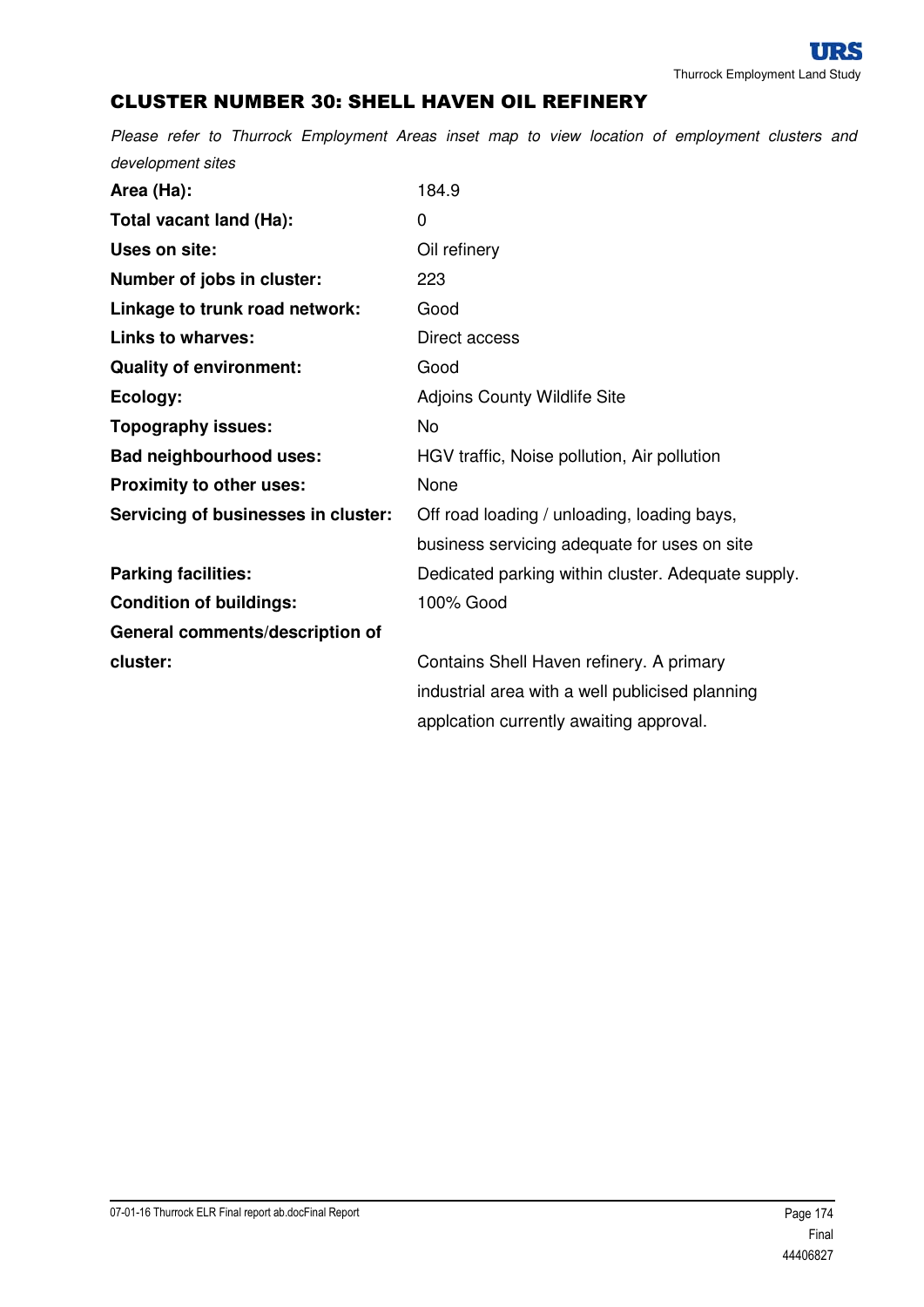## CLUSTER NUMBER 31: CORYTON OIL REFINERY

| Area (Ha):                          | 346.1                                                     |
|-------------------------------------|-----------------------------------------------------------|
| Total vacant land (Ha):             | 0                                                         |
| Uses on site:                       | <b>NO ACCESS</b>                                          |
| Number of jobs in cluster:          | 813                                                       |
| Linkage to trunk road network:      | Good                                                      |
| <b>Links to wharves:</b>            | Direct access                                             |
| <b>Quality of environment:</b>      | Not known                                                 |
| Ecology:                            | Adjoins SSSI and County Wildlife Site                     |
| <b>Topography issues:</b>           | Not known                                                 |
| <b>Bad neighbourhood uses:</b>      | Not known                                                 |
| <b>Proximity to other uses:</b>     | None                                                      |
| Servicing of businesses in cluster: | Not known                                                 |
| <b>Parking facilities:</b>          | Not known                                                 |
| <b>Condition of buildings:</b>      | Not known                                                 |
| General comments/description of     |                                                           |
| cluster:                            | Contains Coryton Oil Refinery (UDP policy EMP8A) and      |
|                                     | Expansion land. Unable to access site to carry out visual |
|                                     | assessment.                                               |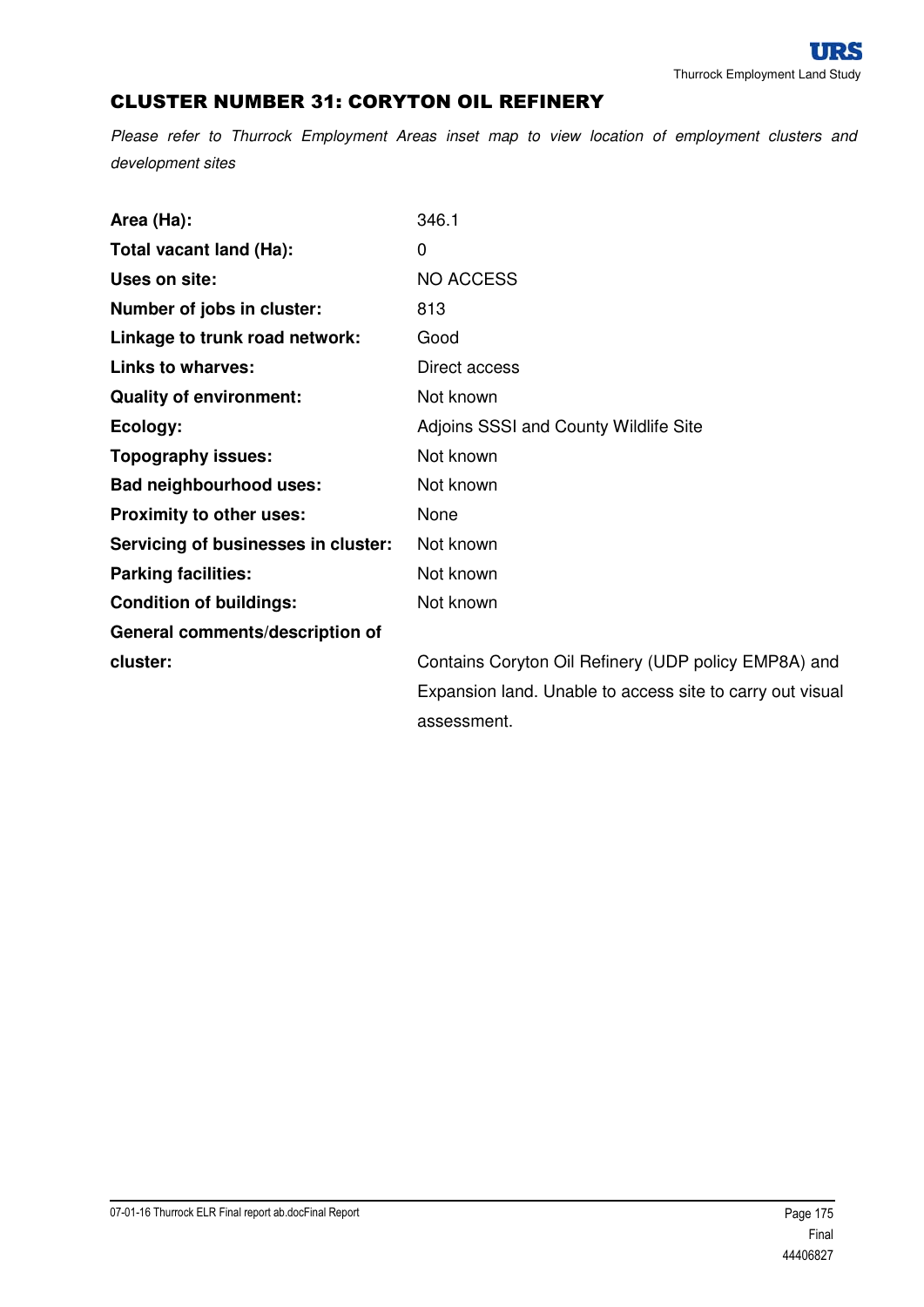## CLUSTER NUMBER 32: SOUTH OF LONDON ROAD & SCHOOL FIELD

## ROAD, WEST THURROCK

| Area (Ha):                          | 26.1                                                            |
|-------------------------------------|-----------------------------------------------------------------|
| Total vacant land (Ha):             | 1.05                                                            |
| Uses on site:                       | <b>Business park</b>                                            |
| Number of jobs in cluster:          | 679                                                             |
| Linkage to trunk road network:      | Good                                                            |
| <b>Links to wharves:</b>            | No access                                                       |
| <b>Quality of environment:</b>      | Very Good                                                       |
| <b>Topography issues:</b>           | No                                                              |
| <b>Bad neighbourhood uses:</b>      | HGV traffic - off site, not on site                             |
| Proximity to other uses:            | Employment areas, residential                                   |
| Servicing of businesses in cluster: | Off road loading / unloading, business                          |
|                                     | servicing adequate for uses on site                             |
| <b>Parking facilities:</b>          | Dedicated parking within cluster. More than adequate<br>supply. |
| <b>Condition of buildings:</b>      | 100% Very Good                                                  |
| General comments/description of     |                                                                 |
| cluster:                            | Very well serviced and maintained bus park.                     |
|                                     | Proposed new road may affect the vacant                         |
|                                     | sites in the West.                                              |
|                                     |                                                                 |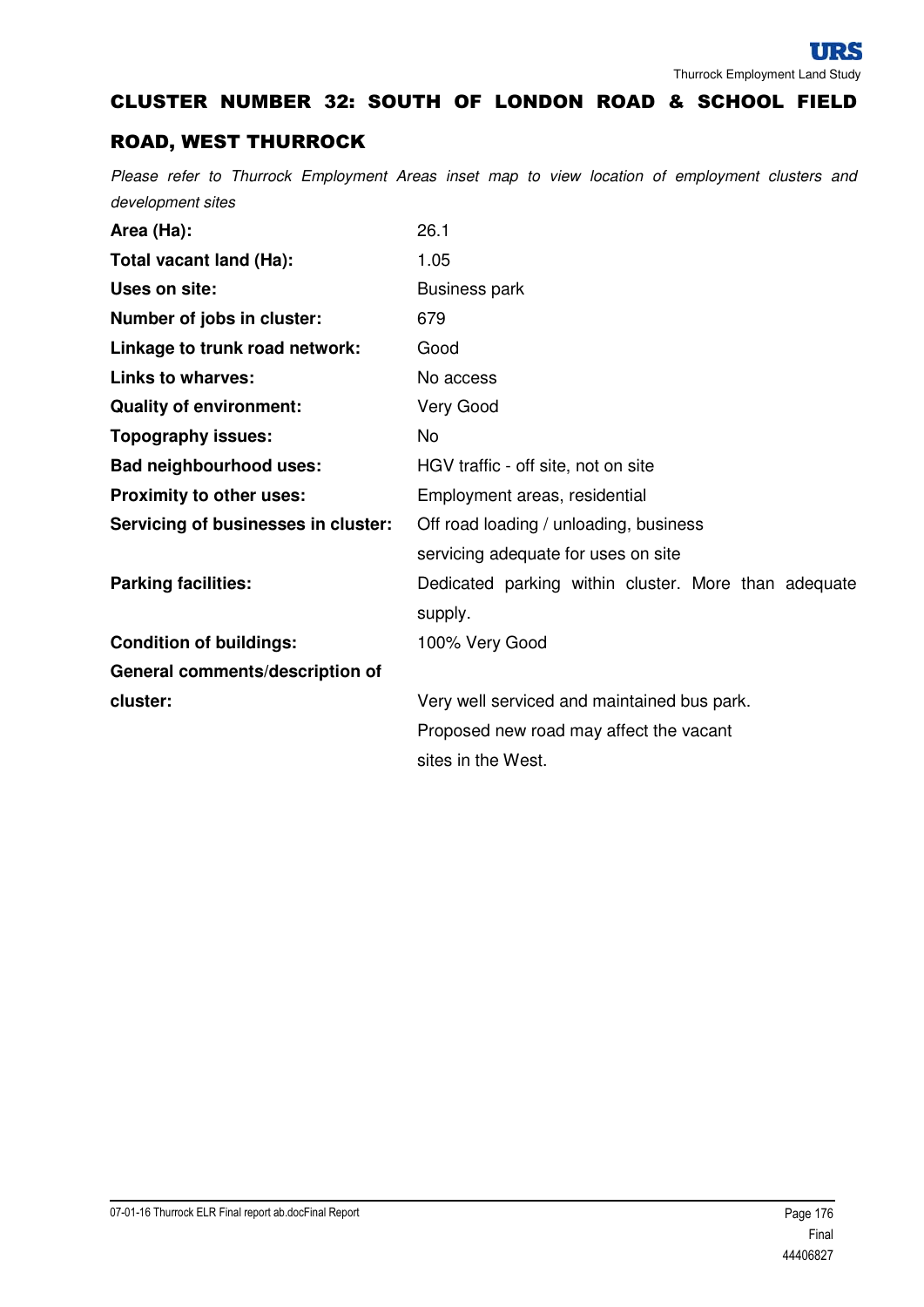## DEVELOPMENT SITES 32.1

| <b>Development site:</b>        | 32.1                                            |
|---------------------------------|-------------------------------------------------|
| Site area (Ha):                 | 0.5                                             |
| Local plan policy:              | E2(r)                                           |
| <b>UDP policy:</b>              | EMP2(n)                                         |
| Developable area:               | 100                                             |
| Access to public transport:     | Good                                            |
| Local road access:              | adequate                                        |
| <b>Potential contamination:</b> | Possible / unknown                              |
| Potential ecological value:     | Unknown                                         |
| Evidence of development in last |                                                 |
| 5 years:                        | None                                            |
| Any active marketing of site:   | No.                                             |
| <b>Issues / Description:</b>    | Site includes vegetation ground cover, existing |
|                                 | boundary wall (brick) noise from motorway.      |

## DEVELOPMENT SITES 32.2

| <b>Development site:</b>        | 32.2                                      |
|---------------------------------|-------------------------------------------|
| Site area (Ha):                 | 0.55                                      |
| Local plan policy:              | E2(r)                                     |
| <b>UDP</b> policy:              | E2(r) (1997 plan)                         |
| Developable area:               | 100                                       |
| Access to public transport:     | Good                                      |
| Local road access:              | adequate                                  |
| <b>Potential contamination:</b> | Possible / unknown                        |
| Potential ecological value:     | Unknown                                   |
| Evidence of development in last |                                           |
| 5 years:                        | None                                      |
| Any active marketing of site:   | No.                                       |
| <b>Issues / Description:</b>    | Good access to site, noise from motorway, |
|                                 | made ground fill cover, fenced (new).     |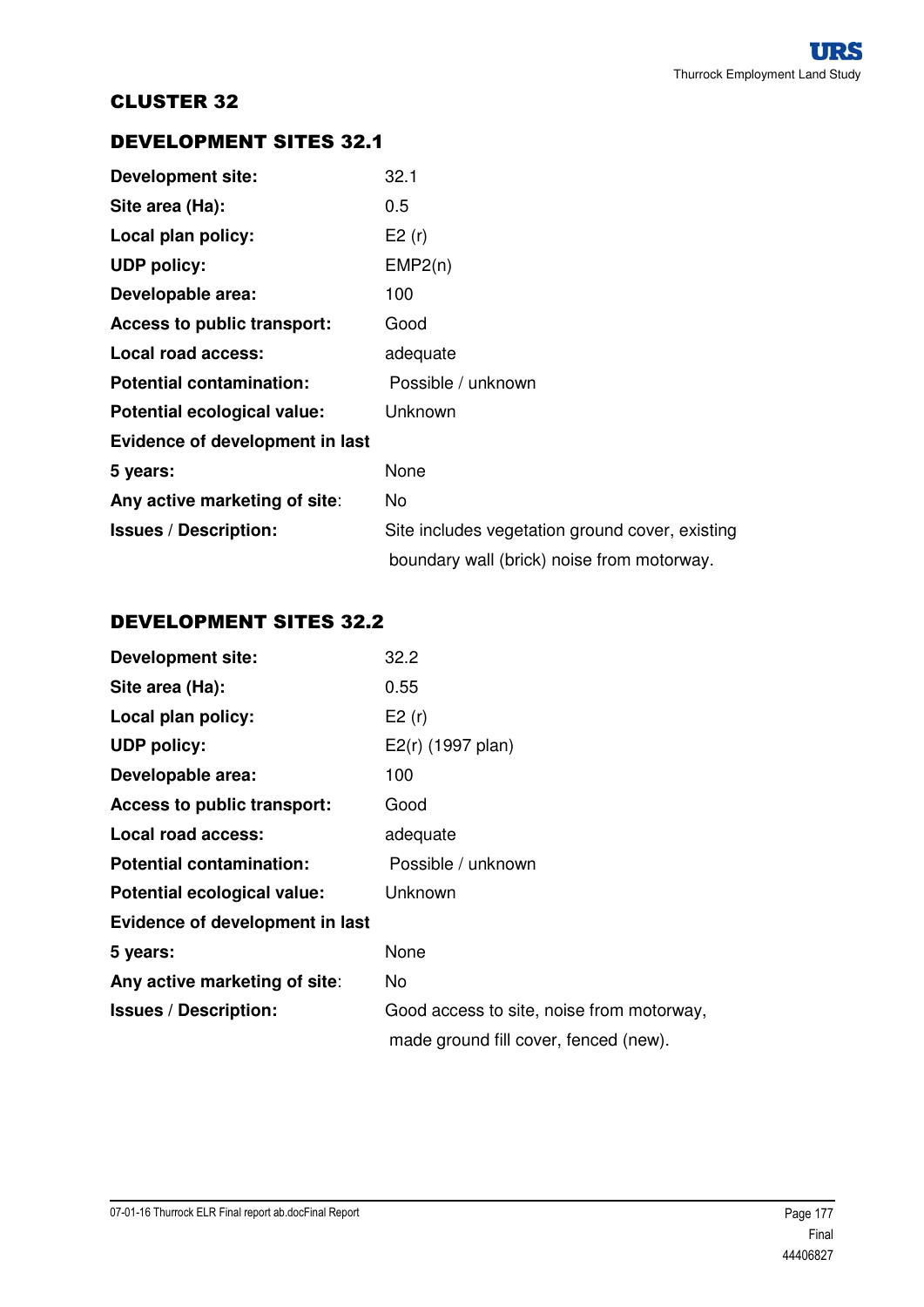# CLUSTER NUMBER 33: MURCO OIL TERMINAL, GRAYS

| (Site inaccessible for the field survey) |                                                   |
|------------------------------------------|---------------------------------------------------|
| Area (Ha):                               | 24.2                                              |
| Total vacant land (Ha):                  | 0                                                 |
| Uses on site:                            | $\overline{?}$                                    |
| Number of jobs in cluster:               | 218                                               |
| Linkage to trunk road network:           | Poor                                              |
| <b>Links to wharves:</b>                 | Indirect access                                   |
| <b>Quality of environment:</b>           | ?                                                 |
| <b>Topography issues:</b>                | ?                                                 |
| <b>Bad neighbourhood uses:</b>           | $\overline{?}$                                    |
| Proximity to other uses:                 | Residential                                       |
| Servicing of businesses in cluster:      | ?                                                 |
| <b>Parking facilities:</b>               | ?                                                 |
| <b>Condition of buildings:</b>           | $\overline{?}$                                    |
| General comments/description of          |                                                   |
| cluster:                                 | Cluster is Murco Oil Terminal, Askews Farm        |
|                                          | Lane. In Local Plan as Oil & Chemical Storage     |
|                                          | Expansion Area. In UDP north of site is proposed  |
|                                          | as Housing and the south as Mixed-Use development |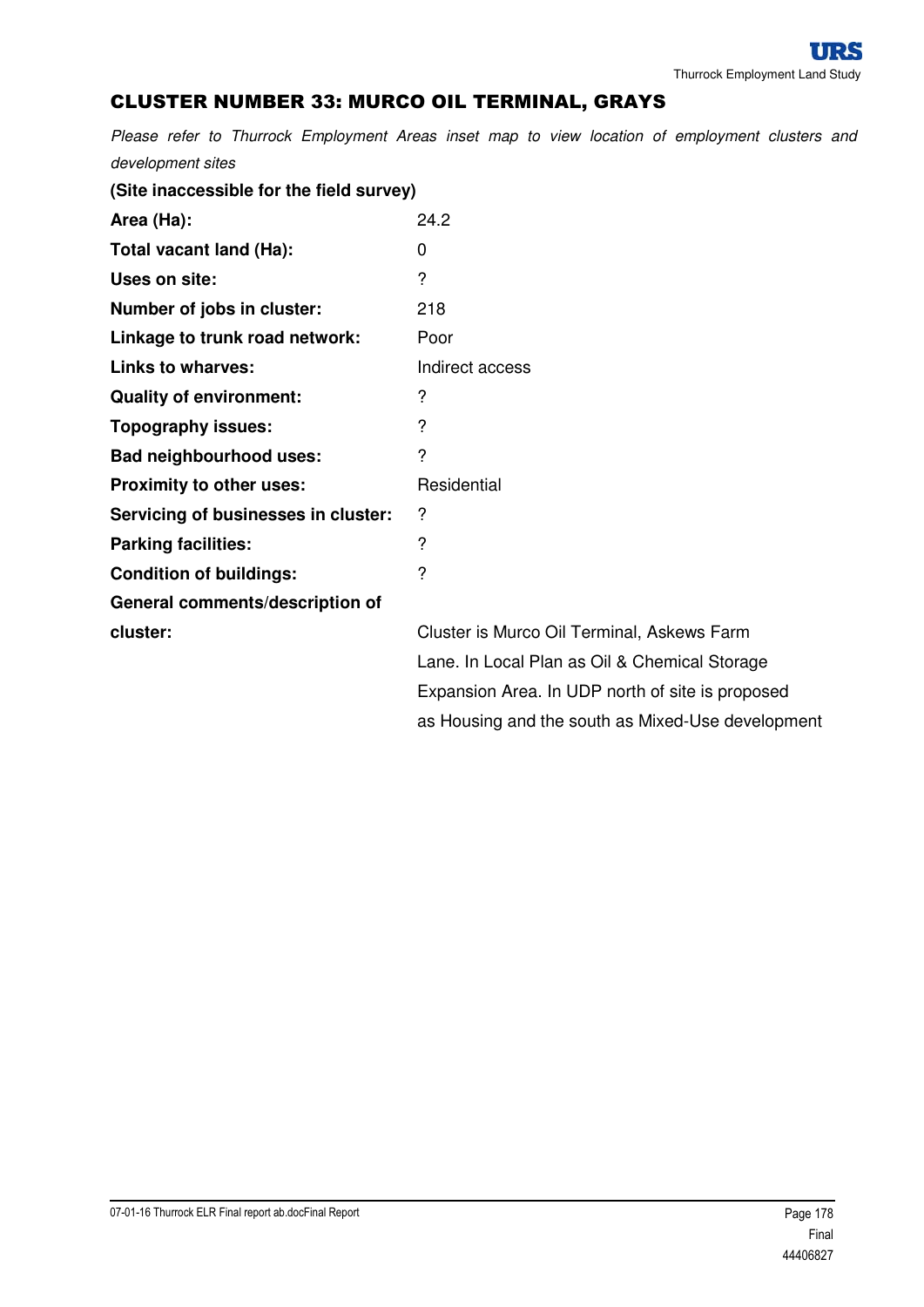# **Appendix 6: Employment Cluster planning permission data**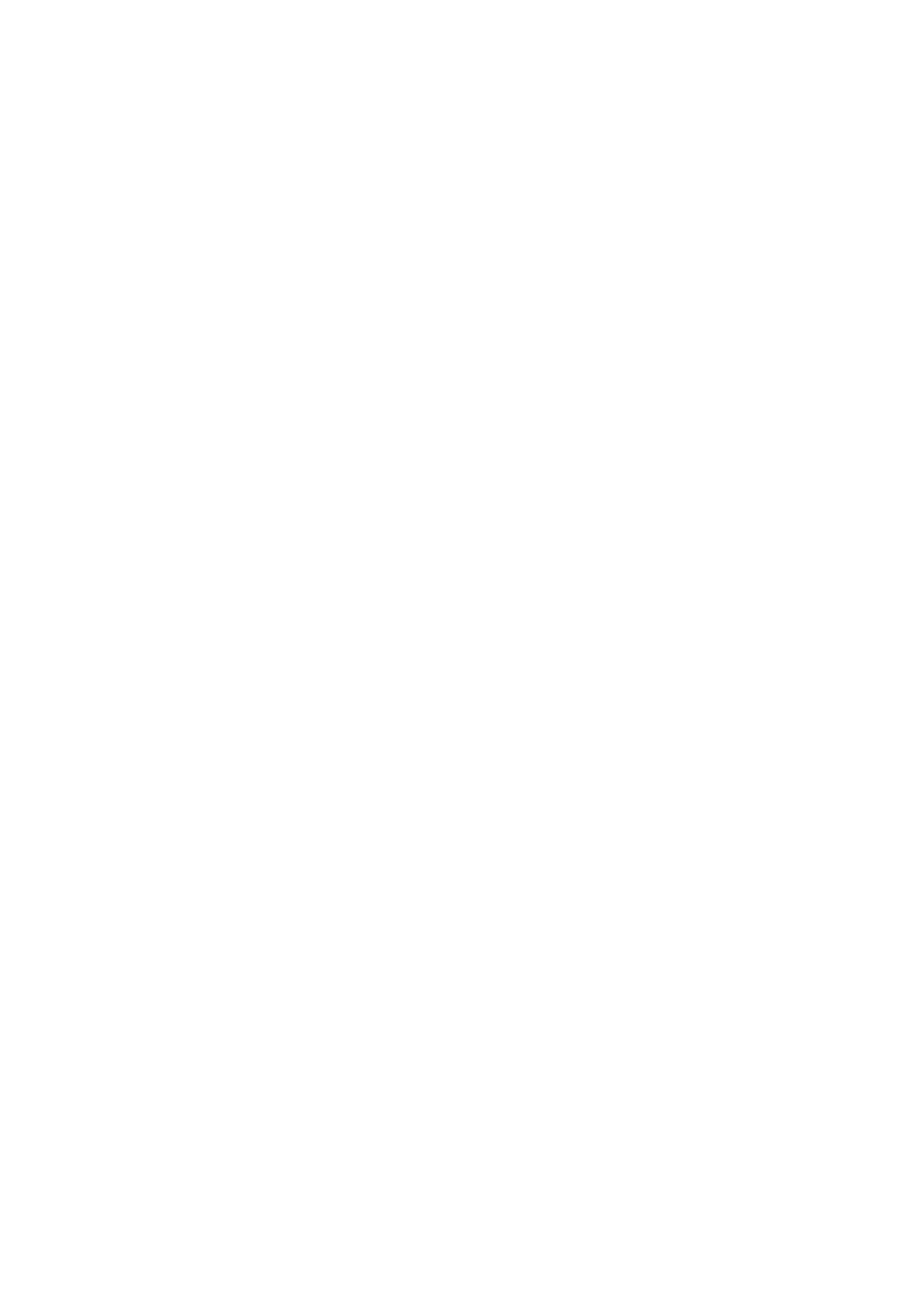

Thurrock Employment Land Study

Thurrock Council provided the following site based information, which has fed onto the site-specific recommendations in section 10. This data was relevant as of June 2006:

- Clusters and Development Sites Information Regarding Planning Permissions (in the last 5 years)
- Proximity to other uses
- Nature Conservation designation.

## **Cluster 1**

Several permissions for intensification of general industrial uses and re-development for industrial purposes at Purfleet Industrial Park.

Ecology : Adjoins Inner Thames Marshes SSSI

### **Cluster 2**

Several recent permissions for intensification of industrial uses. Also, 03/00854/FUL for 45,500 square metres Class B8 storage and distribution building ('Ultrabox') developed 2003/4. Permissions for residential development (now largely completed on the former Esso Petroleum site, London Road, Purfleet) on southern boundary of the cluster.

Ecology : Purfleet Chalk Pits SSSI covers part of cluster area

Proximity to other uses: Employment and Residential

### **Cluster 3**

| <b>Deve</b><br>lopm<br>ent<br><b>Site</b> | Appli<br>catio<br>n Ref | <b>Address</b>                        | <b>Proposal</b>                                                                           | <b>Status</b>                       |
|-------------------------------------------|-------------------------|---------------------------------------|-------------------------------------------------------------------------------------------|-------------------------------------|
| 3.1 &<br>3.2                              | 05/00<br>001/O<br>UT    | <b>B P B Ltd London Road Purfleet</b> | Mixed use, including residential (C3),<br>community uses and employment<br>uses(B1/B2/B8) | Outline<br>application<br>permitted |

Proximity to other uses: Employment and Residential

## **Cluster 4**

No recent large applications. Proximity to other uses: Employment and Residential

#### **Cluster 5**

No recent large applications.

## **Cluster 6**

No recent large applications. Vacant industrial land around Van den Bergh site.

## **Cluster 7**

Several permissions for intensification of industrial uses.

Ecology : Adjoins Purfleet Chalk Pits SSSI

## **Cluster 8**

No recent large applications.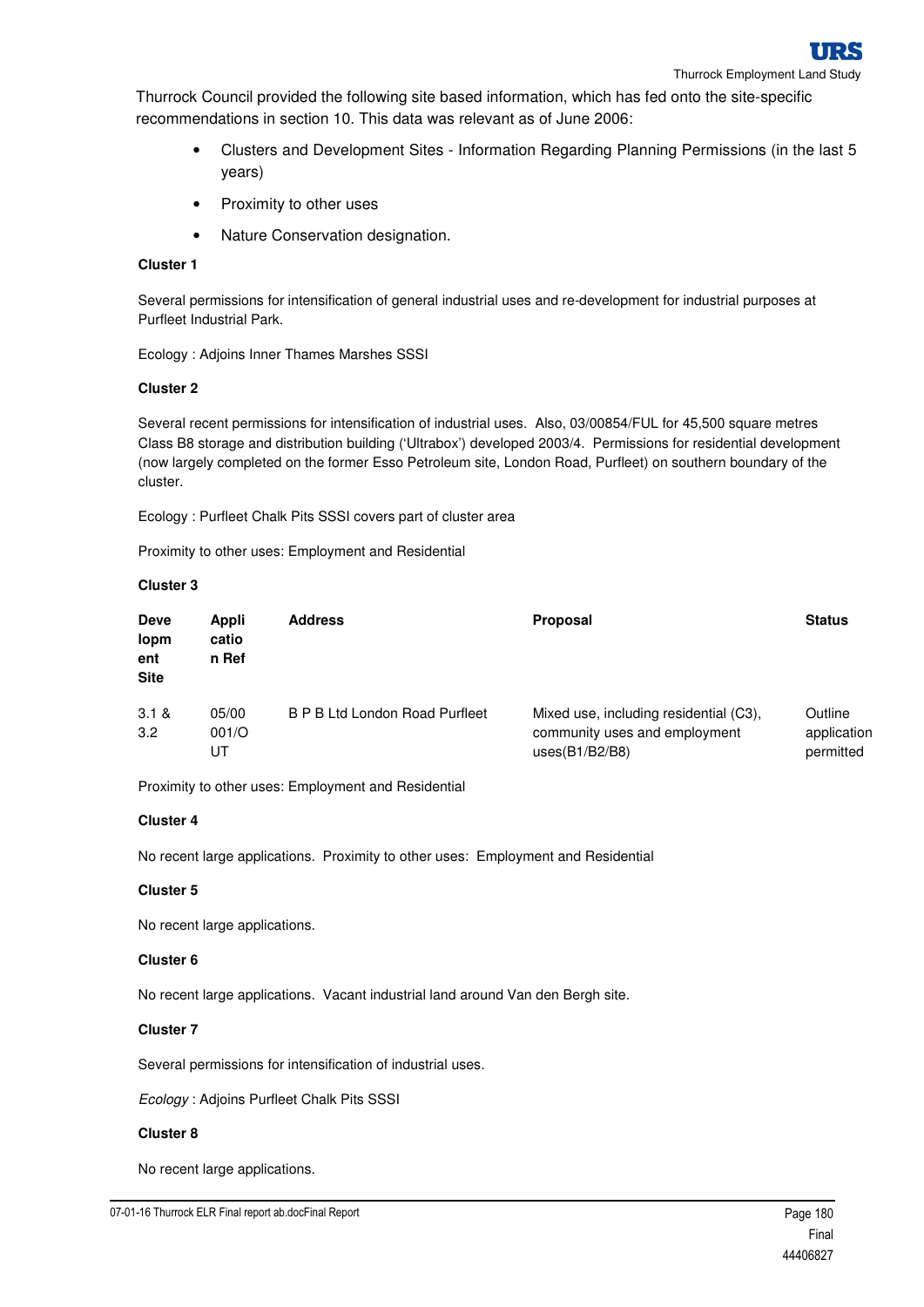Some permissions for intensification of industrial uses implemented in the last 5 years.

### **Cluster 10**

Permissions for leisure uses on land allocated for secondary employment purposes.

#### **Cluster 11**

Several permissions for intensification of industrial uses and re-development for industrial purposes at Frogmore and Motherwell Way Industrial Estates.

| <b>Deve</b><br>lopm<br>ent<br><b>Site</b> | Appli<br>catio<br>n Ref | <b>Address</b>                                                                                                                  | <b>Proposal</b>                                                                            | <b>Status</b>                |
|-------------------------------------------|-------------------------|---------------------------------------------------------------------------------------------------------------------------------|--------------------------------------------------------------------------------------------|------------------------------|
| 11.2                                      | 02/00<br>687/F<br>UL    | Unit D1 Frogmore Industrial Estate<br><b>Frogmore Industrial Estate</b><br>Motherwell Way West Thurrock<br>Grays Essex RM20 3XD | Construction of new<br>industrial/warehouse unit with<br>ancillary offices B1c, B2, B8 use | Applicati<br>on<br>permitted |

Proximity to other uses: Employment , Retail and Residential

#### **Cluster 12**

Several permissions for warehousing and offices in Lakeside/ Waterglade and along London Road, West Thurrock.

Proximity to other uses: Employment, Retail and Residential

#### **Cluster 13**

Several permissions intensifying the general industrial uses in the Riverside Industrial Estate.

| <b>Deve</b><br>lopm<br>ent<br><b>Site</b> | Appli<br>catio<br>n Ref | <b>Address</b>                         | <b>Proposal</b>                   | <b>Status</b> |
|-------------------------------------------|-------------------------|----------------------------------------|-----------------------------------|---------------|
| 13.4                                      | 04/01                   | Vopak Terminal London B.V.Ltd          | Change of use of land adjacent to | Applicati     |
|                                           | 345/F                   | <b>Oliver Road West Thurrock Grays</b> | eastern boundary to create        | on            |
|                                           | UL                      | Essex                                  | extension to existing tanker park | permitted     |

Ecology : West Thurrock Lagoon & Marshes SSSI covers part of cluster area

Proximity to other uses: Employment

### **Cluster 14**

| <b>Deve</b><br>lopm<br>ent<br><b>Site</b> | Appli<br>catio<br>n Ref | <b>Address</b>               | <b>Proposal</b>                  | <b>Status</b> |
|-------------------------------------------|-------------------------|------------------------------|----------------------------------|---------------|
| 14.2                                      | 98/00                   | West Thurrock Power Station  | Proposed erection of B2 (General | Pending       |
|                                           | 595/F                   | Stoneness Road West Thurrock | Industrial) and B8 (Storage and  | consider      |
|                                           | UL                      | Grays Essex                  | Distribution) business units.    | ation         |

Ecology: West Thurrock Lagoon & Marshes SSSI covers part of cluster area

Proximity to other uses: Employment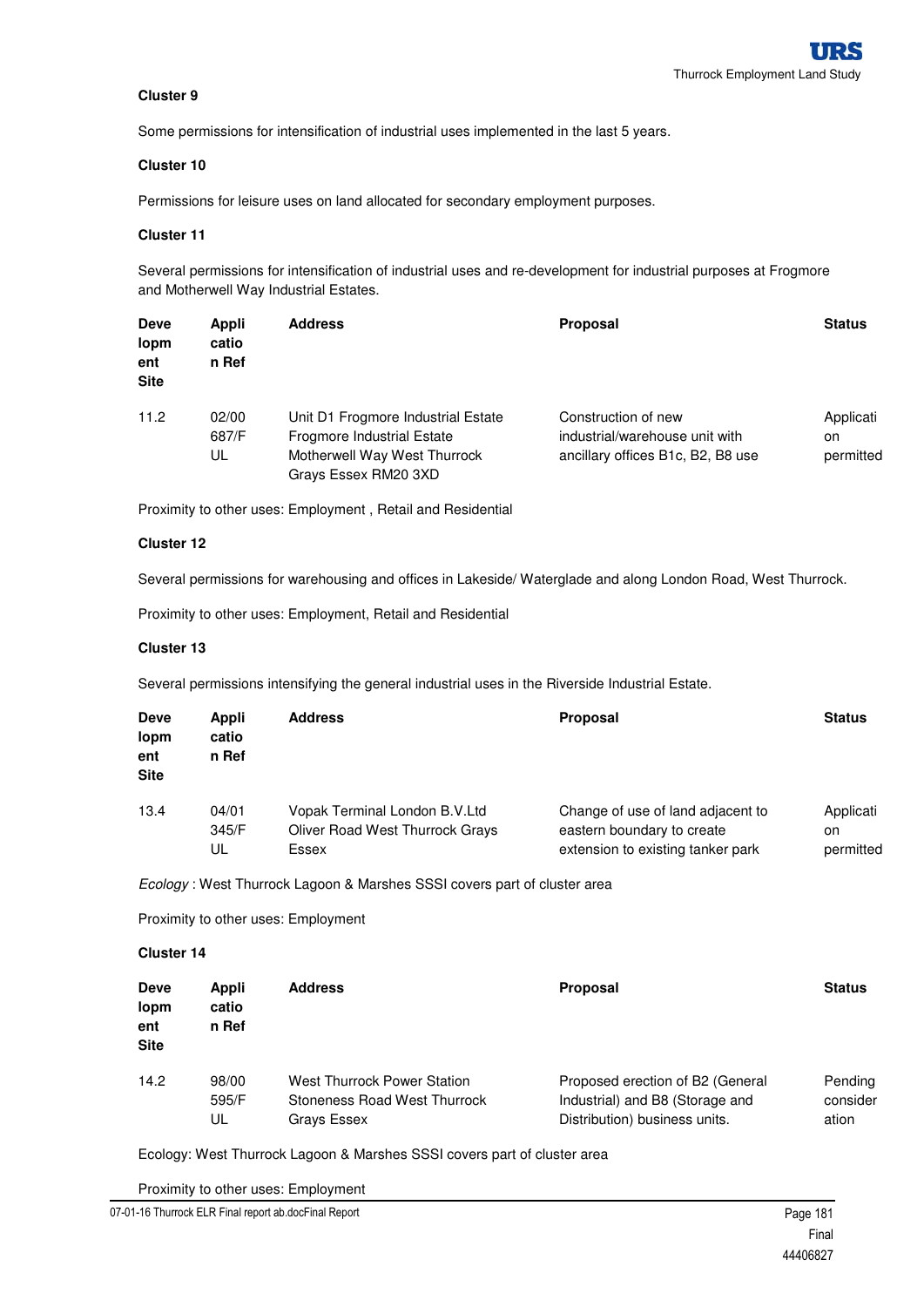Outline permission granted in 2004 (04/00153/OUT) for the proposed erection of residential units, retail, leisure and industrial ( B8 ) uses on the Wouldham Works site. Application also includes extension of Hedley Avenue and Wouldham Road.

Ecolcogy : County Wildlife Site covers part of cluster area

Proximity to other uses: Employment and other uses

#### **Cluster 16**

No recent large applications.

### **Cluster 17**

Two permissions for residential use, including outline permission granted in 2004 on land south of Gumley Road (site of Commodore Kitchens and Acorn Trading Estate).

## **Cluster 18**

No recent large applications.

### **Cluster 19**

03/01092/FUL permission for residential on site of Fords Parts Depot, Hogg Lane completed during 2005/6. Some permissions intensifying the light industrial uses.

### **Cluster 20**

Proximity to other uses: Docks and Residential

#### **Cluster 21**

Several permissions for office/warehouse development in Thurrock Park. One outline permission for residential (see below)

| <b>Deve</b><br>lopm<br>ent<br><b>Site</b> | Appli<br>catio<br>n Ref | <b>Address</b>                                     | Proposal                                       | <b>Status</b>                |
|-------------------------------------------|-------------------------|----------------------------------------------------|------------------------------------------------|------------------------------|
| 21.2                                      | 00/00<br>545/O<br>UT    | Land Off Manor Road Grays Essex<br><b>RM17 6EF</b> | Outline application for housing<br>development | Pending<br>consider<br>ation |

Proximity to other uses: Retail, Open land (Green Belt)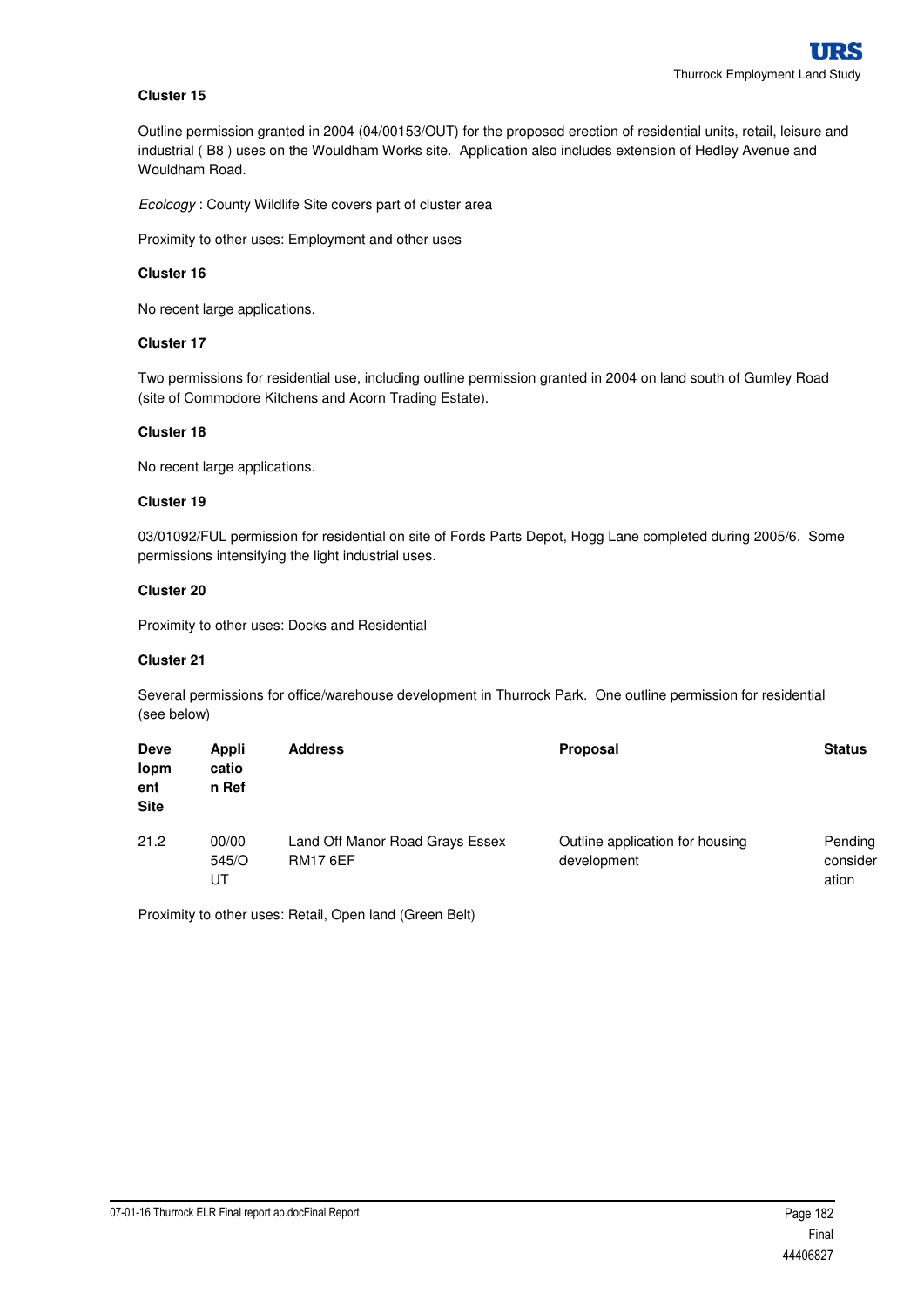Some permissions for B1, B2 and B8 on allocated employment land North of the Riverside Station (Ferry Fields).

| Developm<br>ent Site | <b>Applicatio</b><br>n Ref | <b>Address</b>                                                                 | <b>Proposal</b>                                                                      | <b>Status</b>            |
|----------------------|----------------------------|--------------------------------------------------------------------------------|--------------------------------------------------------------------------------------|--------------------------|
| 22.1                 | 03/00853/R<br>EM           | Land North Of Riverside<br><b>Station Tilbury Dock</b><br><b>Tilbury Essex</b> | Surfacing fencing and<br>lighting to provide vehicle<br>storage and loading facility | Application<br>permitted |
| 22.1                 | 02/01223/F<br>UL           | Land At Fort Road Tilbury<br>Essex                                             | <b>Construction of Enterprise</b><br>Workshop Units, Studios<br>and Offices          | Application<br>permitted |

Proximity to other uses: Employment, Docks, Residential to north.

## **Cluster 23**

Some permissions intensifying the light and general industrial uses at Globe Works.

Proximity to other uses: Residential

### **Cluster 24**

No recent large applications.

### **Cluster 25**

No recent large applications.

### **Cluster 26**

Ecoclgy : Adjoins SSSI and County Wildlife Site

### **Cluster 27**

Some permissions for further industrial units at the Bata Shoe factory.

Proximity to other uses: Residential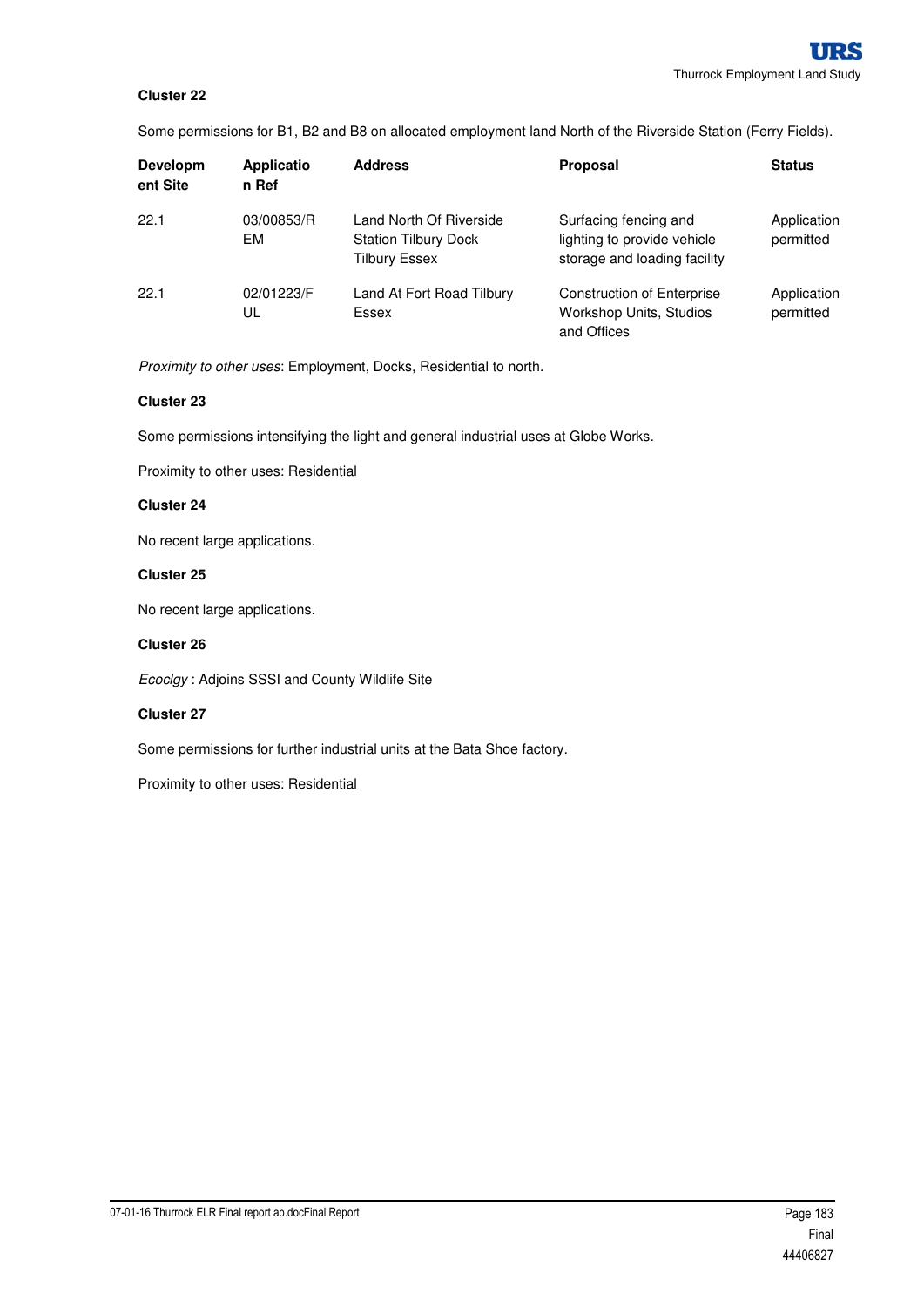Several permissions for general industrial and storage uses at Stanhope Industrial Park. Also applications pending for mixed uses (see below)

| <b>Develo</b><br>pment<br><b>Site</b> | <b>Application</b><br><b>Ref</b> | <b>Address</b>                                                   | <b>Proposal</b>                                                                                                                | <b>Status</b>                |
|---------------------------------------|----------------------------------|------------------------------------------------------------------|--------------------------------------------------------------------------------------------------------------------------------|------------------------------|
| 28.1                                  | 04/00793/O<br>UT                 | Stanhope Industrial Park<br>Wharf Road Stanford Le<br>Hope Essex | Outline application for mixed use<br>development of residential B1,<br>Community and retail uses,                              | Appeal in<br>progress        |
| 28.1                                  | 05/01029/O<br>UT                 | Stanhope Industrial Park<br>Wharf Road Stanford Le<br>Hope Essex | Outline application for mixed use<br>development comprising residential<br>development, business uses (B1):<br>community uses. | Pending<br>consider<br>ation |
|                                       |                                  |                                                                  |                                                                                                                                |                              |
| 28.1                                  | 04/00765/O<br>UT                 | Stanhope Industrial Park<br>Wharf Road Stanford Le<br>Hope Essex | Outline application for 28,095<br>square metres of B1(c), B2 and<br>ancillary B1(a) and B8 uses.                               | Applicati<br>on<br>permitted |

Nature Conservation : Green Chain covers part of cluster area

### **CLuster 29**

No recent large applications.

#### **Cluster 30**

Major application allowed on appeal for the redevelopment of the former Shell Haven oil refinery and associated refinery expansion, major road and rail linked logistics and commericial centre: Warehousing, industrial development and ancillary uses.

Ecology: Adjoins County Wildlife Site

### **Cluster 31**

No recent large applications.

Ecology: Adjoins SSSI and County Wildlife Site